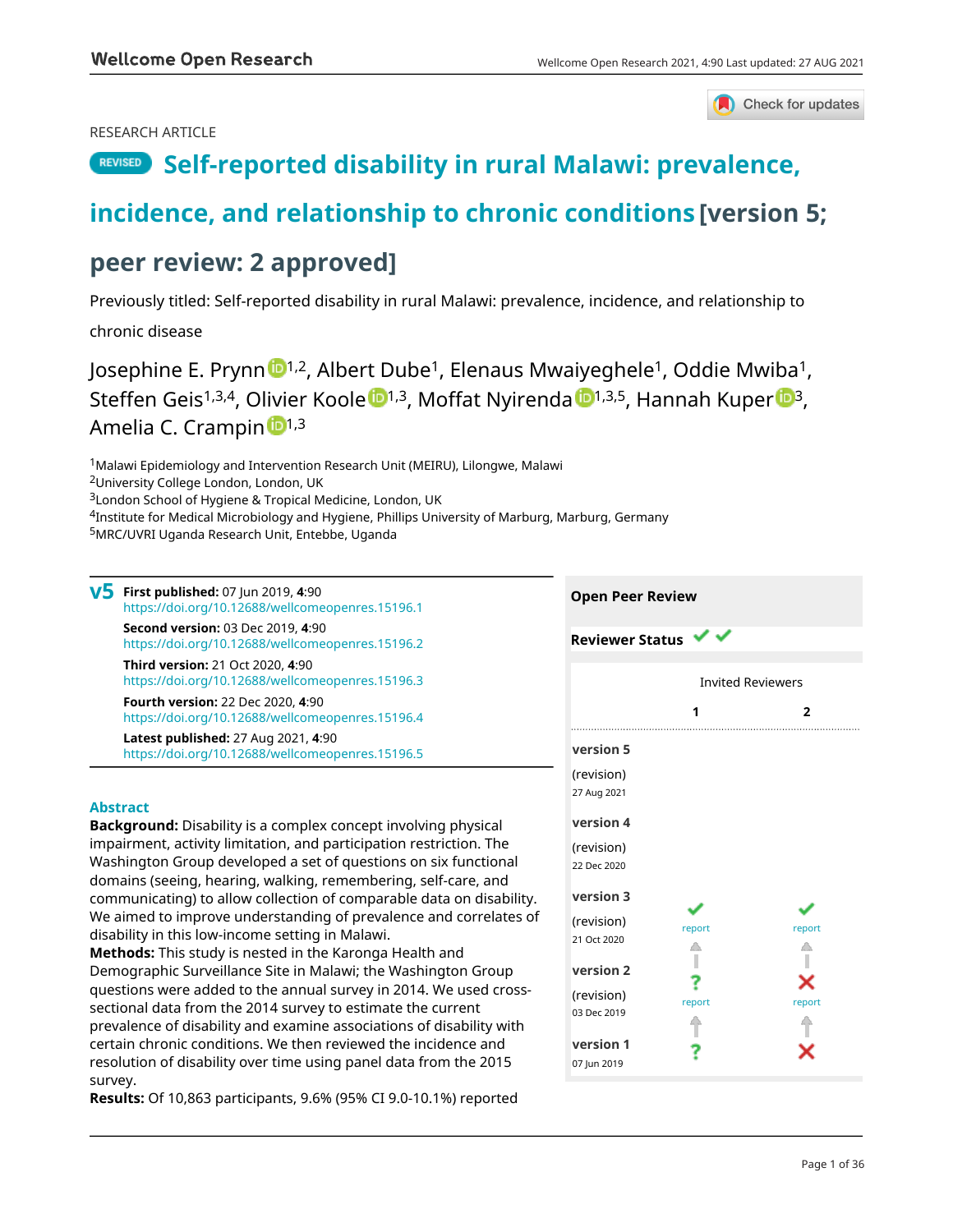disability in at least one domain. Prevalence was higher among women and increased with age. Diabetes and obesity were associated with disability among women, and diabetes was also associated with disability among men. Neither hypertension nor HIV were associated with disability. Participants reporting "no difficulty" or "can't do at all" for any domain were likely to report the same status one year later, whereas there was considerable movement between people describing "some difficulty" and "a lot of difficulty".

**Conclusions:** Disability prevalence is high and likely to increase over time. Further research into the situation of this population is crucial to ensure inclusive policies are created and sustainable development goals are met.

#### **Keywords**

Disability, Prevalence, Malawi, Africa, Chronic disease, Noncommunicable disease, HIV, Health and Demographic Surveillance Site



Any reports and responses or comments on the article can be found at the end of the article.

#### **Corresponding author:** Josephine E. Prynn ([josephineprynn@gmail.com\)](mailto:josephineprynn@gmail.com)

**Author roles: Prynn JE**: Formal Analysis, Visualization, Writing – Original Draft Preparation, Writing – Review & Editing; **Dube A**: Methodology, Project Administration, Resources, Supervision, Writing – Review & Editing; **Mwaiyeghele E**: Project Administration, Supervision, Validation, Writing – Review & Editing; **Mwiba O**: Data Curation, Project Administration, Writing – Review & Editing; **Geis S**: Methodology, Supervision, Writing – Review & Editing; **Koole O**: Conceptualization, Supervision, Writing – Review & Editing; **Nyirenda M**: Funding Acquisition, Writing – Review & Editing; **Kuper H**: Conceptualization, Writing – Original Draft Preparation, Writing – Review & Editing; **Crampin AC**: Conceptualization, Formal Analysis, Funding Acquisition, Methodology, Writing – Original Draft Preparation, Writing – Review & Editing

**Competing interests:** No competing interests were disclosed.

**Grant information:** This work was supported by the Wellcome Trust [098610], which supported both the HDSS census rounds and NCD survey.

*The funders had no role in study design, data collection and analysis, decision to publish, or preparation of the manuscript.*

**Copyright:** © 2021 Prynn JE *et al*. This is an open access article distributed under the terms of the [Creative Commons Attribution License,](http://creativecommons.org/licenses/by/4.0/) which permits unrestricted use, distribution, and reproduction in any medium, provided the original work is properly cited.

**How to cite this article:** Prynn JE, Dube A, Mwaiyeghele E *et al.* **Self-reported disability in rural Malawi: prevalence, incidence, and relationship to chronic conditions [version 5; peer review: 2 approved]** Wellcome Open Research 2021, **4**:90 <https://doi.org/10.12688/wellcomeopenres.15196.5>

**First published:** 07 Jun 2019, **4**:90 <https://doi.org/10.12688/wellcomeopenres.15196.1>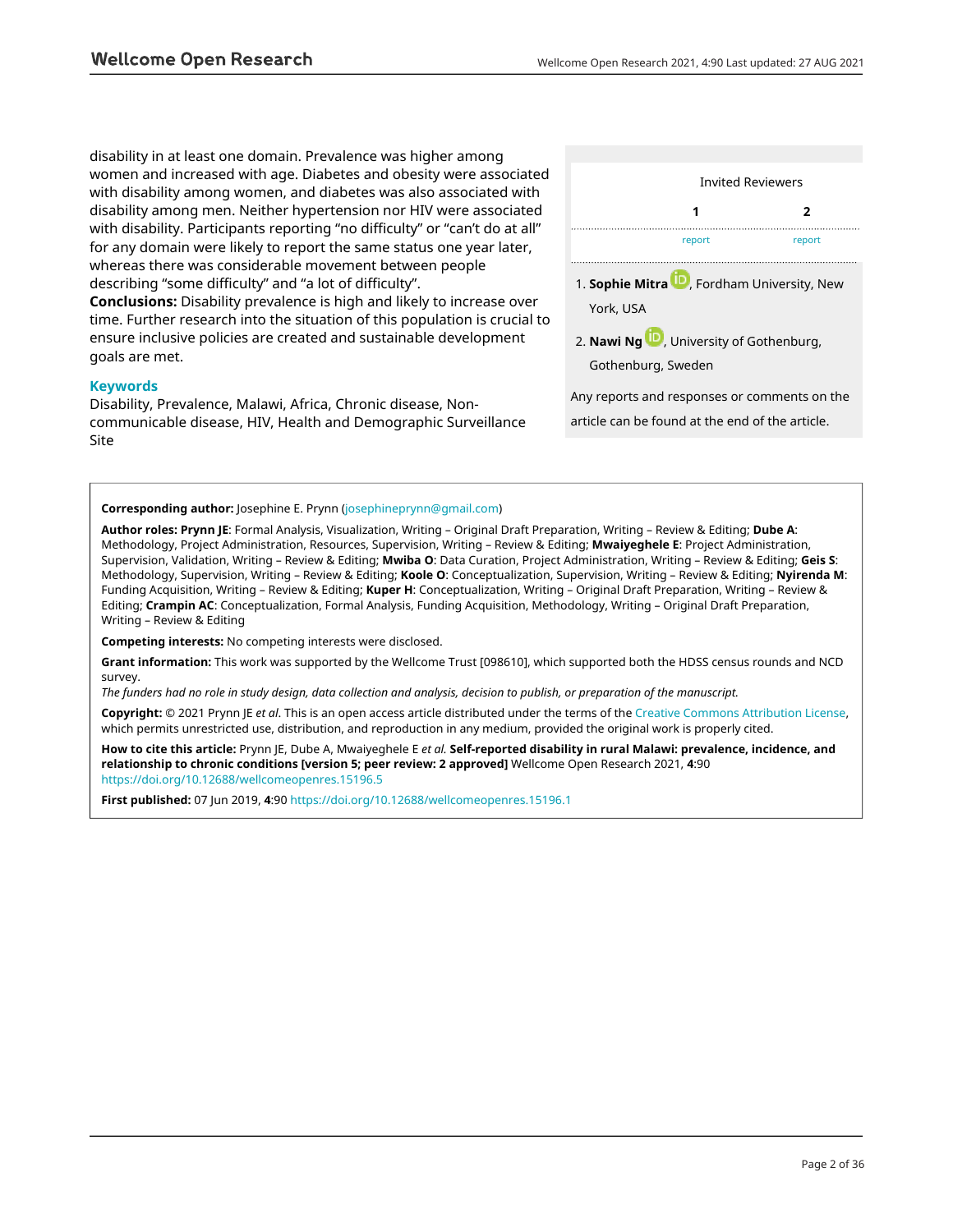#### **Amendments from Version 4** *REVISED*

Data availability statement updated.

**Any further responses from the reviewers can be found at the end of the article**

#### **Introduction**

Disability is a complex and evolving concept. The commonlyused framework for conceptualising disability is the World Health Organization (WHO) International Classification of Functioning and Disease<sup>[1](#page-14-0)</sup>. Essentially, a person may have a health condition (e.g. diabetes) that can cause an impairment (e.g. visual impairment), which can lead to activity limitations (e.g. difficulties walking independently) and then to participation restriction (e.g. exclusion from employment). It is not inevitable that impairments will lead to participation restriction, and this will be mediated by personal factors (e.g. wealth, education, social support) and environmental factors (e.g. accessible buildings). People with disabilities, therefore, include those with long-term physical, mental, intellectual or sensory impairments, which in interaction with various barriers may hinder their full and effective participation in society on an equal basis with others<sup>2</sup>. The WHO estimates that one billion people in the world have a disability – equating to one in seven people[3](#page-14-0) . Of these, 110–190 million experience very significant difficulties in functioning. These numbers are expected to rise further as the global population continues to grow and average age increases. Disability is an important development issue, as the numbers affected are large, and people with disabilities face high levels of exclusion from different areas of life, such as school, employment, health and rehabilitation services<sup>3</sup>, and consequently are vulnerable to poverty<sup>4</sup>. It is unlikely, therefore, that the Sustainable Development Goals will be achieved without efforts to address participation exclusion among people with disabilities.

Global estimates are, however, largely based on extrapolations as data on disability are still relatively sparse. There have been global calls for research on disability:<sup>[5](#page-14-0)</sup>, The United Nations calls specifically for disability prevalence data using the ICF model, including through integration with national censuses and population surveys<sup>[6](#page-14-0)</sup>.

Moreover, there is wide variation in how disability is measured, such as whether the focus is on a specific impairment, or more holistically on participation and activities, and which tools are used. Consequently, it is difficult to compare data geographically, and over time. Consensus is growing on the use of the Washington Group (WG) Short Set to collect Disability Statistics<sup>7</sup>, to improve data comparability<sup>8</sup>. The WG questions focus on difficulties in six functional domains related to activities (e.g. walking) and participation (e.g. performing usual activities). These questions are increasingly being used in censuses and national surveys, but have rarely been used in prospective studies, so few measures of incidence or persistence of disability exist. Existing demographic surveillance systems throughout the world offer an opportunity to help fill the large data gaps around disability, by measuring the prevalence of disability in a population living in a defined demographic area, who are followed over time. This followup will allow the assessment of the long-term impacts of disability, including on survival, as well as changes over time.

Exploring disability within the context of ongoing cohorts can also help to clarify other issues, such as the association between health and disability. Overweight and obesity, hypertension, and diabetes are highly prevalent in this area of rural Malawi (9% of men and 27% of women were overweight or obese; 13% of men and 14% of women had hypertension; 2% of men and women had diabetes in a recent study)<sup>[9](#page-14-0)</sup>, and prevalence of NCDs is increasing over time<sup>10</sup>. HIV prevalence is  $9\%$  among adults in Malawi<sup>11</sup>. The occurrence of disability, by definition, requires the existence of a health condition (e.g. stroke leading to physical impairment and ultimately social exclusion). People with disabilities may also be more vulnerable to poor health, as they may be poorer, have worse health behaviours, and experience difficulties in accessing health services<sup>12</sup>. Furthermore, the underlying health condition (e.g. HIV) can directly lead to disability (e.g. via hearing impairment) as well as further health conditions (e.g. metabolic syndrome). The comprehensive data collected within demographic surveillance systems can help to clarify the drivers of the complex association between health and disability.

The objectives of this study were therefore to describe the prevalence, incidence, and resolution of disability among adults in rural Malawi, and to describe the relationship between disability and chronic conditions in this cohort. Four markers of different health states were included to assess the association between disability and health: overweight and obesity, hypertension, diabetes, and HIV.

#### **Methods**

#### Setting and data collection

This study was based within the rural Karonga Health and Demographic Surveillance Site (HDSS), established in 2002 by the Malawi Epidemiology and Intervention Research Unit (MEIRU, formerly Karonga Prevention Study) in Northern Malawi. Annual censuses are taken of the population of around 42,000 individuals, collecting data on demographic, social and health indicators. There is also continuous reporting on migration, births, and deaths by informants within the community. The population is largely a subsistence-farming and fishing community and has a similar age and sex distribution to the national rural population<sup>[13](#page-14-0)</sup>. The WG short set questions were added onto the census in 2014 for individuals aged 18 and over. During a section of questions related to health and fertility, participants are asked the following six questions, translated into the local language of Chitumbuka:

- Do you have difficulty seeing, even if wearing glasses?
- Do you have difficulty hearing, even if using a hearing aid?
- Do you have difficulty walking or climbing steps?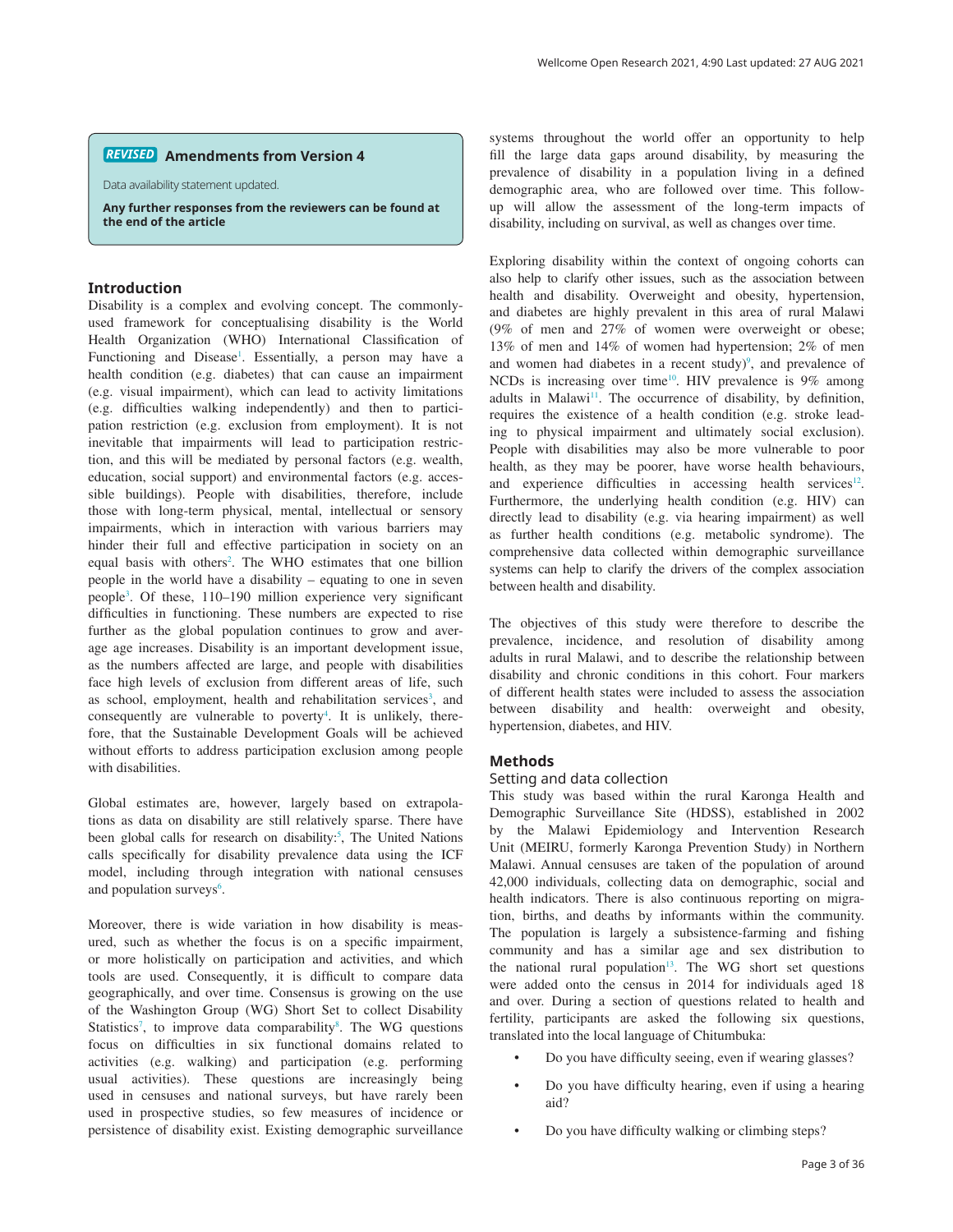- Do you have difficulty remembering or concentrating?
- Do you have difficulty (with self-care such as) washing all over or dressing?
- Using your usual (customary) language, do you have difficulty communicating, for example understanding or being understood?

For readability, they will be referred to hereafter as difficulty seeing, hearing, walking, remembering, with self-care, and communicating. For each question the participant could choose one of four possible responses: no difficulty; yes, some difficulty; yes, a lot of difficulty; and can't do at all.

Although some HDSS census data can be collected when the participant is absent via a household proxy, the WG questions are only asked when participants are present (although they can be asked through a proxy, if the participant is unable to respond themselves, or by preference). Therefore, only those who were at home on the day of the visit provided disability data. This analysis is of the disability data from two consecutive census rounds; the first was done from 2014 to 2015 (Round 1), the second from 2015 to 2016 (Round 2). Other data relevant to this analysis collected in the Round 1 survey included age, sex, education, occupation, marital status, and proxies of socio-economic status including access to a mobile phone, and household possession score (a composite score based on value of items owned by the household).

Data on hypertension and diabetes was available from a survey of non-communicable diseases (NCDs) in adults that was performed in 2013–2015, the methods of which are described elsewhere<sup>14</sup>. Blood pressure was measured three times, after 30 minutes' rest, with 5-minute rests between measures, and the mean of the second and third readings was used in the analysis. Fasting blood glucose tests were done in the early morning after a fast of at least eight hours. All data used from this survey was taken within 2.5 years prior to the Round 1 census date.

Data on body mass index (BMI) was available from the census survey when disability data was collected. Where this was missing, BMI data was taken from the NCD survey or other studies in the same population, and the data obtained closest to the date of the Round 1 census was used. All these studies used the same procedures to measure height and weight: both are measured twice, and BMI is calculated from the mean of these measures. Of participants included in this study, 3597 (37.2%) of BMI variables came from the census survey, 5987 (62.0%) from the NCD survey, and 77 (0.8%) from other surveys. All BMI measures were taken within 3 years before or after the Round 1 census date.

Data on HIV status was collected from multiple sources: a population HIV serosurvey completed in 2011; the NCD survey; and from consenting attendees at government antiretroviral therapy (ART) clinics within the HDSS.

#### Variables

We used two definitions of disability in this analysis: primarily we defined disability as participants reporting "a lot of difficulty" or "can't do at all" in at least one of the domains asked about, as recommended by the WG<sup>15</sup>; and additionally as participants reporting at least "some difficulty" in any domain. Educational attainment was grouped into; no formal education, primary education (including partially and fully completed), secondary education (including partially and fully completed), and tertiary education. Occupation was grouped into; not working, manual work (including unskilled and skilled work), farmer or fisher-man or -woman, and non-manual work (including unskilled and skilled work, professions, and businesses).

BMI was categorised as underweight (<18.5kg/m²), healthy weight  $(18.5-24.9\text{kg/m}^2)$ , overweight  $(25-24.9\text{kg/m}^2)$ , and obese (≥30kg/m²); hypertension as one or more of systolic blood pressure ≥140mmHg, diastolic blood pressure ≥90mmHg, or reported use of antihypertensive medication; and diabetes as a fasting blood glucose ≥7.0mmol/L or self-reported diagnosis of diabetes. HIV status was categorised as positive if the participant self-reported having ever had a positive HIV test, or negative if the participant had had a negative HIV test within 4 years prior to the Round 1 census date. Any negative HIV test of more than 4 years prior was counted as missing data, due to the possibility of a new HIV infection in the interim.

#### Statistical analysis

We calculated the prevalence of self-reported disability by socio-demographic background stratified by sex and standardised this to the age population of the underlying census population.

We used multivariate logistic regression analysis to test for an association between BMI, hypertension, diabetes, and HIV with disability, and with each individual disability domain, controlling for age and stratified by sex. We sequentially added measures of socio-economic status including level of education, mobile phone use, and possession score to each regression model to check for confounding. No confounding was demonstrated, so we excluded them from the final models. Overweight and obesity are known risk factors for hypertension and diabetes, and we considered that BMI might also be an independent risk factor for disability. Therefore, in Model 2, we control for hypertension and diabetes to examine the relationship between BMI and disability independent of its role as a risk factor for these diseases. In Models 3 and 4, we control for BMI when examining the relationships of hypertension (Model 3) and diabetes (Model 4) with disability, as it is a potential confounder. Models 3 and 4 were run as separate models as we did not consider diabetes an *a priori* confounder in the relationship between hypertension and disability and thus excluded diabetes from Model 3, nor hypertension an *a priori* confounder in the relationship between diabetes and disability and thus excluded hypertension from Model 4.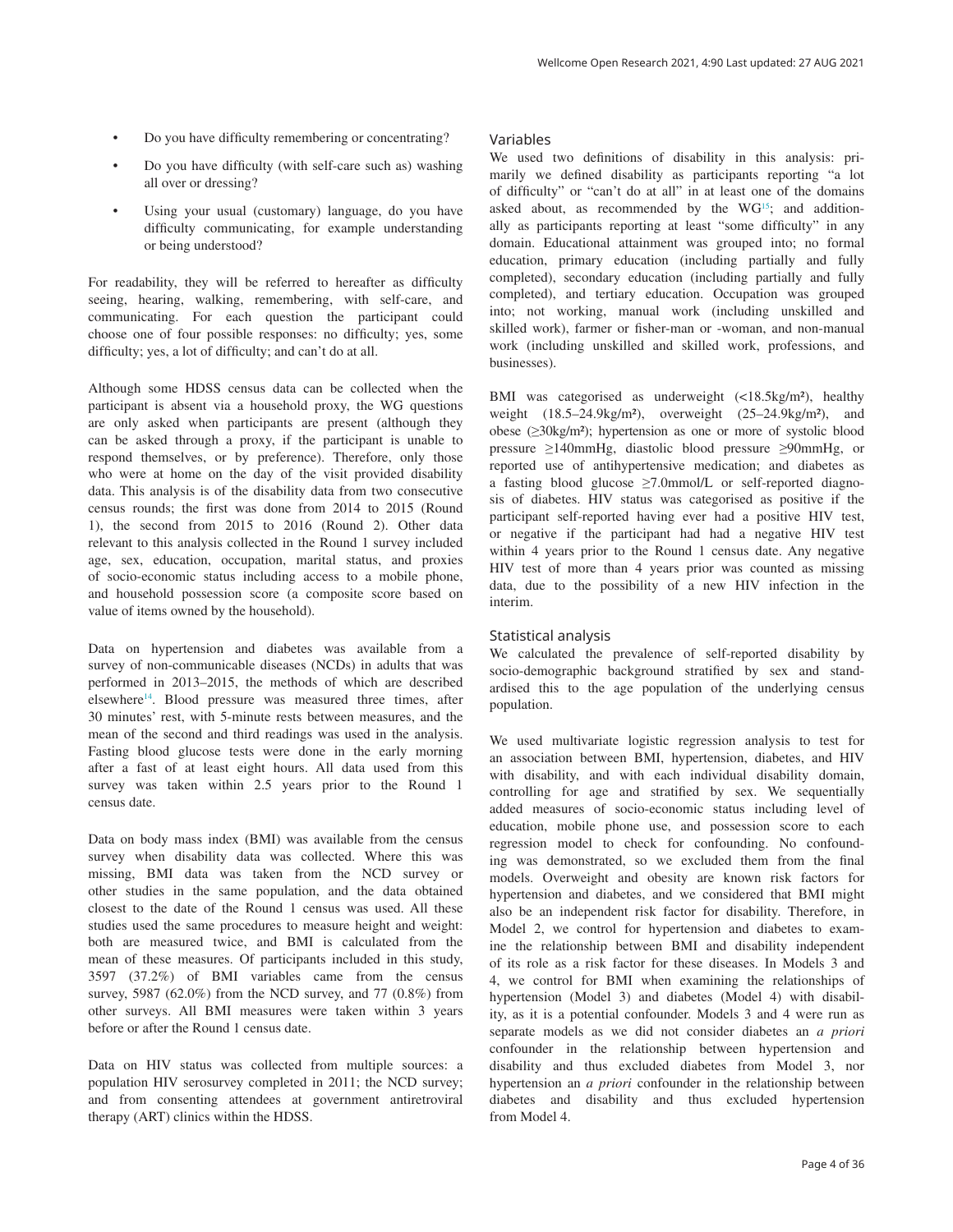As a sensitivity analysis, we ran a logistic regression model examining the relationship between BMI and disability excluding those with BMI measured after the census date. Secondly, we ran a model examining the relationship between BMI, hypertension, diabetes, and HIV using at least "some difficulty" as the disability outcome variable.

For those who also had disability data from Round 2, we examined the proportion whose disability status had changed between the two rounds, and calculated the incidence of disability between the two rounds (i.e. moved from no difficulty/some difficulty to a lot of difficulty/can't do at all), and the proportion who had resolution of disability between the two rounds (i.e. moved from a lot of difficulty/can't do at all to no difficulty/some difficulty). All analysis was done using Stata version 15.0 (StataCorp, College Station, TX).

#### Ethical approval

Ethical approval for the HDSS census rounds and NCD survey was granted by the National Health Sciences Research Committee (NHSRC) (protocol numbers #419 and #1072 respectively), and by the London School of Hygiene and Tropical Medicine (LSHTM) (protocol numbers #5081 and #6303 respectively). All participants gave written informed consent to participate.

#### **Results**

Of 17,987 adults included in the HDSS census of 2015 (Round 1), 10,863 (60.4%) participants provided data on disability; of those who did not, 28 were seen but had missing data on disability status, and the remainder were not at home. Of those with data on disability status, 711 (6.6%) were provided by a proxy. In the Round 2 census one year later, 8,314 (76.5%) of these participants were interviewed, 112 had died, 634 had moved out of the area, and 1803 were not found at home, see Figure 1. Men were more likely to have been missed in Round 1 (58.2% of men versus 24.0% of women), as were younger participants (43.1% of the 18–39 age group versus 16.9% of the 80+ age group), shown in [Table 1.](#page-5-0) There was considerable missing data on hypertension, diabetes, and HIV status. More data was missing on these health states in men than women, and among those who were not working than any other occupation group. More older people were missing data on HIV status, whereas more younger people were missing data on hypertension and diabetes. Most participants were aged under 45 and there were twice as many women as men. The most common employment for both men and women was farming or fishing (77.7% women and 68.2% men). Overweight and obesity was more common in women than men, with 28.5% of women overweight or obese compared to 10.2% of men. 15.6% of participants had hypertension, 1.9% had diabetes, and 11.9% were HIV-positive.

Overall crude prevalence of disability (at least "a lot of difficulty") was 9.8% (95% CI 9.2-10.5%) in women and 9.0% (95% CI 8.1-10.0%) in men, and adjusted to the underlying population 9.5% (95% CI 8.9%-10.1%) and 8.0% (7.2%-8.9%) respectively, see [Table 2.](#page-7-0) Prevalence of reporting at least "some difficulty" was 42.2% (95% CI 41.1-43.4%) in women, and 38.5% (95% CI 36.9-40.1%) in men, and adjusted to the underlying population 41.7% (95% CI 40.7-42.7%) and 35.5% (95% CI 34.1-37.0%) respectively. Prevalence of disability was higher among those with no education compared to those with education; those not working compared to those in any



**Figure 1. Flow chart of number of individuals participating in each round of the study.**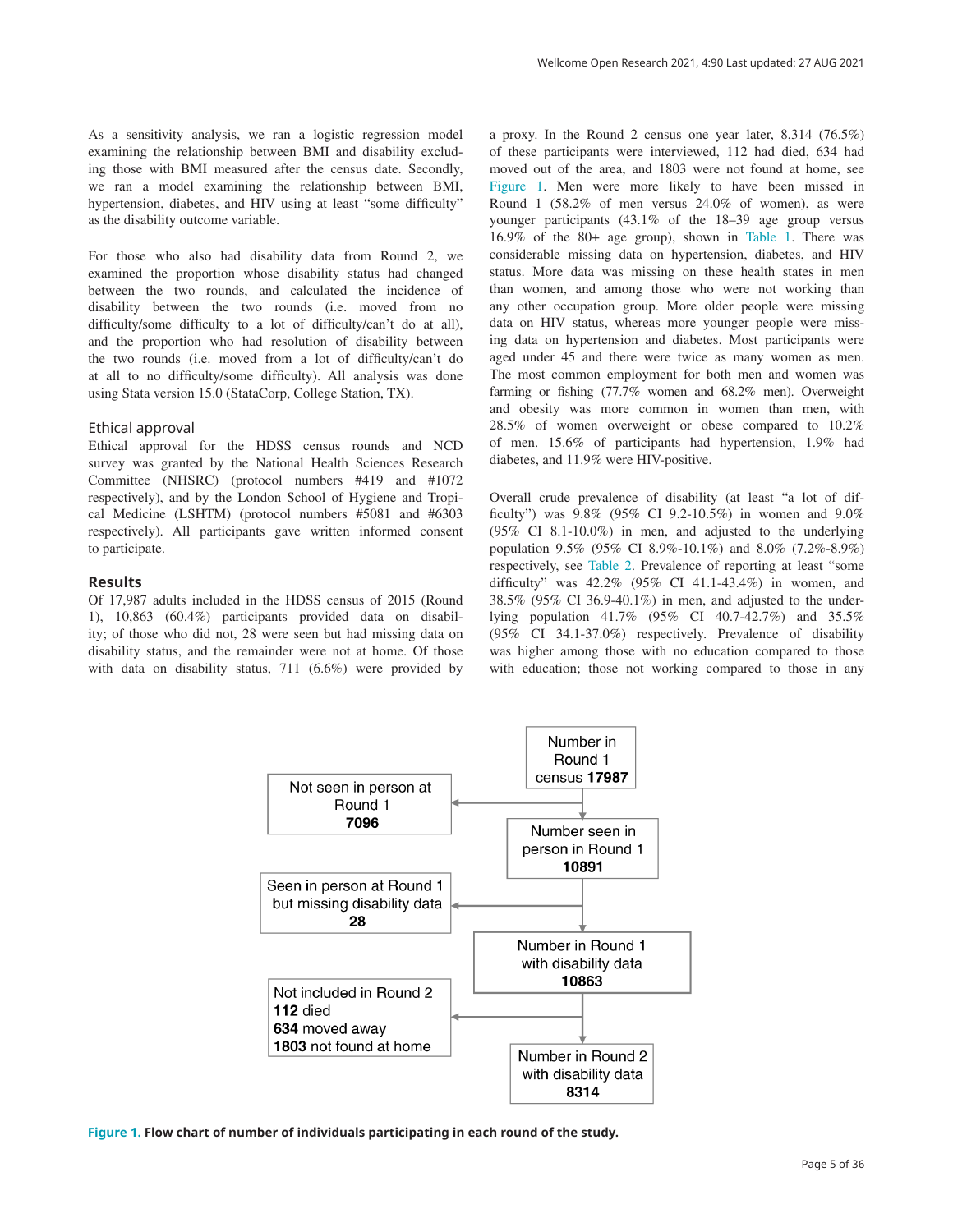|                                   | <b>Female</b>               |                     | <b>Male</b>                 |                            |  |  |
|-----------------------------------|-----------------------------|---------------------|-----------------------------|----------------------------|--|--|
|                                   | <b>Census</b><br>$(n=9786)$ | Study<br>$(n=7437)$ | <b>Census</b><br>$(n=8201)$ | <b>Study</b><br>$(n=3426)$ |  |  |
|                                   | n (%) <sup>1</sup>          | n(%)                | n(%)                        | n(%)                       |  |  |
| Age group                         |                             |                     |                             |                            |  |  |
| $18 - 34$                         | 5146 (52.6)                 | 3817 (51.3)         | 4478 (54.6)                 | 1545 (45.1)                |  |  |
| $35 - 44$                         | 1876 (19.2)                 | 1478 (19.9)         | 1599 (19.5)                 | 711 (20.8)                 |  |  |
| $45 - 54$                         | 1105 (11.3)                 | 814 (10.9)          | 935 (11.4)                  | 443 (12.9)                 |  |  |
| $55 - 64$                         | 781 (8.0)                   | 606(8.1)            | 552(6.7)                    | 306(8.9)                   |  |  |
| $65 - 59$                         | 280(2.9)                    | 213(2.9)            | 192(2.3)                    | 105(3.1)                   |  |  |
| $70 - 74$                         | 197 (2.0)                   | 173 (2.3)           | 142 (1.7)                   | 101 (2.9)                  |  |  |
| 75-79                             | 201(2.1)<br>165(2.2)        |                     | 154 (1.9)                   | 96(2.8)                    |  |  |
| $80+$                             | 200(2.0)                    | 171(2.3)            | 149 (1.8)                   | 119(3.5)                   |  |  |
| Missing                           | $\overline{0}$              | $\mathbf{0}$        | $\Omega$                    | 0                          |  |  |
| <b>Education</b>                  |                             |                     |                             |                            |  |  |
| <b>None</b>                       | 378 (3.9)                   | 296(4.0)            | 104(1.3)                    | 69(2.0)                    |  |  |
| Primary (part or completed)       | 6328 (65.1)                 | 4980 (67.4)         | 3967 (48.6)                 | 1833 (53.7)                |  |  |
| Secondary (part or completed)     | 2529 (26.0)                 | 1759 (23.8)         | 3449 (42.2)                 | 1265 (37.1)                |  |  |
| Tertiary                          | 480 (4.9)                   | 351(4.8)            | 646 (7.9)                   | 247(7.2)                   |  |  |
| Missing                           | 71                          | 51                  | 35                          | 12                         |  |  |
| <b>Occupation</b>                 |                             |                     |                             |                            |  |  |
| Not working                       | 1152 (11.9)                 | 621(8.4)            | 1503 (18.4)                 | 391 (11.5)                 |  |  |
| Manual work                       | 130(1.3)                    | 89 (1.2)            | 1084 (13.3)                 | 387 (11.3)                 |  |  |
| Farmer/fisherman                  | 7206 (74.4)                 | 5721 (77.7)         | 4643 (56.8)                 | 2327 (68.2)                |  |  |
| Non-manual work <sup>2</sup>      | 1192 (12.3)                 | 930 (12.6)          | 939 (11.5)                  | 309 (9.1)                  |  |  |
| Missing                           | 106                         | 76                  | 32                          | 112                        |  |  |
| <b>Union status</b>               |                             |                     |                             |                            |  |  |
| Not in a union <sup>3</sup>       | 3383 (34.6)                 | 2343 (31.5)         | 2637 (32.2)                 | 870 (25.4)                 |  |  |
| In a union                        | 6395 (65.4)                 | 5090 (68.5)         | 5552 (67.8)                 | 2553 (74.6)                |  |  |
| Missing                           | 8                           | $\overline{4}$      | 12                          | 3                          |  |  |
| <b>Household possession score</b> |                             |                     |                             |                            |  |  |
| 1 (poorest)                       | 1713 (19.7)                 | 1399 (21.2)         | 1197 (16.4)                 | 539 (17.6)                 |  |  |
| 2                                 | 1469 (16.9)                 | 1159 (17.6)         | 1216 (16.6)                 | 526 (17.2)                 |  |  |
| 3                                 | 1912 (22.0)                 | 1428 (21.6)         | 1698 (23.3)                 | 710 (23.2)                 |  |  |
| 4                                 | 2106 (24.2)                 | 1540 (23.3)         | 1903 (26.1)                 | 812 (26.5)                 |  |  |
| 5 (wealthiest)                    | 1490 (17.1)                 | 1075 (16.3)         | 1291 (17.7)                 | 473 (15.5)                 |  |  |
| Missing                           | 1096                        | 836                 | 896                         | 366                        |  |  |

<span id="page-5-0"></span>**Table 1. Baseline characteristics of participants with disability data at Round 1.**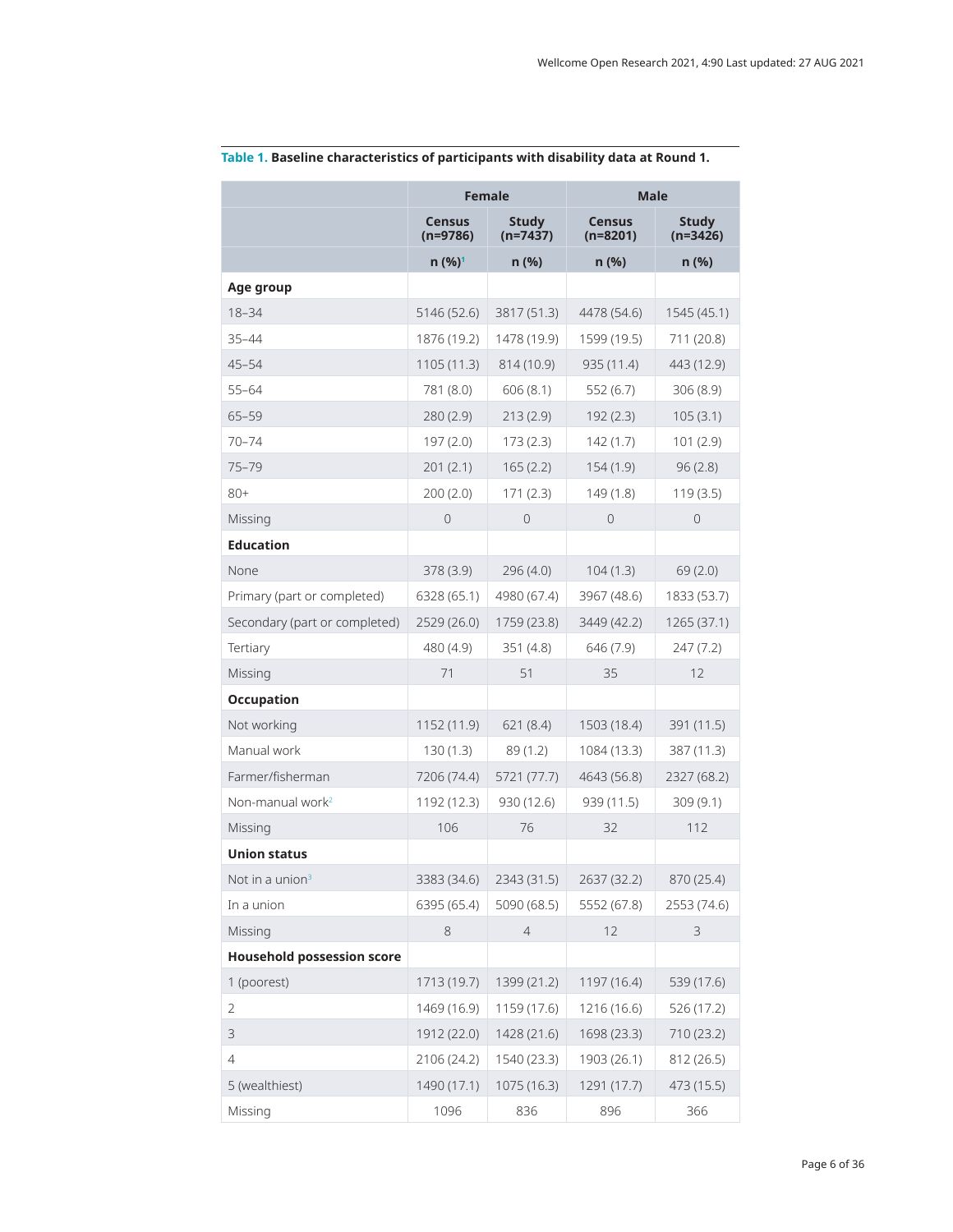<span id="page-6-0"></span>

|                                       | <b>Female</b>                             |                            | <b>Male</b>                 |                            |  |
|---------------------------------------|-------------------------------------------|----------------------------|-----------------------------|----------------------------|--|
|                                       | <b>Census</b><br>$(n=9786)$               | <b>Study</b><br>$(n=7437)$ | <b>Census</b><br>$(n=8201)$ | <b>Study</b><br>$(n=3426)$ |  |
|                                       | $n (%)^1$                                 | n(%)                       | n(%)                        | n(%)                       |  |
| BMI (kg/m <sup>2</sup> ) <sup>4</sup> |                                           |                            |                             |                            |  |
| <18.5 (underweight)                   | 620(7.1)                                  | 479 (7.1)                  | 640 (9.6)                   | 295 (10.0)                 |  |
| 18.5-24.9 (healthy weight)            | 5400 (80.9)<br>4314 (64.3)<br>5629 (64.9) |                            | 2356 (79.8)                 |                            |  |
| 25-29.9 (overweight)                  | 1768 (20.4)                               | 1398 (20.8)                | 550 (8.2)                   | 266 (9.0)                  |  |
| $30+$ (obese)                         | 658 (7.6)                                 | 518(7.7)                   | 83(1.2)                     | 35(1.2)                    |  |
| Missing                               | 1111                                      | 728                        | 1528                        | 474                        |  |
| Hypertension <sup>5</sup>             |                                           |                            |                             |                            |  |
| No hypertension                       | 6288 (85.8)                               | 4874 (85.3)                | 4641 (86.3)                 | 2026 (82.4)                |  |
| Hypertension                          | 1041 (14.2)                               | 837 (14.7)                 | 737 (13.7)                  | 434 (17.6)                 |  |
| Missing                               | 2457                                      | 1726                       | 2823                        | 966                        |  |
| <b>Diabetes</b> <sup>6</sup>          |                                           |                            |                             |                            |  |
| No diabetes                           | 6401 (98.2)                               | 4990 (98.3)                | 4536 (98.2)                 | 2057 (97.5)                |  |
| <b>Diabetes</b>                       | 117(1.8)                                  | 87(1.7)                    | 81(1.8)                     | 53(2.5)                    |  |
| Missing                               | 3268                                      | 2360                       | 3584                        | 1316                       |  |
| $HIV$ status <sup>7</sup>             |                                           |                            |                             |                            |  |
| Negative                              | 6678 (88.1)                               | 5134 (87.7)                | 4971 (90.4)                 | 2164 (89.0)                |  |
| Positive                              | 902(11.9)                                 | 719 (12.3)                 | 527(9.6)                    | 267(11.0)                  |  |
| Missing                               | 2206                                      | 1584                       | 2703                        | 995                        |  |

1. Column percentages do not include those with missing data 2. Including those working in trade and professionals 3. Including never married, divorced, and widowed 4. Calculated from the most recent height and weight measurements (all taken within 2.5 years before or after the interview date). 5. Defined as hypertension if self-report of taking anti-hypertensive medication or recorded BP=140/90 (all measured within the past 2.5 years). 6. Defined as diabetes if self-reported diagnosis or fasting blood sugar =7.0 (all measured within the past 2.5 years). 7. Defined as HIV positive if self-reported diagnosis or positive test result ever, and HIV negative if negative test result in past 4 years.

working category; those not in a union compared with those in a union; and similar among different household possession score groups. These relationships remain when controlling for age and sex (not shown in Tables).

The most common disabilities reported were difficulty walking at  $4.5\%$  (95% CI  $4.1-4.9\%$ ) and difficulty seeing at  $4.2\%$ (95% CI 3.9-4.6%) (*Extended Data*: Table 1). Prevalence of disability in any domain increased with age in both men and women, with 3.5% (95% CI 3.0-4.0%) of adults under age 35 reporting disability, compared to 56.2% (95% CI 50.4-61.8%) of those aged 80+, see [Table 2](#page-5-0). 24.0% (95% CI 21.5-26.7%) of adults not working reported disability versus 8.0% (95% CI 7.4-8.5%) of working adults. [Figure 2](#page-8-0) demonstrates a higher prevalence of disability in women than men in every age group, but with overlapping confidence intervals in all but the oldest age group.

We found that diabetes was associated with disability adjusted for age, as was obesity in women, whereas hypertension and HIV were not [\(Table 3\)](#page-9-0). The association between overweight and obesity and disability in women remained after adjusting for hypertension and diabetes. The same pattern was seen in men, but the numbers were smaller as obesity was uncommon among men and the association was not significant. In sensitivity analysis, we found that these relationships were similar when we excluded participants whose BMI was measured later than the interview date (*Extended Data:* Table 2). Diabetes was associated with disability among men, but not women, with an OR of 2.47 (95% CI 1.32-4.64) adjusted for age, which remained after adjusting for BMI. The association between obesity and disability was driven by a strong association with difficulty walking (OR 2.78; 95% CI 1.94-3.98), and diabetes was associated with difficulty seeing (OR 2.28; 95% CI 1.39-3.73). Hypertension was also associated with difficulty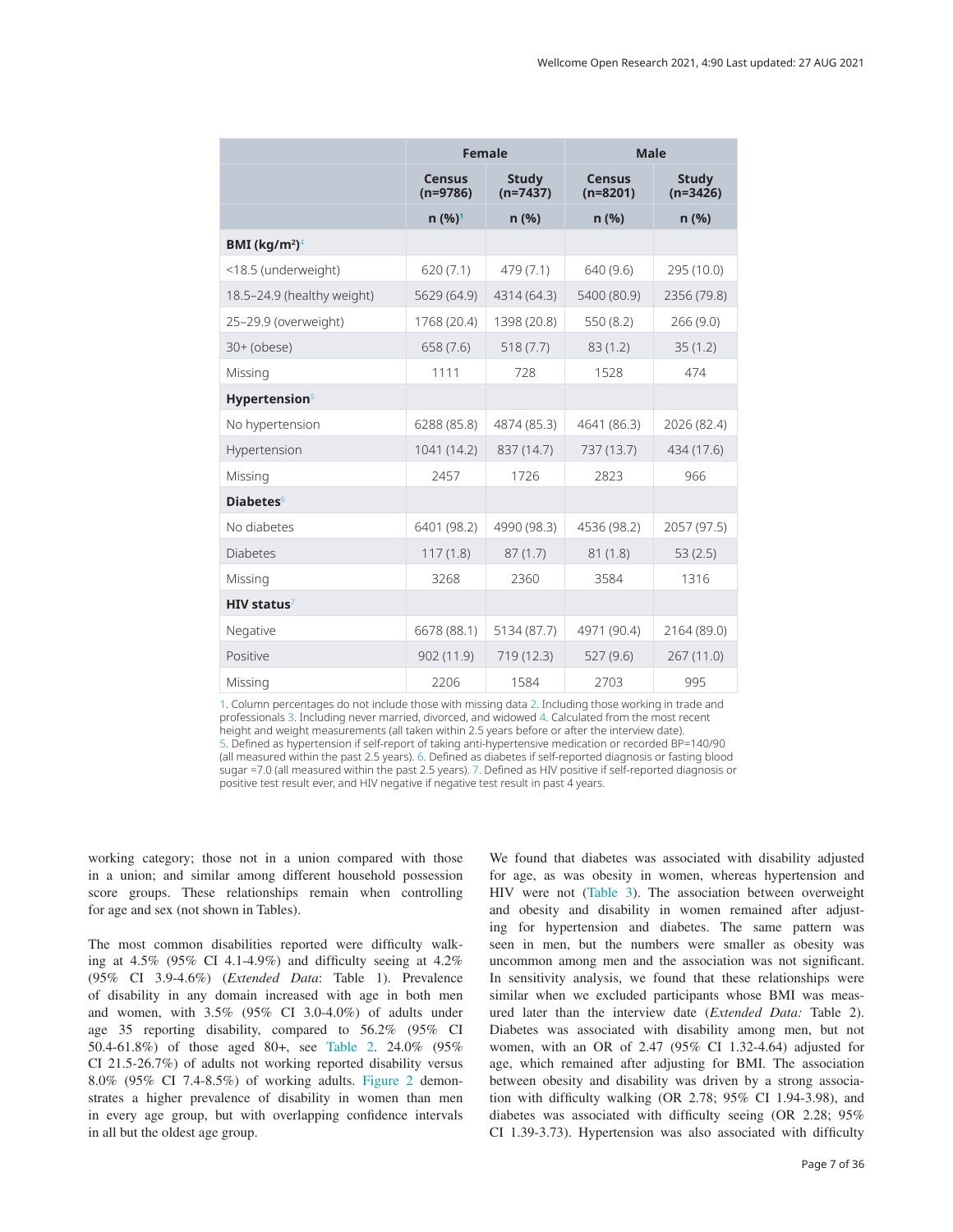|                                         | <b>Women</b> |                |                                                |              |                                                    | Men          |                                                |                         |     |                                                    |
|-----------------------------------------|--------------|----------------|------------------------------------------------|--------------|----------------------------------------------------|--------------|------------------------------------------------|-------------------------|-----|----------------------------------------------------|
|                                         |              |                | <b>Reporting at least</b><br>"some difficulty" |              | <b>Reporting at least</b><br>"a lot of difficulty" |              | <b>Reporting at least</b><br>"some difficulty" |                         |     | <b>Reporting at least</b><br>"a lot of difficulty" |
|                                         | <b>Total</b> | $\overline{n}$ | %<br>(95% CI)                                  | $\mathsf{n}$ | %<br>(95% CI)                                      | <b>Total</b> | $\overline{n}$                                 | %<br>(95% CI)           | n   | $\%$<br>(95% CI)                                   |
| <b>Overall</b>                          |              |                |                                                |              |                                                    |              |                                                |                         |     |                                                    |
| Crude prevalence                        |              | 3142           | 42.2<br>$(41.1 - 43.4)$                        |              | 9.8<br>$(9.2 - 10.5)$                              |              |                                                | 38.5<br>$(36.9 - 40.1)$ |     | 9.0<br>$(8.1 - 10.0)$                              |
| Standardised to<br>population structure | 7437         |                | 41.7<br>$(40.7 - 42.7)$                        | 731          | 9.5<br>$(8.9 - 10.1)$                              | 3426         | 1318                                           | 35.5<br>$(34.1 - 37.0)$ | 308 | 8.0<br>$(7.2 - 8.9)$                               |
| Age group                               |              |                |                                                |              |                                                    |              |                                                |                         |     |                                                    |
| $18 - 34$                               | 3817         | 907            | 23.8<br>$(22.4 - 25.1)$                        | 137          | 3.6<br>$(3.0-4.2)$                                 | 1545         | 321                                            | 20.8<br>$(18.8 - 22.9)$ | 48  | 3.1<br>$(2.3 - 4.1)$                               |
| $35 - 44$                               | 1478         | 605            | 40.9<br>$(38.5 - 43.5)$                        | 90           | 6.1<br>$(5.0 - 7.4)$                               | 711          | 228                                            | 32.1<br>$(28.7 - 35.6)$ | 34  | 4.8<br>$(3.4-6.6)$                                 |
| $45 - 54$                               | 814          | 525            | 64.5<br>$(61.1 - 67.7)$                        | 100          | 12.3 (10.2-<br>14.7)                               | 443          | 237                                            | 53.5<br>$(48.8 - 58.1)$ | 39  | 8.8<br>$(6.5 - 11.8)$                              |
| $55 - 64$                               | 606          | 454            | 74.9<br>$(71.3 - 78.2)$                        | 97           | 16.0<br>$(13.3 - 19.1)$                            | 306          | 184                                            | 60.1<br>$(54.5 - 65.5)$ | 47  | 15.4<br>$(11.7-19.8)$                              |
| 65-69                                   | 213          | 176            | 82.6<br>$(76.9 - 87.1)$                        | 49           | 23.0<br>$(17.8 - 29.1)$                            | 105          | 74                                             | 70.5<br>$(61.1 - 78.4)$ | 18  | 17.1<br>$(11.1 - 25.6)$                            |
| $70 - 74$                               | 173          | 163            | 94.2<br>$(89.6 - 96.9)$                        | 68           | 39.3 (32.3-<br>46.8)                               | 101          | 80                                             | 79.2<br>$(70.2 - 86.0)$ | 34  | 33.7<br>$(25.1 - 43.4)$                            |
| $75 - 79$                               | 165          | 147            | 89.1<br>$(83.3 - 93.0)$                        | 81           | 49.1 (41.5-<br>56.7)                               | 96           | 83                                             | 86.5<br>$(78.1 - 92.0)$ | 34  | 35.4<br>$(26.5 - 45.5)$                            |
| $80+$                                   | 171          | 165            | 96.5<br>$(92.4 - 98.4)$                        | 109          | 63.7 (56.3-<br>70.6                                | 119          | 111                                            | 93.3<br>$(87.1 - 96.6)$ | 54  | 45.4<br>$(36.7 - 54.4)$                            |
| <b>Education</b>                        |              |                |                                                |              |                                                    |              |                                                |                         |     |                                                    |
| None                                    | 296          | 221            | 74.7<br>$(69.4 - 79.3)$                        | 99           | 33.4<br>$(28.3 - 39.0)$                            | 69           | 50                                             | 72.5<br>$(60.8 - 81.7)$ | 19  | 27.5<br>$(18.3 - 39.2)$                            |
| Primary (part or<br>completed)          | 4980         | 2303           | 46.2<br>$(44.9 - 47.6)$                        | 541          | 10.9<br>$(10.0 - 11.8)$                            | 1833         | 800                                            | 43.6<br>$(41.4 - 45.9)$ | 199 | 10.9<br>$(9.5 - 12.4)$                             |
| Secondary (part or<br>completed)        | 1759         | 501            | 28.5<br>$(26.4 - 30.6)$                        | 70           | $4.0(3.2-5.0)$                                     | 1265         | 386                                            | 30.5<br>$(28.0 - 33.1)$ | 75  | 5.9<br>$(4.8 - 7.4)$                               |
| Tertiary                                | 351          | 88             | 25.1<br>$(20.8 - 29.9)$                        | 12           | 3.4<br>$(2.0 - 5.9)$                               | 247          | 77                                             | 31.2<br>$(25.7 - 37.2)$ | 14  | 5.7<br>$(3.4 - 9.3)$                               |
| <b>Occupation</b>                       |              |                |                                                |              |                                                    |              |                                                |                         |     |                                                    |
| Not working                             | 621          | 306            | 49.3<br>$(45.4 - 53.2)$                        | 165          | 26.6<br>$(23.2 - 30.2)$                            | 391          | 138                                            | 35.3<br>$(30.7 - 40.2)$ | 78  | 19.9<br>$(16.3 - 24.2)$                            |
| Manual work                             | 89           | 33             | 37.1<br>$(27.7 - 47.5)$                        | 5            | 5.6<br>$(2.4 - 12.8)$                              | 387          | 152                                            | 39.3<br>$(34.5 - 44.2)$ | 20  | 5.2<br>$(3.4 - 7.9)$                               |
| Farmer/ fisherman                       | 5721         | 2430           | 42.5<br>$(41.2 - 43.8)$                        | 491          | 8.6<br>$(7.9-9.3)$                                 | 2327         | 928                                            | 39.9<br>$(37.9 - 41.9)$ | 192 | 8.3<br>$(7.2 - 9.4)$                               |
| Non-manual work                         | 930          | 335            | 36.0<br>$(33.0 - 39.2)$                        | 53           | 5.7<br>$(4.4 - 7.4)$                               | 309          | 96                                             | 31.1<br>$(26.2 - 36.4)$ | 16  | 5.2<br>$(3.2 - 8.3)$                               |
| Union                                   |              |                |                                                |              |                                                    |              |                                                |                         |     |                                                    |
| Not in a union                          | 2343         | 1280           | 54.6<br>$(52.6 - 56.6)$                        | 410          | 17.5<br>$(16.0 - 19.1)$                            | 870          | 257                                            | 29.5<br>$(26.6 - 32.7)$ | 69  | 7.9<br>$(6.3-9.9)$                                 |

# <span id="page-7-0"></span>**Table 2. Prevalence of disability in any domain by socio-demographic background, stratified by sex.**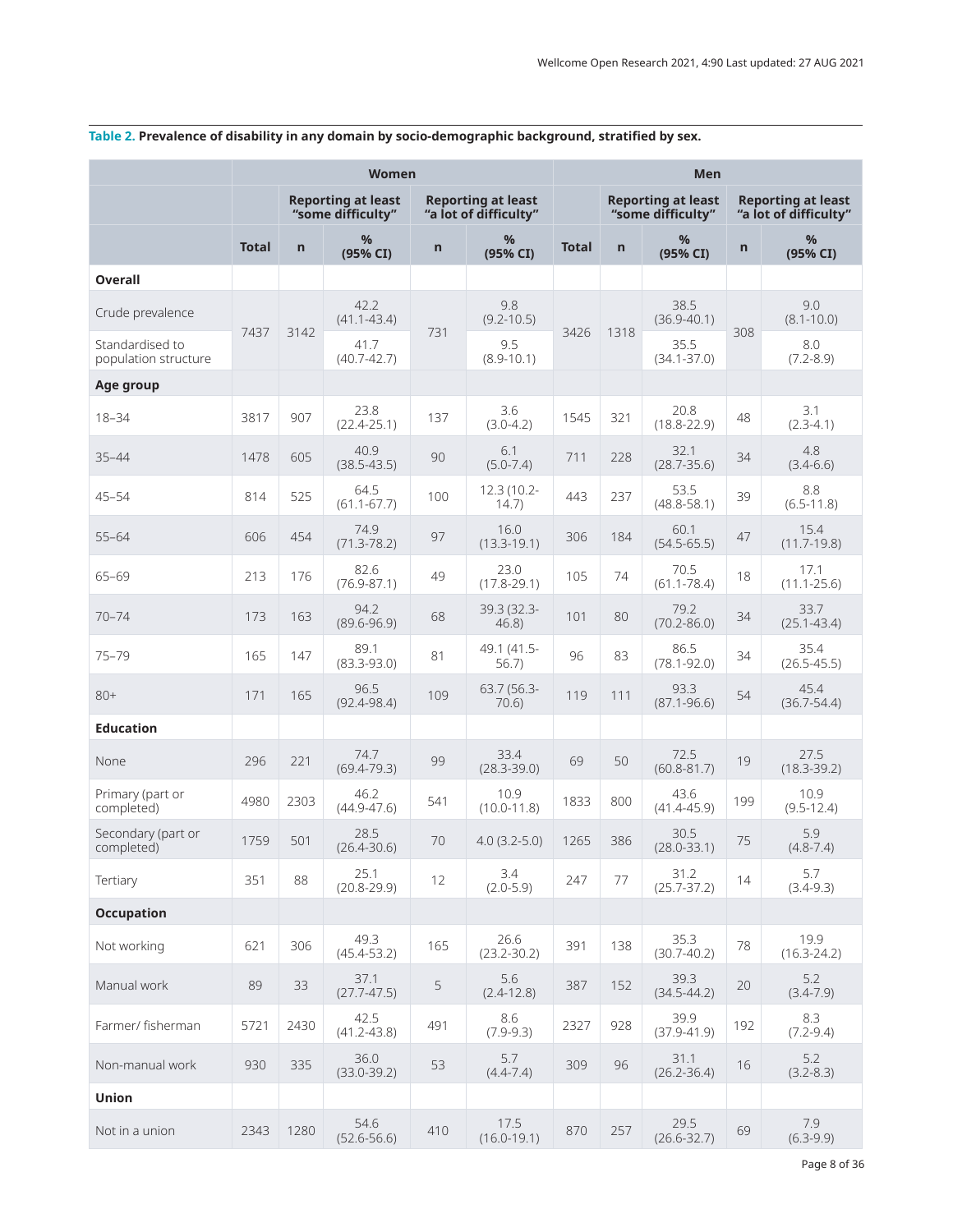<span id="page-8-0"></span>

|                                      | <b>Women</b> |                                                |                         |                                                    |                         | Men          |                                                |                         |                                                    |                       |
|--------------------------------------|--------------|------------------------------------------------|-------------------------|----------------------------------------------------|-------------------------|--------------|------------------------------------------------|-------------------------|----------------------------------------------------|-----------------------|
|                                      |              | <b>Reporting at least</b><br>"some difficulty" |                         | <b>Reporting at least</b><br>"a lot of difficulty" |                         |              | <b>Reporting at least</b><br>"some difficulty" |                         | <b>Reporting at least</b><br>"a lot of difficulty" |                       |
|                                      | <b>Total</b> | $\mathsf{n}$                                   | %<br>(95% CI)           | $\mathsf{n}$                                       | %<br>(95% CI)           | <b>Total</b> | $\mathsf{n}$                                   | %<br>(95% CI)           | $\mathsf{n}$                                       | %<br>(95% CI)         |
| In a union                           | 5090         | 1862                                           | 36.6<br>$(35.3 - 37.9)$ | 321                                                | 6.3<br>$(5.7 - 7.0)$    | 2553         | 1060                                           | 41.5<br>$(39.6 - 43.4)$ | 239                                                | 9.4<br>$(8.3 - 10.6)$ |
| <b>Household</b><br>possession score |              |                                                |                         |                                                    |                         |              |                                                |                         |                                                    |                       |
| 1 (poorest)                          | 1,399        | 638                                            | 45.6<br>$(43.0 - 48.2)$ | 186                                                | 13.3<br>$(11.6 - 15.2)$ | 539          | 214                                            | 39.7 (35.7-<br>43.9     | 53                                                 | $9.8(7.6-12.6)$       |
| $\overline{2}$                       | 1,159        | 490                                            | 42.3<br>$(39.5 - 45.1)$ | 109                                                | 9.4<br>$(7.9 - 11.2)$   | 526          | 196                                            | 37.3 (33.2-<br>41.5)    | 32                                                 | $6.1(4.3-8.5)$        |
| $\mathcal{R}$                        | 1,428        | 596                                            | 41.7<br>$(39.2 - 44.3)$ | 154                                                | 10.8<br>$(9.3 - 12.5)$  | 710          | 254                                            | 35.8 (32.3-<br>39.4     | 61                                                 | $8.6(6.7-10.9)$       |
| $\overline{4}$                       | 1,540        | 654                                            | 42.5<br>$(40.0 - 45.0)$ | 129                                                | $8.4(7.1-9.9)$          | 812          | 328                                            | $40.4(37.1 -$<br>43.8   | 88                                                 | 10.8 (8.9-13.2)       |
| 5 (wealthiest)                       | 1,075        | 477                                            | 44.4<br>$(41.4 - 47.4)$ | 100                                                | $9.3(7.7-11.2)$         | 473          | 212                                            | 44.8 (40.4-<br>49.3)    | 51                                                 | 10.8 (8.3-13.9)       |



**Figure 2. Age and sex specific prevalence of self-reported disability, defined as reporting at least "a lot of difficulty" in any domain.**

walking, but overall was not associated with disability (*Extended Data:* Table 3).

When using reports of at least "some difficulty" as the disability outcome in sensitivity analysis, the relationship between BMI and disability in women remained: women with higher

BMI had more than twice the odds of reporting disability than those with healthy BMI *(Extended Data:* Table 4 *)*; but there was no association between diabetes and disability.

[Figure 3](#page-10-0) shows that age-specific prevalence of disability appeared to be higher with obesity and diabetes than with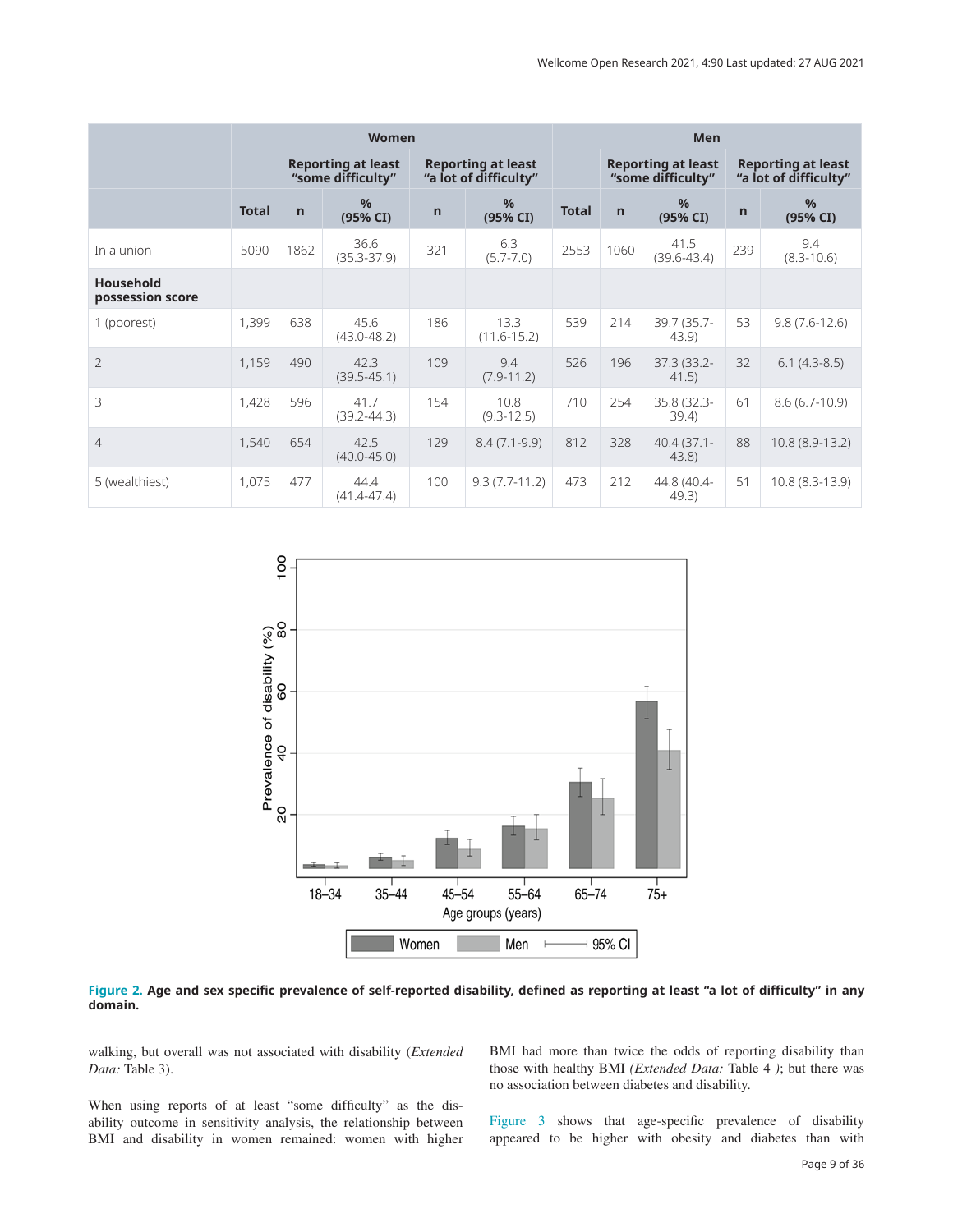<span id="page-9-0"></span>

| p-value<br>0.40<br>0.28<br>$1.21(0.86 - 1.71)$<br>$0.90(0.71 - 1.15)$<br>OR (95% CI)<br>$\overline{\phantom{0}}$<br>p-value<br>0.005<br>0.16<br>$0.66(0.43 - 1.01)$<br>1.28 (1.00-1.63)<br>1.39 (1.01-1.92)<br>$1.20(0.75-1.93)$<br>1.21 (0.75-1.96)<br>2.93 (1.15-7.46)<br>OR (95% CI)<br>$1.03(0.82 - 1.30)$<br>p-value<br>0.005<br>0.007<br>0.10<br>0.80<br>0.13<br>0.83<br>0.37<br>0.32<br>(1.81)<br>(1.50)<br>2.24<br>4.64)<br>(1.16)<br>(60.1)<br>$1.40(1.07 - 1.83)$<br>(0.71)<br>$1.36(0.91 - 2.03)$<br>6.02)<br>$\widehat{a}$<br>OR (95%<br>1.24(1.03<br>$2.47(1.32 -$<br>0.84 (0.65-<br>1.16 (0.78-<br>2.62(1.14<br>1.30 (0.93-<br>1.29(0.74<br>0.86 (0.64-<br>$\overline{\phantom{0}}$<br>$\overline{\phantom{0}}$<br>$\overline{\phantom{0}}$<br>$\overline{}$<br>$\overline{\phantom{m}}$<br>reporting<br>difficulty<br>366/4874<br>152/1398<br>184/2356<br>144/2026<br>454/5134<br>188/2164<br>356/4314<br>478/4990<br>Number<br>190/2057<br>215/837<br>51/479<br>37/266<br>90/434<br>56/719<br>78/518<br>41/295<br>20/87<br>18/53<br>9/35<br>Hypertension<br>Hypertension<br>hypertension<br>hypertension<br>HIV negative<br>HIV negative<br>No diabetes<br>No diabetes<br>HIV positive<br>18.5-24.9<br>$18.5 - 24.9$<br>Diabetes<br>Diabetes<br>25-29.9<br>25-29.9<br>18.5<br>18.5<br>$\frac{+}{0}$<br>$30+$<br>$\frac{1}{2}$<br>$\frac{1}{2}$<br>Hypertension<br>BMI (kg/m <sup>2</sup> )<br><b>Diabetes</b><br>Women<br>Women<br>Women<br>Women<br>Men<br>Men<br>Men<br>Men<br>NH |              |        | <b>Bivariate analysis</b><br>M− | odels 1A & 1B* | Multivariate analysis<br>- Models 2A & 2B** | Multivariate analysis<br>$-M$ odels 3A & 3B*** | - Models 4A & 4B ****<br>Multivariate analysis |         |
|-----------------------------------------------------------------------------------------------------------------------------------------------------------------------------------------------------------------------------------------------------------------------------------------------------------------------------------------------------------------------------------------------------------------------------------------------------------------------------------------------------------------------------------------------------------------------------------------------------------------------------------------------------------------------------------------------------------------------------------------------------------------------------------------------------------------------------------------------------------------------------------------------------------------------------------------------------------------------------------------------------------------------------------------------------------------------------------------------------------------------------------------------------------------------------------------------------------------------------------------------------------------------------------------------------------------------------------------------------------------------------------------------------------------------------------------------------------------------------------------------------|--------------|--------|---------------------------------|----------------|---------------------------------------------|------------------------------------------------|------------------------------------------------|---------|
|                                                                                                                                                                                                                                                                                                                                                                                                                                                                                                                                                                                                                                                                                                                                                                                                                                                                                                                                                                                                                                                                                                                                                                                                                                                                                                                                                                                                                                                                                                     |              |        |                                 |                |                                             |                                                | OR (95% CI)                                    | p-value |
|                                                                                                                                                                                                                                                                                                                                                                                                                                                                                                                                                                                                                                                                                                                                                                                                                                                                                                                                                                                                                                                                                                                                                                                                                                                                                                                                                                                                                                                                                                     |              |        |                                 |                |                                             |                                                |                                                |         |
|                                                                                                                                                                                                                                                                                                                                                                                                                                                                                                                                                                                                                                                                                                                                                                                                                                                                                                                                                                                                                                                                                                                                                                                                                                                                                                                                                                                                                                                                                                     |              |        |                                 |                |                                             |                                                |                                                |         |
|                                                                                                                                                                                                                                                                                                                                                                                                                                                                                                                                                                                                                                                                                                                                                                                                                                                                                                                                                                                                                                                                                                                                                                                                                                                                                                                                                                                                                                                                                                     |              |        |                                 |                |                                             |                                                |                                                |         |
|                                                                                                                                                                                                                                                                                                                                                                                                                                                                                                                                                                                                                                                                                                                                                                                                                                                                                                                                                                                                                                                                                                                                                                                                                                                                                                                                                                                                                                                                                                     |              |        |                                 |                |                                             |                                                |                                                |         |
|                                                                                                                                                                                                                                                                                                                                                                                                                                                                                                                                                                                                                                                                                                                                                                                                                                                                                                                                                                                                                                                                                                                                                                                                                                                                                                                                                                                                                                                                                                     |              |        |                                 |                |                                             |                                                |                                                |         |
|                                                                                                                                                                                                                                                                                                                                                                                                                                                                                                                                                                                                                                                                                                                                                                                                                                                                                                                                                                                                                                                                                                                                                                                                                                                                                                                                                                                                                                                                                                     |              |        |                                 |                |                                             |                                                |                                                |         |
|                                                                                                                                                                                                                                                                                                                                                                                                                                                                                                                                                                                                                                                                                                                                                                                                                                                                                                                                                                                                                                                                                                                                                                                                                                                                                                                                                                                                                                                                                                     |              |        |                                 |                |                                             |                                                |                                                |         |
|                                                                                                                                                                                                                                                                                                                                                                                                                                                                                                                                                                                                                                                                                                                                                                                                                                                                                                                                                                                                                                                                                                                                                                                                                                                                                                                                                                                                                                                                                                     |              |        |                                 |                |                                             |                                                |                                                |         |
|                                                                                                                                                                                                                                                                                                                                                                                                                                                                                                                                                                                                                                                                                                                                                                                                                                                                                                                                                                                                                                                                                                                                                                                                                                                                                                                                                                                                                                                                                                     |              |        |                                 |                |                                             |                                                |                                                |         |
|                                                                                                                                                                                                                                                                                                                                                                                                                                                                                                                                                                                                                                                                                                                                                                                                                                                                                                                                                                                                                                                                                                                                                                                                                                                                                                                                                                                                                                                                                                     |              |        |                                 |                |                                             |                                                |                                                |         |
|                                                                                                                                                                                                                                                                                                                                                                                                                                                                                                                                                                                                                                                                                                                                                                                                                                                                                                                                                                                                                                                                                                                                                                                                                                                                                                                                                                                                                                                                                                     |              |        |                                 |                |                                             |                                                |                                                |         |
|                                                                                                                                                                                                                                                                                                                                                                                                                                                                                                                                                                                                                                                                                                                                                                                                                                                                                                                                                                                                                                                                                                                                                                                                                                                                                                                                                                                                                                                                                                     |              |        |                                 |                |                                             |                                                |                                                |         |
|                                                                                                                                                                                                                                                                                                                                                                                                                                                                                                                                                                                                                                                                                                                                                                                                                                                                                                                                                                                                                                                                                                                                                                                                                                                                                                                                                                                                                                                                                                     |              |        |                                 |                |                                             |                                                |                                                |         |
|                                                                                                                                                                                                                                                                                                                                                                                                                                                                                                                                                                                                                                                                                                                                                                                                                                                                                                                                                                                                                                                                                                                                                                                                                                                                                                                                                                                                                                                                                                     |              |        |                                 |                |                                             |                                                |                                                |         |
|                                                                                                                                                                                                                                                                                                                                                                                                                                                                                                                                                                                                                                                                                                                                                                                                                                                                                                                                                                                                                                                                                                                                                                                                                                                                                                                                                                                                                                                                                                     |              |        |                                 |                |                                             |                                                |                                                |         |
|                                                                                                                                                                                                                                                                                                                                                                                                                                                                                                                                                                                                                                                                                                                                                                                                                                                                                                                                                                                                                                                                                                                                                                                                                                                                                                                                                                                                                                                                                                     |              |        |                                 |                |                                             |                                                | $\overline{\phantom{0}}$                       | 0.09    |
|                                                                                                                                                                                                                                                                                                                                                                                                                                                                                                                                                                                                                                                                                                                                                                                                                                                                                                                                                                                                                                                                                                                                                                                                                                                                                                                                                                                                                                                                                                     |              |        |                                 |                |                                             |                                                | 1.11 (0.63-1.97)                               |         |
|                                                                                                                                                                                                                                                                                                                                                                                                                                                                                                                                                                                                                                                                                                                                                                                                                                                                                                                                                                                                                                                                                                                                                                                                                                                                                                                                                                                                                                                                                                     |              |        |                                 |                |                                             |                                                | $\overline{\phantom{m}}$                       | 0.003   |
|                                                                                                                                                                                                                                                                                                                                                                                                                                                                                                                                                                                                                                                                                                                                                                                                                                                                                                                                                                                                                                                                                                                                                                                                                                                                                                                                                                                                                                                                                                     |              |        |                                 |                |                                             |                                                | 2.37 (1.25-4.52)                               |         |
|                                                                                                                                                                                                                                                                                                                                                                                                                                                                                                                                                                                                                                                                                                                                                                                                                                                                                                                                                                                                                                                                                                                                                                                                                                                                                                                                                                                                                                                                                                     |              |        |                                 |                |                                             |                                                |                                                |         |
|                                                                                                                                                                                                                                                                                                                                                                                                                                                                                                                                                                                                                                                                                                                                                                                                                                                                                                                                                                                                                                                                                                                                                                                                                                                                                                                                                                                                                                                                                                     |              |        |                                 |                |                                             |                                                |                                                |         |
|                                                                                                                                                                                                                                                                                                                                                                                                                                                                                                                                                                                                                                                                                                                                                                                                                                                                                                                                                                                                                                                                                                                                                                                                                                                                                                                                                                                                                                                                                                     |              |        |                                 |                |                                             |                                                |                                                |         |
|                                                                                                                                                                                                                                                                                                                                                                                                                                                                                                                                                                                                                                                                                                                                                                                                                                                                                                                                                                                                                                                                                                                                                                                                                                                                                                                                                                                                                                                                                                     |              |        |                                 |                |                                             |                                                |                                                |         |
|                                                                                                                                                                                                                                                                                                                                                                                                                                                                                                                                                                                                                                                                                                                                                                                                                                                                                                                                                                                                                                                                                                                                                                                                                                                                                                                                                                                                                                                                                                     | HIV positive | 26/267 | $1.05(0.67 - 1.65)$             |                |                                             |                                                |                                                |         |

Table 3. Logistic regression analysis of the association between obesity, hypertension, diabetes, and HIV with self-reported disability. Table 3. Logistic regression analysis of the association between obesity, hypertension, diabetes, and HIV with self-reported disability.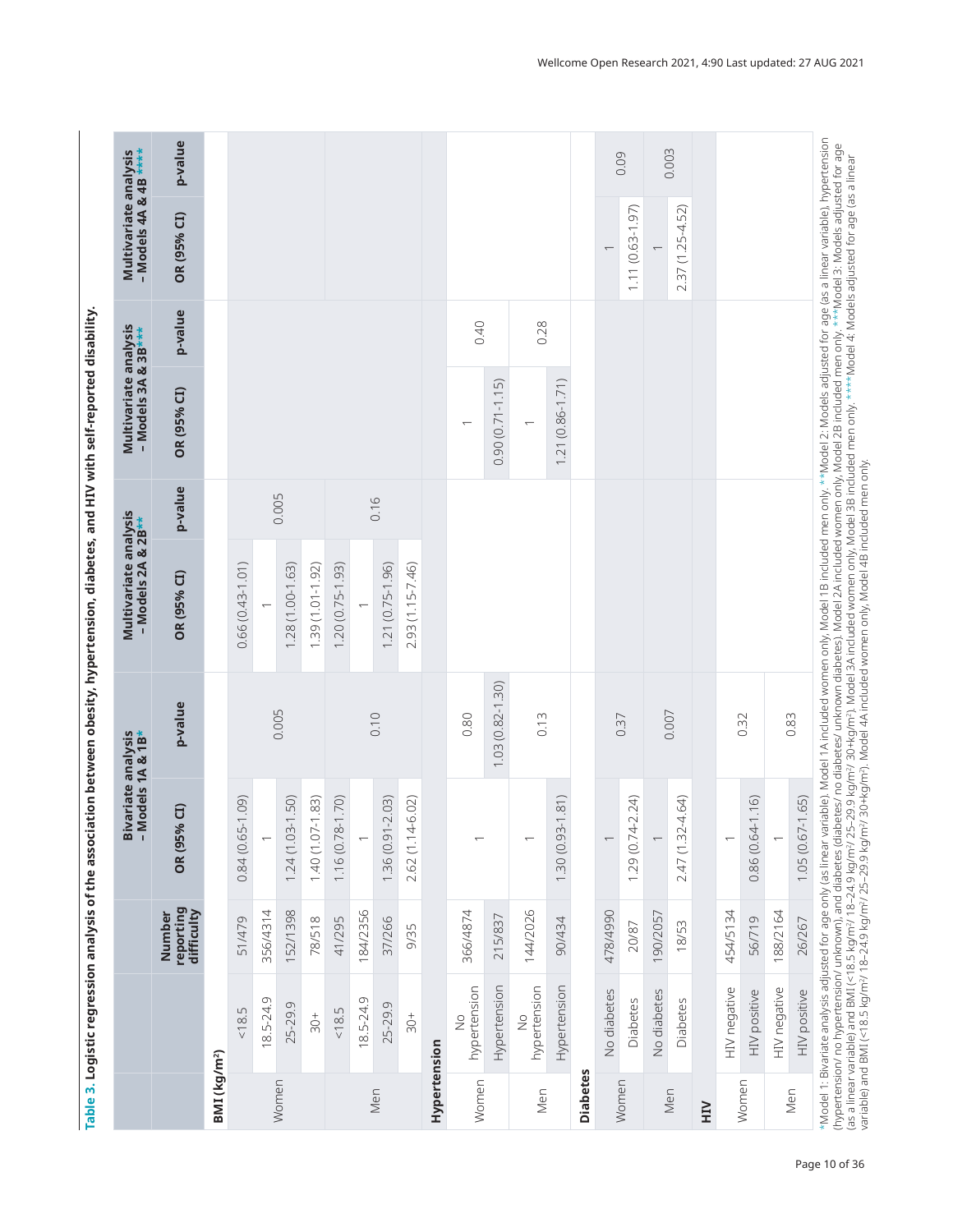<span id="page-10-0"></span>[Table 4](#page-11-0) shows self-reported disability status in each domain over the two rounds. Incident disability was between 0.3% (95% CI 0.2-0.4%) for difficulty communicating and 2.3% (95% CI 2.0-2.6%) for difficulty walking. Between 61.9% (95% CI 40.2-79.7%) to 90.6% (95% CI 85.4-94.1%) of disability resolved between the two rounds. Of those who reported "no difficulty" or "can't do at all" at Round 1, the majority stayed within the same category at Round 2. However, most people who reported "some difficulty" or "a lot of difficulty" changed category, usually with an improvement in functional status (i.e. less disability). Of participants reporting "some difficulty" in any domain in Round 1, 44.5-80.3% reported "no difficulty" the following year in that domain; of those reporting "a lot of difficulty" in Round 1, 26.7-75.0% reported "no difficulty" the following year Those aged under 60 were more likely to report an improved functional status at Round 2 compared to those aged over 60 (*Extended Data:* Table 5).

#### **Discussion**

Around one in ten study participants reported disability, most commonly difficulty walking or seeing. Prevalence was higher in women than men and increased rapidly with age, with one in four adults over 50 reporting disability. While obesity and diabetes were associated with self-reported disability (obesity with women only), hypertension and HIV were not.

Reporting severe levels of disability ("can't do at all") in a functional domain was relatively consistent between the two rounds, whereas most of those who reported "some difficulty" or "a lot of difficulty" at Round 1 reported a changed disability category at Round 2, one year later.

Direct comparison of prevalence with other studies is challenging, even when the WG questions have been used, as population age distribution has a strong impact on prevalence and varies between sites, and age-specific prevalence is not usually presented. In 2010–2011, the Washington Group short set questions were asked to adults aged 15 and over in the Malawi Integrated Household Survey, where a much lower prevalence of disability was found in every age category: overall 1.4% of people had at least "a lot of difficulty" in at least one domain. The difference may be explained by a different proportion of responses given by a proxy (as proxy respondents are likely to underestimate the prevalence of functional difficulties), or differences in the way the survey questions were posed<sup>[5](#page-14-0)</sup>.

The discourse on disability in low and middle income countries  $(LMICs)$  links disability closely with poverty<sup>16–18</sup>. Therefore, in Malawi, a poor and food-insecure country<sup>19</sup>, disability might be expected to be associated with under-nutrition and low BMI, particularly as research has previously demonstrated obesity to be more common in people from less poor households in this population<sup>9</sup>. While we found that disability was associated with having no education and not working (both associated with financial insecurity and poverty),



**Figure 3. Age-specific prevalence of self-reported disability with obesity, hypertension, diabetes, and HIV-infection.**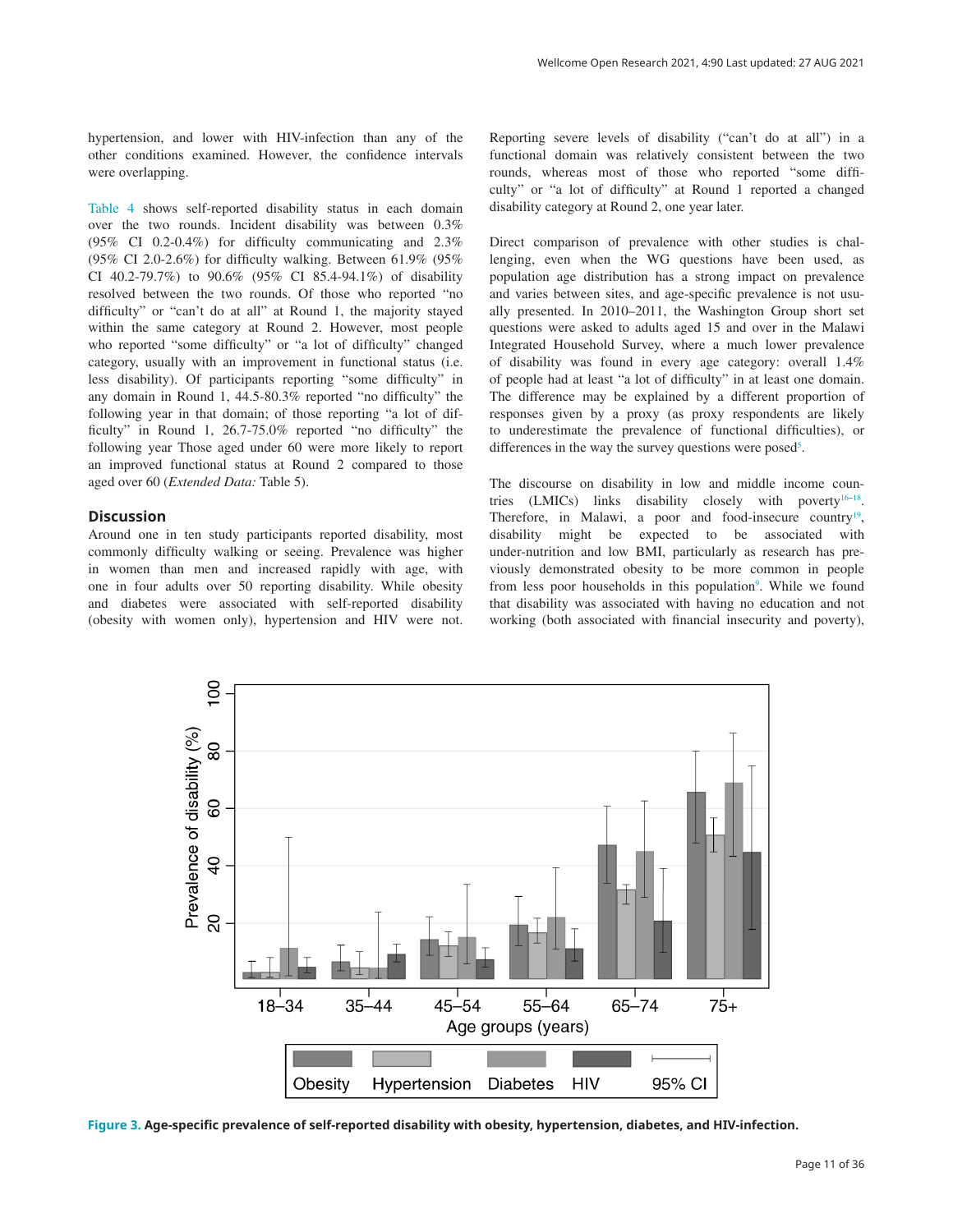|                                  | Round 1                 | <b>No</b><br>difficulty                | <b>Some</b><br>difficulty             | A lot of<br>difficulty               | Can't do at<br>all                    | Incident<br>disability  | <b>Resolution of</b><br>disability |
|----------------------------------|-------------------------|----------------------------------------|---------------------------------------|--------------------------------------|---------------------------------------|-------------------------|------------------------------------|
| <b>Difficulty seeing</b>         |                         | n<br>$\frac{0}{0}$<br>(95% CI)         | n<br>%<br>(95% CI)                    | n<br>$\frac{0}{0}$<br>(95% CI)       | $\Gamma$<br>$\frac{0}{0}$<br>(95% CI) | n<br>%<br>(95% CI)      | n<br>$\frac{0}{0}$<br>(95% CI)     |
|                                  | <b>No</b><br>difficulty | 5719/6282<br>91.0%<br>$(90.3 - 91.7%)$ | 519/6282<br>8.3%<br>$(7.6 - 9.0\%)$   | 44/6282<br>0.7%<br>$(0.5 - 0.9\%)$   | 0/6282<br>0%                          | 137/7921                |                                    |
|                                  | Some<br>difficulty      | 730/1639<br>44.5%<br>$(42.2 - 47.0\%)$ | 816/1639<br>49.9%<br>$(47.4 - 52.2%)$ | 91/1639<br>5.6%<br>$(4.5 - 6.8%)$    | 2/1639<br>0.1%<br>$(0.03 - 0.5\%)$    | 1.7%<br>$(1.5 - 2.0\%)$ |                                    |
|                                  | A lot of<br>difficulty  | 98/367<br>26.7%<br>(22.4-31.5%)        | 205/367<br>55.9%<br>$(50.7 - 60.9%)$  | 52/367<br>14.2%<br>$(11.0 - 18.1%)$  | 12/367<br>3.3%<br>$(1.9 - 5.7%)$      |                         | 305/388                            |
|                                  | Can't do at<br>all      | 0/21<br>0%                             | 2/21<br>9.5%<br>$(2.4 - 31.1\%)$      | 2/21<br>9.5%<br>$(2.4 - 31.1\%)$     | 17/21<br>81.0%<br>$(58.8 - 92.7%)$    |                         | 78.6%<br>$(74.2 - 82.4%)$          |
| <b>Difficulty hearing</b>        | No<br>difficulty        | 7644/7848<br>97.4%<br>$(97.0 - 97.7%)$ | 189/7848<br>2.4%<br>$(2.1 - 2.8\%)$   | 14/7848<br>0.2%<br>$(0.1 - 0.3\%)$   | 1/7848<br>0.01%<br>$(0-0.09%)$        | 37/8233<br>0.4%         |                                    |
|                                  | Some<br>difficulty      | 229/385<br>59.5%<br>$(54.5 - 64.3%)$   | 134/385<br>34.8%<br>$(30.2 - 39.7%)$  | 20/385<br>5.2%<br>$(3.4 - 7.9%)$     | 2/385<br>0.52%<br>$(0.1 - 2.1\%)$     | $(0.3 - 0.6\%)$         |                                    |
|                                  | A lot of<br>difficulty  | 19/66<br>28.8%<br>$(19.2 - 40.8\%)$    | 29/66<br>43.9%<br>$(32.5 - 56.0\%)$   | 16/66<br>24.2%<br>$(15.4 - 36.0\%)$  | 2/66<br>3.0%<br>$(0.8 - 11.3%)$       |                         | 48/75<br>64.0%                     |
|                                  | Can't do at<br>all      | 0/9<br>0%                              | 0/9<br>0%                             | 3/9<br>33.3%<br>$(11.1 - 66.7%)$     | 6/9<br>66.7%<br>$(33.3 - 88.9%)$      |                         | $(52.6 - 74.0\%)$                  |
| <b>Difficulty walking</b>        | No<br>difficulty        | 6276/6771<br>92.7%<br>$(92.0 - 93.3%)$ | 434/6771<br>6.4%<br>$(5.9 - 7.0\%)$   | 57/6771<br>0.8%<br>$(0.7 - 1.1\%)$   | 4/6771<br>0.06%<br>$(0.02 - 0.2\%)$   | 181/7912<br>2.3%        |                                    |
|                                  | Some<br>difficulty      | 618/1141<br>54.2%<br>$(51.3 - 57.0%)$  | 403/1141<br>35.3%<br>$(32.6 - 38.1%)$ | 118/1141<br>10.3%<br>$(8.7 - 12.3%)$ | 2/1141<br>0.2%<br>$(0.04 - 0.7%)$     | $(2.0 - 2.6%)$          |                                    |
|                                  | A lot of<br>difficulty  | 126/373<br>33.8%<br>(29.2-38.7%)       | 151/373<br>40.5%<br>$(35.6 - 45.6%)$  | 92/373<br>24.7%<br>$(20.6 - 29.3%)$  | 4/373<br>1.1%<br>$(0.4 - 2.8\%)$      |                         | 279/375                            |
|                                  | Can't do at<br>all      | 2/22<br>9.1%<br>$(2.3 - 30.0\%)$       | 0/22<br>0%                            | 6/22<br>27.3%<br>$(12.8 - 48.9%)$    | 14/22<br>63.6%<br>$(42.3 - 80.7%)$    |                         | 70.6%<br>$(65.9 - 74.9\%)$         |
| <b>Difficulty</b><br>remembering | No<br>difficulty        | 6011/6631<br>90.7%<br>$(89.9-91.3%)$   | 564/6631<br>8.5%<br>$(7.9-9.2%)$      | 55/6631<br>0.8%<br>$(0.6 - 1.1\%)$   | 1/6631<br>0.02%<br>$(0-0.1\%)$        | 109/8109                |                                    |
|                                  | Some<br>difficulty      | 1083/1478<br>73.3%<br>$(71.0 - 75.5%)$ | 342/1478<br>23.1%<br>$(21.1 - 25.4%)$ | 52/1478<br>3.5%<br>$(2.7 - 4.6%)$    | 1/1478<br>0.07%<br>$(0.01 - 0.5\%)$   | 1.3%<br>$(1.1 - 1.6\%)$ |                                    |
|                                  | A lot of<br>difficulty  | 108/180<br>60.0%<br>(52.7-66.9%)       | 56/180<br>31.1%<br>$(24.8 - 38.2%)$   | 13/180<br>7.2%<br>$(4.2 - 12.0\%)$   | 3/180<br>1.7%<br>$(0.5 - 5.0\%)$      |                         | 164/181<br>90.6%                   |
|                                  | Can't do at<br>all      | 0/1<br>0%                              | 0/1<br>0%                             | 1/1<br>100%                          | 0/1<br>0%                             |                         | $(85.4 - 94.1\%)$                  |

# <span id="page-11-0"></span>**Table 4. Panel data of reported disability over time, including incidence and resolution of disability.**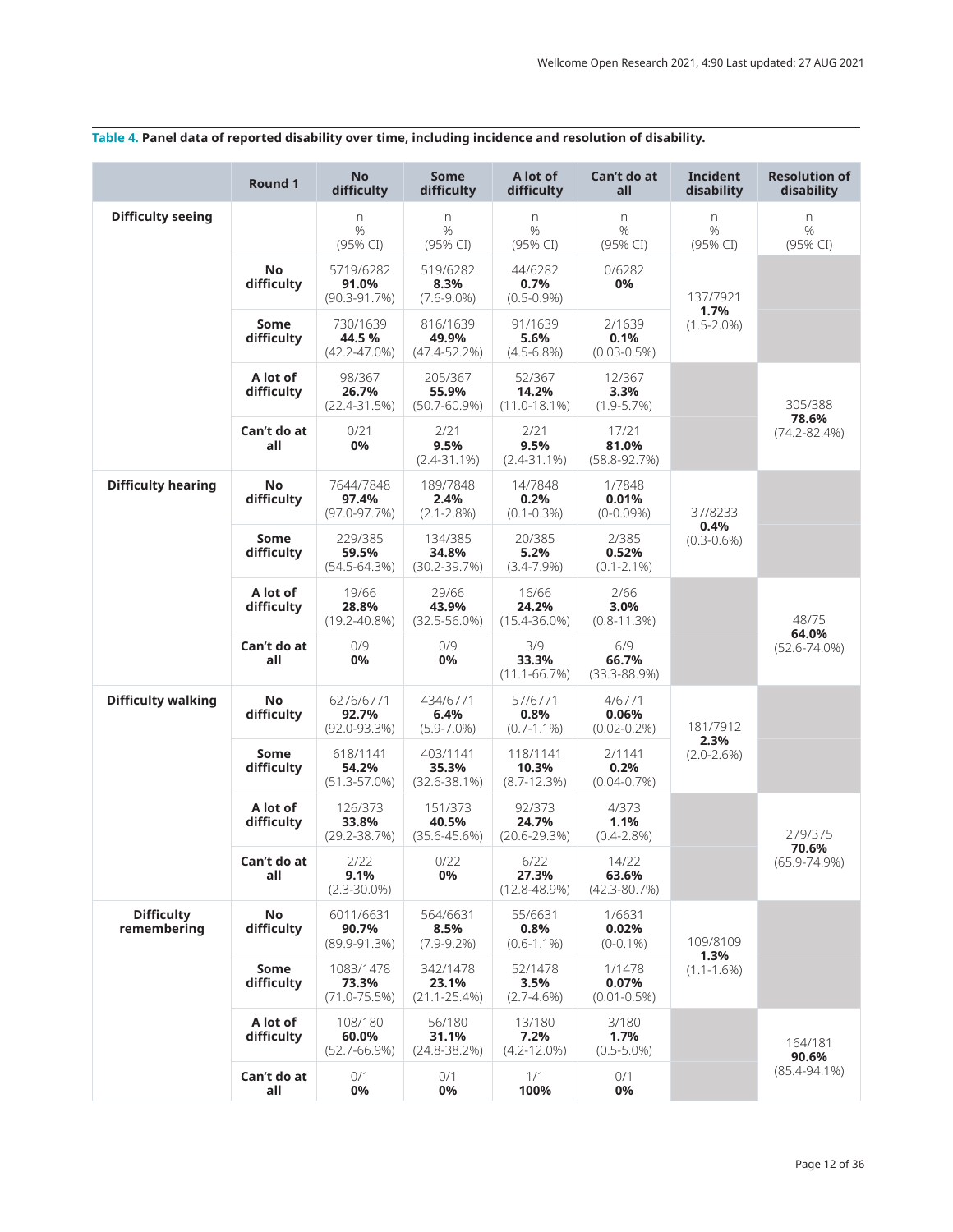|                                    | Round 1                 | <b>No</b><br>difficulty                 | <b>Some</b><br>difficulty            | A lot of<br>difficulty              | Can't do at<br>all                  | <b>Incident</b><br>disability | <b>Resolution of</b><br>disability |
|------------------------------------|-------------------------|-----------------------------------------|--------------------------------------|-------------------------------------|-------------------------------------|-------------------------------|------------------------------------|
| <b>Difficulty</b><br>communication | <b>No</b><br>difficulty | 8086/8184<br>98.8%<br>$(98.5 - 99.0\%)$ | 81/8184<br>1.0%<br>$(0.8 - 1.2\%)$   | 12/8184<br>0.2%<br>$(0.08 - 0.3\%)$ | 5/8184<br>0.06%<br>$(0.03 - 0.2\%)$ | 22/8264                       |                                    |
|                                    | Some<br>difficulty      | 62/80<br>77.5%<br>$(67.1 - 85.3%)$      | 13/80<br>16.3%<br>$(9.7 - 26.0\%)$   | 5/80<br>6.3%<br>$(2.6 - 14.2%)$     | 0/80<br>0%                          | 0.3%<br>$(0.2 - 0.4\%)$       |                                    |
|                                    | A lot of<br>difficulty  | 9/16<br>56.3%<br>$(32.4 - 77.5%)$       | 3/16<br>18.8%<br>$(6.2 - 44.8\%)$    | 2/16<br>12.5%<br>$(3.1 - 38.6%)$    | 2/16<br>12.5%<br>$(3.1 - 38.6%)$    |                               | 13/21<br>61.9%                     |
|                                    | Can't do at<br>all      | 1/5<br>20.0%<br>$(2.7 - 69.1%)$         | 0/5<br>0%                            | 1/5<br>20.0%<br>$(2.7 - 69.1%)$     | 3/5<br>60.0%<br>$(20.0 - 90.0\%)$   |                               | $(40.2 - 79.7%)$                   |
| Difficulty with self-<br>care      | <b>No</b><br>difficulty | 7434/7759<br>95.8%<br>$(95.3 - 96.2\%)$ | 273/7759<br>3.5%<br>$(3.1 - 4.0\%)$  | 46/7759<br>0.6%<br>$(0.4 - 0.8\%)$  | 6/7759<br>0.08%<br>$(0.03 - 0.2\%)$ | 68/8134                       |                                    |
|                                    | Some<br>difficulty      | 301/375<br>80.3%<br>$(75.9 - 84.0\%)$   | 58/375<br>15.5%<br>$(12.2 - 19.5%)$  | 13/375<br>3.5%<br>$(2.0 - 5.9%)$    | 3/375<br>0.8%<br>$(0.3 - 2.5%)$     | 0.8%<br>$(0.7 - 1.1\%)$       |                                    |
|                                    | A lot of<br>difficulty  | 111/148<br>75.0%<br>$(67.4 - 81.3%)$    | 24/148<br>16.2%<br>$(11.1 - 23.1\%)$ | 12/148<br>8.1%<br>$(4.7 - 13.7%)$   | 1/148<br>0.7%<br>$(0.1 - 4.6\%)$    |                               | 139/159                            |
|                                    | Can't do at<br>all      | 2/11<br>18.2%<br>$(4.6 - 50.7%)$        | 2/11<br>18.2%<br>$(4.6 - 50.7%)$     | 5/11<br>45.5%<br>$(20.3 - 73.2%)$   | 2/11<br>18.2%<br>$(4.6 - 50.7%)$    |                               | 87.4%<br>$(81.3 - 91.7%)$          |

Legend: Self-reported disability status of participants at Round 2, according to their status at Round 1, for all disability domains

we found no association between disability and household possession score. Our findings did demonstrate a stepwise increase in odds of disability with increasing BMI however, particularly among women, independent of hypertension and diabetes, and was present for both disability as defined by at least "a lot of difficulty" and at least "some difficulty". This association was mainly driven by difficulty walking, which may suggest that obesity is a consequence of lack of exercise secondary to disability, or that obesity has led to disabling complications such as osteoarthritis<sup>20</sup>. Obesity is well-recognised to be associated with disability in high income countries  $(HIC)^{21-23}$ , but this association has only rarely been seen in LMICs<sup>[24,25](#page-14-0)</sup>. Similarly, while disability is strongly associated ENICS : Similarly, which diabetes in  $HIC^{26-28}$ , evidence in LMICs has been less consistent<sup>29–31</sup>. Difficulty seeing in diabetes is likely to be secondary to diabetic eye disease, and perhaps in this rural Malawian setting, where diabetes is frequently undiagnosed and sub-optimally controlled<sup>[9](#page-14-0)</sup>, eye disease develops early in the dis-ease course<sup>32</sup>. Both obesity and diabetes are highly prevalent<sup>[9](#page-14-0)</sup>, and should be recognised as potentially important drivers for disability among this population. This may be the first study investigating the relationship between disability and disease states through biomarkers other than HIV infection in LMICs<sup>33</sup>. Systematic reviews of the association of disability with BMI, hypertension and diabetes in LMICs would be a useful

contribution to the literature to hep elucidate these associations further.

Our finding that hypertension was not associated with disability was in keeping with a meta-analysis analysing the contribution of chronic diseases to disability in older people in  $LMICs<sup>31</sup>$ . The literature on HIV infection and disability in sub-Saharan Africa is mixed: HIV has been shown to be associated with frailty<sup>34,35</sup>, a syndrome closely linked to disability<sup>36</sup>, and a systematic review found that in 27 of 37 studies, people living with HIV had lower levels of functioning than those without HIV<sup>34</sup>. However, the data did not allow disaggregation by use of anti-retroviral therapy, and the association between HIV and disability may have changed over time as antiretroviral availability has improved $37$ .

Our estimates of the percentage of people reporting disability at Round 1 experiencing a resolution of disability by Round 2 were high, between 61.9% and 90.6%. This is mainly explained by considerable movement between those reporting "a lot of difficulty" and "some difficulty" with many participants reporting an improved functional status, and less disability, the following year. This is likely to represent both an element of true fluctuation of disability and changing descriptions of a constant level of disability over time. Our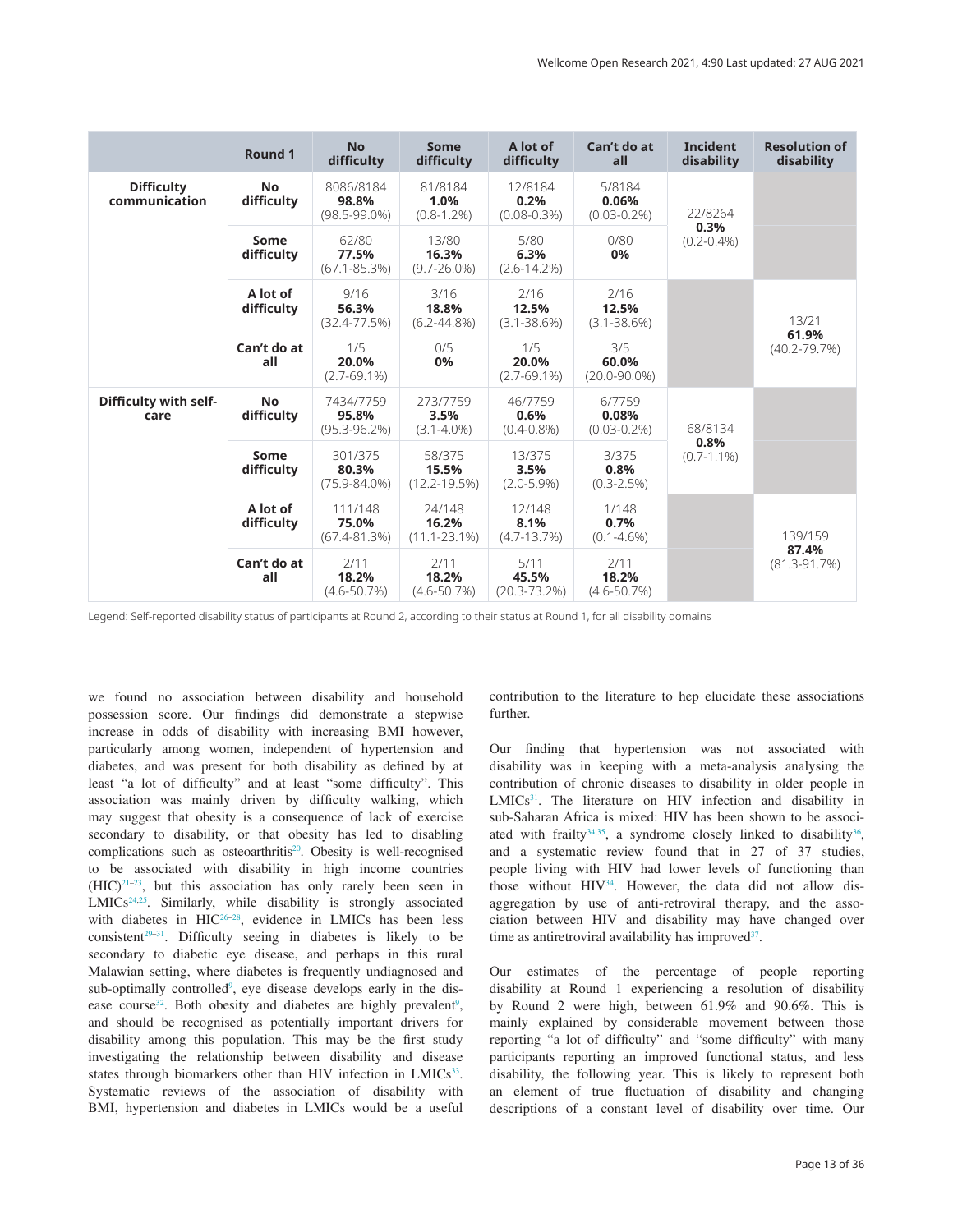study found that most people who reported "can't do at all" for any domain at Round 1 consistently reported disability at Round 2. This movement of people in and out of disability status was also seen from similar panel data using the Washington Group short set in Ethiopia and Uganda<sup>[5](#page-14-0)</sup>. While some people did move from "can't do at all" to "no difficulty" in the domains of walking, communicating, and self-care, the numbers were very small and this may have represented acute illness that resolved.

Our study has some important strengths. Due to the large sample size and collection of data on other health states, we can obtain precise estimates of disability prevalence and examine associations between health and disability. Collecting data on disability and chronic conditions at different contacts reduces the likelihood of spurious self-report or observer bias. As further rounds of census data are collected, we will be able to analyse trends over time and further understanding about the trajectories of disability prevalence in this context.

There are some inherent limitations to self-report of disability, particularly in certain domains. People with difficulty hearing or communicating may have challenges interacting with the interviewer, and people with difficulty remembering may lack insight into their difficulties. However, self-report does allow a reflection of an individual's lived experiences of disability more than clinical assessment of impairment or function. Comparisons of self-reported disability between age-groups, sexes, and externally to other populations may be less valid than when using clinical assessment of impairments as there may be cultural differences between willingness to report disability or different levels of stoicism (or expected function)[38,39](#page-15-0). Furthermore, the WG questions do not capture a complete picture of disability, as they do not include pain or low mood and focus more on functional limitations than participation. However, the brevity of the WG questions does allow the questions to be easily added to existing surveys. The WG recommends defining disability as at least "a lot of difficulty". However, if participants' descriptions of constant disabilities do vary over time between "some difficulty" (categorised as no disability) and "a lot of difficulty" (categorised as having disability), using this cut-off may lead to measurement error and imprecision in estimates of associations and trends.

Our missing data for those absent from home at the time of survey, particularly younger men, may have led to an overestimate of disability prevalence, as this group is likely to have a lower disability prevalence than those at home. Conversely, some people with disability may have been excluded from the survey, for example if they were hidden, in residential care, or away seeking healthcare. We are also missing data on HIV status, hypertension, and diabetes for substantial numbers of participants, and for HIV, we were more likely to capture positive than negative diagnoses as data was partly gathered from participants attending HIV clinics<sup>14</sup>. This may have introduced some bias into our analysis of the association between chronic disease and disability. There may also be some survival bias: among those who were diagnosed with chronic disease such as HIV in the three years prior to the survey, those with the most advanced disease may have died in the interim. Our participants may therefore represent those with less severe disease, which may be less likely to be associated with disability. This would lead to a false attenuation of the relationship between chronic disease and disability, and the relationships may be even stronger than we estimated.

#### **Conclusion**

Self-reported disability prevalence in this area of rural Malawi is around 10% in adults, and even in this very poor rural setting there are significant independent associations between obesity and disability in women, and diabetes and disability in both sexes , both of which are already a considerable burden in this population. Combined with an ageing and expanding population the number of people living with disability is likely to increase significantly over the coming years. Further investigation into the needs of this potentially vulnerable population is vital in order to create inclusive public health and social policies.

#### **Data availability**

#### Underlying data

Summary demographic datasets are publicly available through the [INDEPTH iShare platform](https://www.indepth-ishare.org/index.php/catalog/central). Access to the Malawi Epidemiology and Intervention Research Unit Non-Communicable Disease Survey data, 2013–2017 is through LSHTM Data Compass and is subject to a Data Sharing Agreement <https://doi.org/10.17037/DATA.0000096140>. Longitudinal data (demographic surveillance episodes and linked rounds of disability questionnaires) cannot be sufficiently de-identified for public availability. Application may be made for access through the MEIRU director ([mia.crampin@lshtm.ac.uk\)](mailto:mia.crampin@lshtm.ac.uk) or data scientist Chifundo Kanjala ([chifundo.kanjala@lshtm.ac.uk\)](mailto:chifundo.kanjala@lshtm.ac.uk). Those wishing to access the data will need to provide a brief proposal for what the data will be used for as a condition of access.

#### Extended data

Harvard Dataverse: Self-reported disability in rural Malawi: prevalence, incidence, and relationship to BMI and chronic disease: Extended Data.<https://doi.org/10.7910/DVN/IAELBG><sup>41</sup>.

This project contains the following extended data:

- 1. Extended Data Table 1: Prevalence (%) of selfreported disability in each disability domain by age at Round 1
- 2. Extended Data Table 2: Logistic regression analysis of the association between BMI and self-reported disability (excluding BMI measurements taken after the date of the study interview)
- 3. Extended Data Table 3: Logistic regression analysis of the association between BMI, hypertension, diabetes,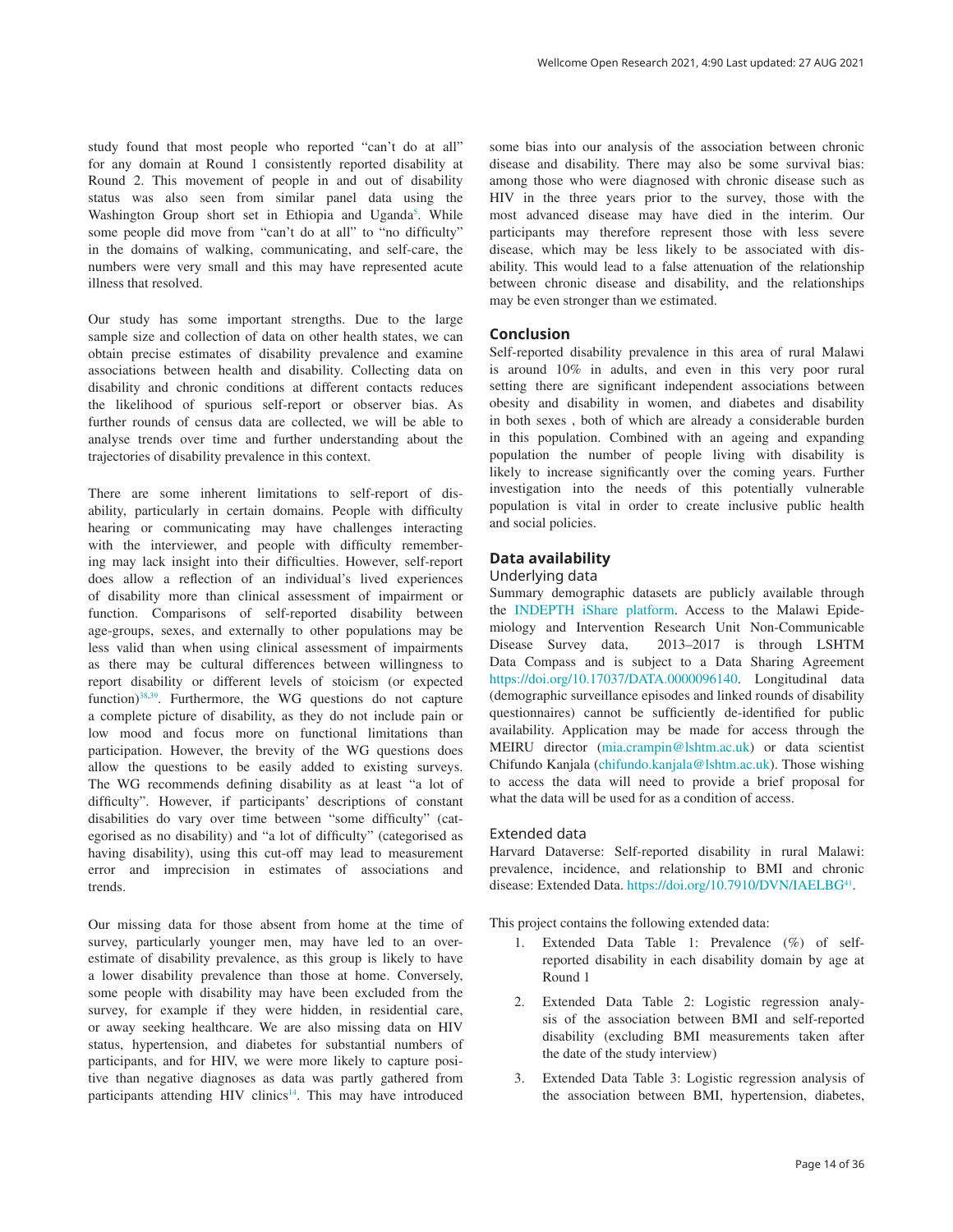<span id="page-14-0"></span>and HIV with self-reported disability in different domains at Round 1

- 4. Logistic regression analysis of the association between BMI, hypertension, diabetes, and HIV infection with self-reported disability in any domain at Round 1 (disability defined as at least "some difficulty" in any domain)
- 5. Extended Data Table 3: Self-reported disability status at Round 2, according to their status at Round 1, for all disability domains stratified by age group

Data are available under the terms of the [Creative Commons](http://creativecommons.org/publicdomain/zero/1.0/)  [Zero "No rights reserved" data waiver](http://creativecommons.org/publicdomain/zero/1.0/) (CC0 1.0 Public domain dedication).

#### **References**

- 1. WHO: **International Classification of Functioning, Disability and Health**. WHO: Geneva, Switzerland, 2001. **[Reference](https://apps.who.int/iris/bitstream/handle/10665/42407/9241545429.pdf;jsessionid=77C8C814E7F7EB598D4A0A6C11D66B85?sequence=1) Source**
- 2. United Nations: **Convention on the rights of persons with disabilities.** United Nations: New York, 2006. **[Reference](https://www.un.org/disabilities/documents/convention/convoptprot-e.pdf) Source**
- 3. World Health Organisation: **World Report on Disability**. 2011. **[Reference](https://www.who.int/disabilities/world_report/2011/report.pdf) Source**
- 4. Banks LM, Kuper H, Polack S: **Poverty and disability in low- and middle-**<br>i**ncome countries: A systematic review.** *PLoS One.* 2017; **12**(12): e0189996. **PubMed [Abstract](http://www.ncbi.nlm.nih.gov/pubmed/29267388)** | **[Publisher Full Text](http://dx.doi.org/10.1371/journal.pone.0189996)** | **[Free Full Text](http://www.ncbi.nlm.nih.gov/pmc/articles/5739437)**
- 5. Mitra S: **Disability, Health and Human Development.** Palgrave Macmillan: New York. **[Publisher Full Text](http://dx.doi.org/10.1057/978-1-137-53638-9)**
- 6. United Nations: **Disability and development report: realizing the sustainable development goals by, for and with persons with disabilities**. New York. 2018. **[Reference](https://www.un-ilibrary.org/content/books/9789210479035) Source**
- 7. **Washington Group on Disability Statistics**.
- **[Reference](http://www.washingtongroup-disability.com/) Source**
- 8. Groce NE, Mont D: **Counting disability: emerging consensus on the Washington Group questionnaire.** *Lancet Glob Health.* 2017; **5**(7): e649–e650. **PubMed [Abstract](http://www.ncbi.nlm.nih.gov/pubmed/28619216)** | **[Publisher Full Text](http://dx.doi.org/10.1016/S2214-109X(17)30207-3)**
- 9. Price AJ, Crampin AC, Amberbir A, *et al.*: **Prevalence of obesity, hypertension, and diabetes, and cascade of care in sub-Saharan Africa: a cross-sectional, population-based study in rural and urban Malawi.** *Lancet Diabetes Endocrinol.* 2018; **6**(3): 208–222. **PubMed [Abstract](http://www.ncbi.nlm.nih.gov/pubmed/29371076)** | **[Publisher Full Text](http://dx.doi.org/10.1016/S2213-8587(17)30432-1)** | **[Free Full Text](http://www.ncbi.nlm.nih.gov/pmc/articles/5835666)**
- 10. Gowshall M, Taylor-Robinson SD: **The increasing prevalence of noncommunicable diseases in low-middle income countries: the view from Malawi.** *Int J Gen Med.* 2018; **11**: 255–264. **PubMed [Abstract](http://www.ncbi.nlm.nih.gov/pubmed/29988742)** | **[Publisher Full Text](http://dx.doi.org/10.2147/IJGM.S157987)** | **[Free Full Text](http://www.ncbi.nlm.nih.gov/pmc/articles/6029598)**
- 11. UNAIDS: **Countries: Malawi.** 2018.
- **[Reference](http://www.unaids.org/en/regionscountries/countries/malawi) Source**
- 12. Hashemi G, Wickenden M, Kuper H: **SDGs, Inclusive Health and the path to Universal Health Coverage.** *Disability and the Global South.* 2017; **4**(1): 1088–1111.

#### **[Reference](https://disabilityglobalsouth.files.wordpress.com/2012/06/dgs-04-01-03.pdf) Source**

- 13. Malawi National Statistical Office: **Population and Housing Census Results**. 2008.
	- **[Reference](https://catalog.ihsn.org/index.php/catalog/2150) Source**
- 14. Crampin AC, Kayuni N, Amberbir A, *et al.*: **Hypertension and diabetes in** Africa: design and implementation of a large population-based study of<br>burden and risk factors in rural and urban Malawi. *Emerg Themes Epidemiol.* 2016; **13**: 3. **PubMed [Abstract](http://www.ncbi.nlm.nih.gov/pubmed/26839575)** | **[Publisher Full Text](http://dx.doi.org/10.1186/s12982-015-0039-2)** | **[Free Full Text](http://www.ncbi.nlm.nih.gov/pmc/articles/4736489)**
- 15. Washington Group on Disability Statistics (WG): **The Measurement of Disability Recommendations for the 2010 Round of Censuses**. 2018. **[Reference](https://www.cdc.gov/nchs/data/washington_group/recommendations_for_disability_measurement.pdf) Source**
- 16. Mitra S, Posarac A, Vick B: **Disability and Poverty in Developing Countries: A Multidimensional Study.** *World Dev.* 2013; **41**(1): 1–18. **[Publisher Full Text](http://dx.doi.org/10.1016/j.worlddev.2012.05.024)**
- 17. Eide AH, Ingstad B: **Disability and poverty Reflections on research experiences in Africa and beyond.** *Afr J Disabil.* 2013; **2**(1): 31. **PubMed [Abstract](http://www.ncbi.nlm.nih.gov/pubmed/28729985)** | **[Publisher Full Text](http://dx.doi.org/10.4102/ajod.v2i1.31)** | **[Free Full Text](http://www.ncbi.nlm.nih.gov/pmc/articles/5442579)**
- 18. Braithwaite J, Mont D: **Disability and poverty: A survey of World Bank Poverty Assessments and implications.** *Alter.* 2009; **3**(3): 219–232. **[Publisher Full Text](http://dx.doi.org/10.1016/j.alter.2008.10.002)**
- 19. World Food Programme: **Malawi**. 2018. **[Reference](http://www1.wfp.org/countries/malawi) Source**
- 20. Centers for Disease Control and Prevention: **Disability and obesity**. 2018. **[Reference](https://www.cdc.gov/ncbddd/disabilityandhealth/obesity.html) Source**
- 21. Froehlich-Grobe K, Lee J, Washburn RA: **Disparities in obesity and related conditions among Americans with disabilities.** *Am J Prev Med.* 2013; **45**(1): 83–90. **PubMed [Abstract](http://www.ncbi.nlm.nih.gov/pubmed/23790992)** | **[Publisher Full Text](http://dx.doi.org/10.1016/j.amepre.2013.02.021)**
- 22. Armour BS, Courtney-Long EA, Campbell VA, *et al.*: **Disability prevalence**<br>**among healthy weight, overweight, and obese adults.** Obesity (Silver Spring). 2013; **21**(4): 852–855. **PubMed [Abstract](http://www.ncbi.nlm.nih.gov/pubmed/23712989)** | **[Publisher Full Text](http://dx.doi.org/10.1002/oby.20312)**
- 23. Ells LJ, Lang R, Shield JP, *et al.*: **Obesity and disability - a short review.** *Obes Rev.* 2006; **7**(4): 341–345. **PubMed [Abstract](http://www.ncbi.nlm.nih.gov/pubmed/17038128)** | **[Publisher Full Text](http://dx.doi.org/10.1111/j.1467-789X.2006.00233.x)**
- 24. Boateng GO, Adams EA, Odei Boateng M, *et al.*: **Obesity and the burden of health risks among the elderly in Ghana: A population study.** *PLoS One.* 2017; **12**(11): e0186947. **PubMed [Abstract](http://www.ncbi.nlm.nih.gov/pubmed/29117264)** | **[Publisher Full Text](http://dx.doi.org/10.1371/journal.pone.0186947)** | **[Free Full Text](http://www.ncbi.nlm.nih.gov/pmc/articles/5695605)**
- 25. Koyanagi A, Moneta MV, Garin N, *et al.*: **The association between obesity and severe disability among adults aged 50 or over in nine high-income, middle-income and low-income countries: a cross-sectional study.** *BMJ Open.* 2015; **5**(4): e007313. **PubMed [Abstract](http://www.ncbi.nlm.nih.gov/pubmed/25838510)** | **[Publisher Full Text](http://dx.doi.org/10.1136/bmjopen-2014-007313)** | **[Free Full Text](http://www.ncbi.nlm.nih.gov/pmc/articles/4390733)**
- 26. Wong E: **Diabetes and compression of disability in the USA.** *Lancet Diabetes Endocrinol.* 2016; **4**(8): 637–638. **PubMed [Abstract](http://www.ncbi.nlm.nih.gov/pubmed/27298182)** | **[Publisher Full Text](http://dx.doi.org/10.1016/S2213-8587(16)30116-4)**
- 27. Griffith LE, Raina P, Levasseur M, *et al.*: **Functional disability and social participation restriction associated with chronic conditions in middle-aged and older adults.** *J Epidemiol Community Health.* 2017; **71**(4): 381–389. **PubMed [Abstract](http://www.ncbi.nlm.nih.gov/pubmed/27754857)** | **[Publisher Full Text](http://dx.doi.org/10.1136/jech-2016-207982)**
- 28. Tyrovolas S, Koyanagi A, Garin N, *et al.*: **Diabetes mellitus and its association with central obesity and disability among older adults: a global perspective.** *Exp Gerontol.* 2015; **64**: 70–7. **PubMed [Abstract](http://www.ncbi.nlm.nih.gov/pubmed/25688991)** | **[Publisher Full Text](http://dx.doi.org/10.1016/j.exger.2015.02.010)**
- 29. Wandera SO, Ntozi J, Kwagala B: **Prevalence and correlates of disability among older Ugandans: evidence from the Uganda National Household Survey.** *Glob Health Action.* 2014; **7**: 25686. **PubMed [Abstract](http://www.ncbi.nlm.nih.gov/pubmed/25413721)** | **[Publisher Full Text](http://dx.doi.org/10.3402/gha.v7.25686)** | **[Free Full Text](http://www.ncbi.nlm.nih.gov/pmc/articles/4238972)**
- 30. Ojagbemi A, Bello T, Luo Z, *et al.*: **Chronic Conditions, New Onset, and Persistent Disability in the Ibadan Study of Aging.** *J Gerontol A Biol Sci Med Sci.* 2017; **72**(7): 997–1005. **PubMed [Abstract](http://www.ncbi.nlm.nih.gov/pubmed/27038233)** | **[Publisher Full Text](http://dx.doi.org/10.1093/gerona/glv188)** | **[Free Full Text](http://www.ncbi.nlm.nih.gov/pmc/articles/5102326)**
- 31. Sousa RM, Ferri CP, Acosta D, *et al.*: **Contribution of chronic diseases to disability in elderly people in countries with low and middle incomes: a 10/66 Dementia Research Group population-based survey.** *Lancet.* 2009; **374**(9704): 1821–30. **PubMed [Abstract](http://www.ncbi.nlm.nih.gov/pubmed/19944863)** | **[Publisher Full Text](http://dx.doi.org/10.1016/S0140-6736(09)61829-8)** | **[Free Full Text](http://www.ncbi.nlm.nih.gov/pmc/articles/2854331)**
- 32. Burgess PI, Msukwa G, Beare NA: **Diabetic retinopathy in sub-Saharan**<br>**Africa: meeting the challenges of an emerging epidemic.** *BMC Med*. 2013; **11**: 157.
	- **PubMed [Abstract](http://www.ncbi.nlm.nih.gov/pubmed/23819888)** | **[Publisher Full Text](http://dx.doi.org/10.1186/1741-7015-11-157)** | **[Free Full Text](http://www.ncbi.nlm.nih.gov/pmc/articles/3729714)**
- 33. Banks LM, Zuurmond M, Ferrand R, *et al.*: **The relationship between HIV and prevalence of disabilities in sub-Saharan Africa: systematic review (FA).** *Trop Med Int Health.* 2015; **20**(4): 411–29. **PubMed [Abstract](http://www.ncbi.nlm.nih.gov/pubmed/25495989)** | **[Publisher Full Text](http://dx.doi.org/10.1111/tmi.12449)**
- 34. Pathai S, Gilbert C, Weiss HA, *et al.*: **Frailty in HIV-infected adults in South Africa.** *J Acquir Immune Defic Syndr.* 2013; **62**(1): 43–51. **PubMed [Abstract](http://www.ncbi.nlm.nih.gov/pubmed/23018372)** | **[Publisher Full Text](http://dx.doi.org/10.1097/QAI.0b013e318273b631)** | **[Free Full Text](http://www.ncbi.nlm.nih.gov/pmc/articles/3772340)**
- 35. Siedner MJ: **Aging, Health, and Quality of Life for Older People Living With HIV in Sub-Saharan Africa: A Review and Proposed Conceptual Framework.** *J Aging Health.* 2017; **31**(1): 109–138. **PubMed [Abstract](http://www.ncbi.nlm.nih.gov/pubmed/28831864)** | **[Publisher Full Text](http://dx.doi.org/10.1177/0898264317724549)** | **[Free Full Text](http://www.ncbi.nlm.nih.gov/pmc/articles/6019109)**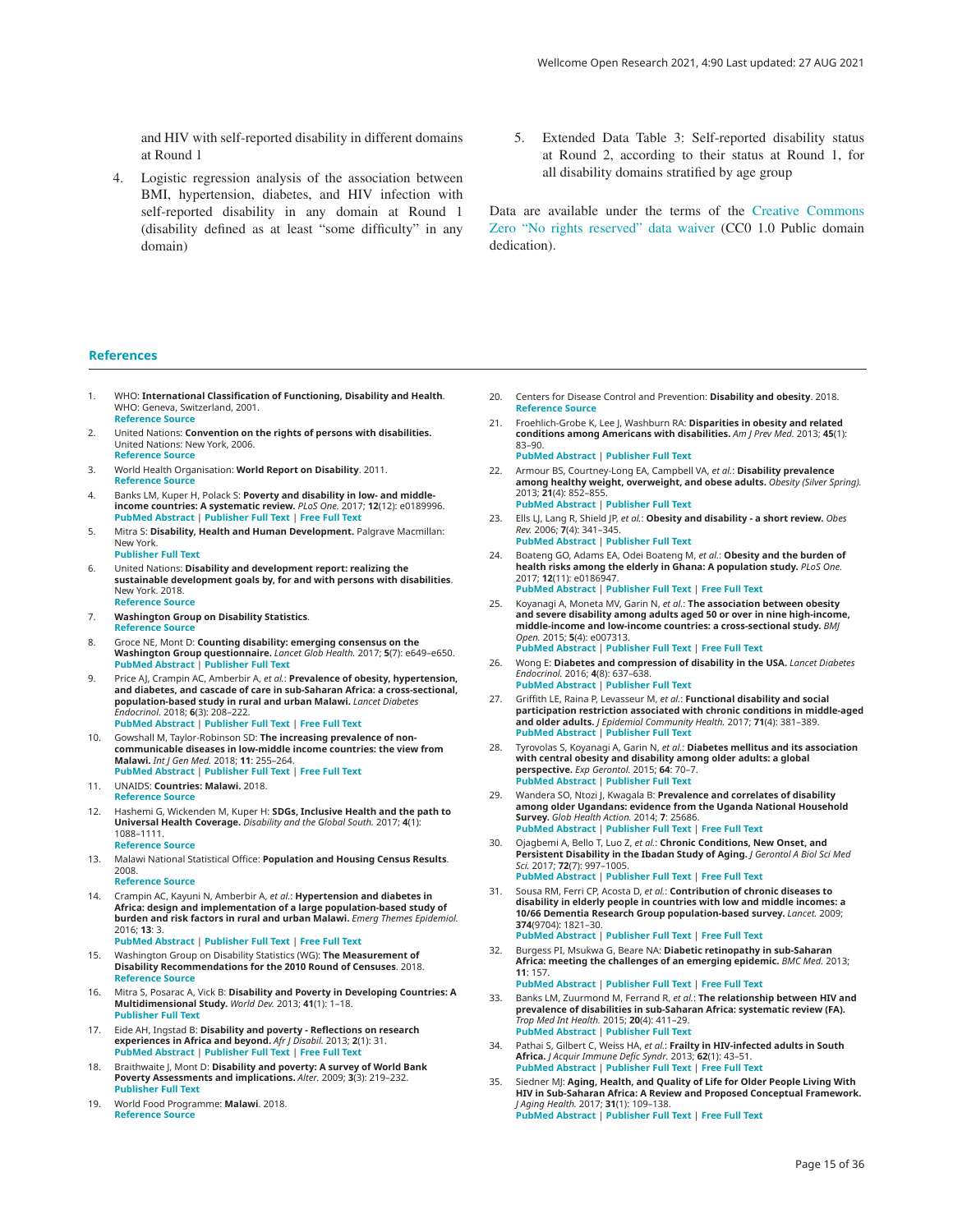- <span id="page-15-0"></span>36. Fried LP, Ferrucci L, Darer J, *et al.*: **Untangling the concepts of disability,**<br>frailty, and comorbidity: implications for improved targeting and care.<br>J Gerontol A Biol Sci Med Sci. 2004; 59(3): 255–263.<br>PubMed Abst
- 37. UNAIDS: **Countries: Malawi**. 2018. **[Reference](https://www.unaids.org/en/regionscountries/countries/malawi) Source**
- 38. Clarke P, Smith J: **Aging in a cultural context: cross-national differences in**<br>disability and the moderating role of personal control among older adults<br>in the United States and England. J Gerontol B Psychol Sci Soc S

**PubMed [Abstract](http://www.ncbi.nlm.nih.gov/pubmed/21666145)** | **[Publisher Full Text](http://dx.doi.org/10.1093/geronb/gbr054)** | **[Free Full Text](http://www.ncbi.nlm.nih.gov/pmc/articles/3132269)**

- 39. Jylhä M, Guralnik JM, Ferrucci L, *et al*.**: Is self-rated health comparable across**<br>**cultures and genders? J Gerontol B Psychol Sci Soc Sci. 1998; <b>53(**3): S144–S152.<br>PubMed [Abstract](http://www.ncbi.nlm.nih.gov/pubmed/9602839) | [Publisher Full Text](http://dx.doi.org/10.1093/geronb/53b.3.s144)
- 40. Nyirenda M, Crampin AC, Mclean E, *et al.*: **Malawi Epidemiology and Intervention Research Unit Non-Communicable Disease Survey data, 2013–2017.** [Data Collection]. London School of Hygiene & Tropical Medicine.<br>London, United Kingdom. 2019.<br><http://www.doi.org/10.17037/DATA.00000961>
- 41. Prynn J: **Self-reported disability in rural Malawi: prevalence, incidence, and<br><b>relationship to chronic disease: Extended Data**. Harvard Dataverse, V1. 2019.<br><http://www.doi.org/10.7910/DVN/IAELBG>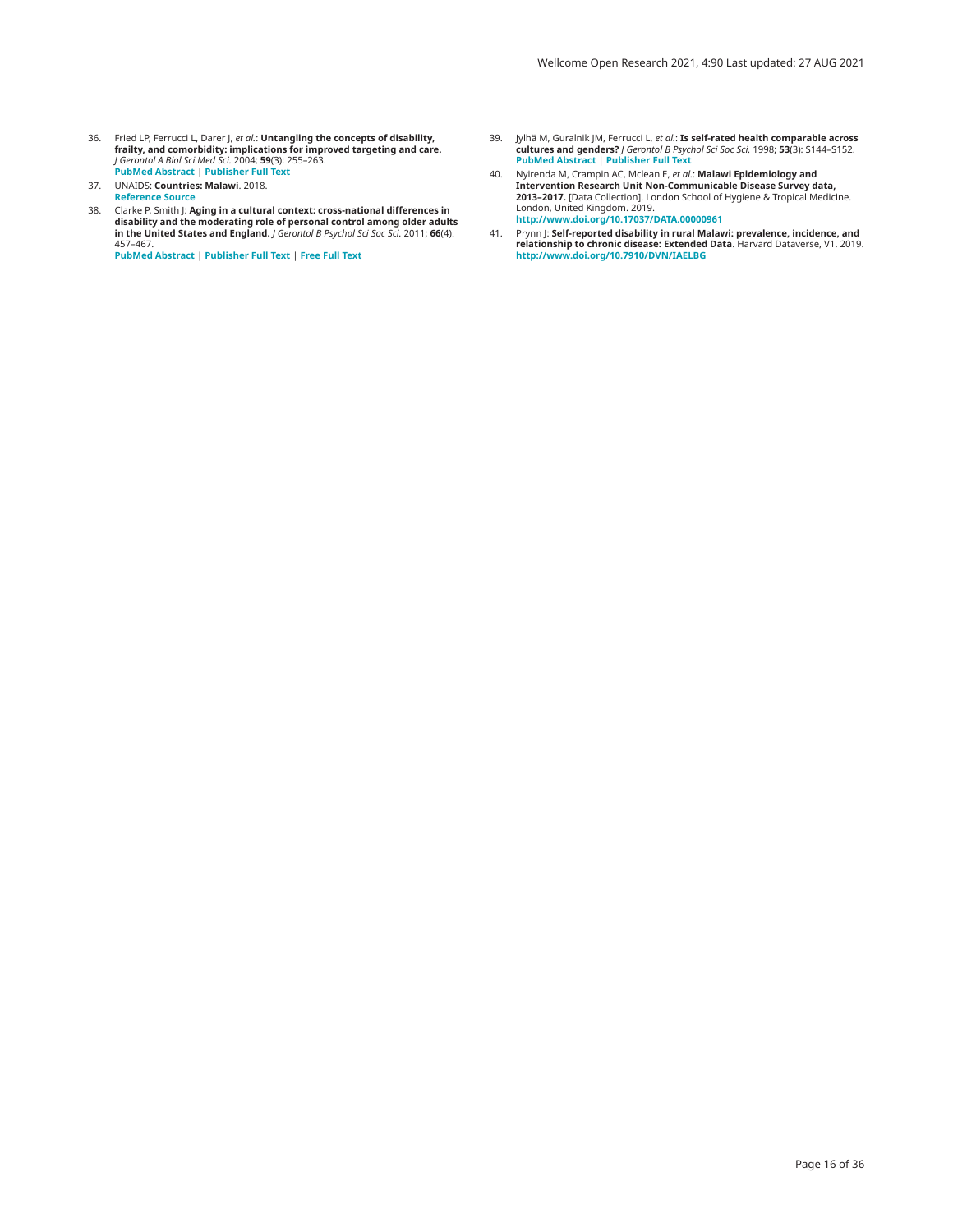# **Open Peer Review**

# **Current Peer Review Status:**

**Version 3**

Reviewer Report 07 December 2020

#### <https://doi.org/10.21956/wellcomeopenres.18019.r41023>

**© 2020 Ng N.** This is an open access peer review report distributed under the terms of the [Creative Commons](https://creativecommons.org/licenses/by/4.0/) [Attribution License](https://creativecommons.org/licenses/by/4.0/), which permits unrestricted use, distribution, and reproduction in any medium, provided the original work is properly cited.



# **Nawi Ng**

School of Public Health and Community Medicine Institution of Medicine, Sahlgrenska Academy, University of Gothenburg, Gothenburg, Sweden

The authors have addressed all my comments in the previous rounds. Congratulations for the good work.

*Competing Interests:* No competing interests were disclosed.

*Reviewer Expertise:* Ageing and disability, risk factor surveillance, epidemiology analysis, longitudinal data analysis.

# **I confirm that I have read this submission and believe that I have an appropriate level of expertise to confirm that it is of an acceptable scientific standard.**

Reviewer Report 04 November 2020

<https://doi.org/10.21956/wellcomeopenres.18019.r41024>

**© 2020 Mitra S.** This is an open access peer review report distributed under the terms of the [Creative Commons](https://creativecommons.org/licenses/by/4.0/) [Attribution License](https://creativecommons.org/licenses/by/4.0/), which permits unrestricted use, distribution, and reproduction in any medium, provided the original work is properly cited.



# **Sophie Mitra**

Fordham University, New York, NY, USA

Thank you for the revised version. The paper has significantly improved.

One detail though still need to be addressed. It was point 5 in my earlier review: For the Malawi results using the Malawi Integrated Household Survey 2010/11 and for the Uganda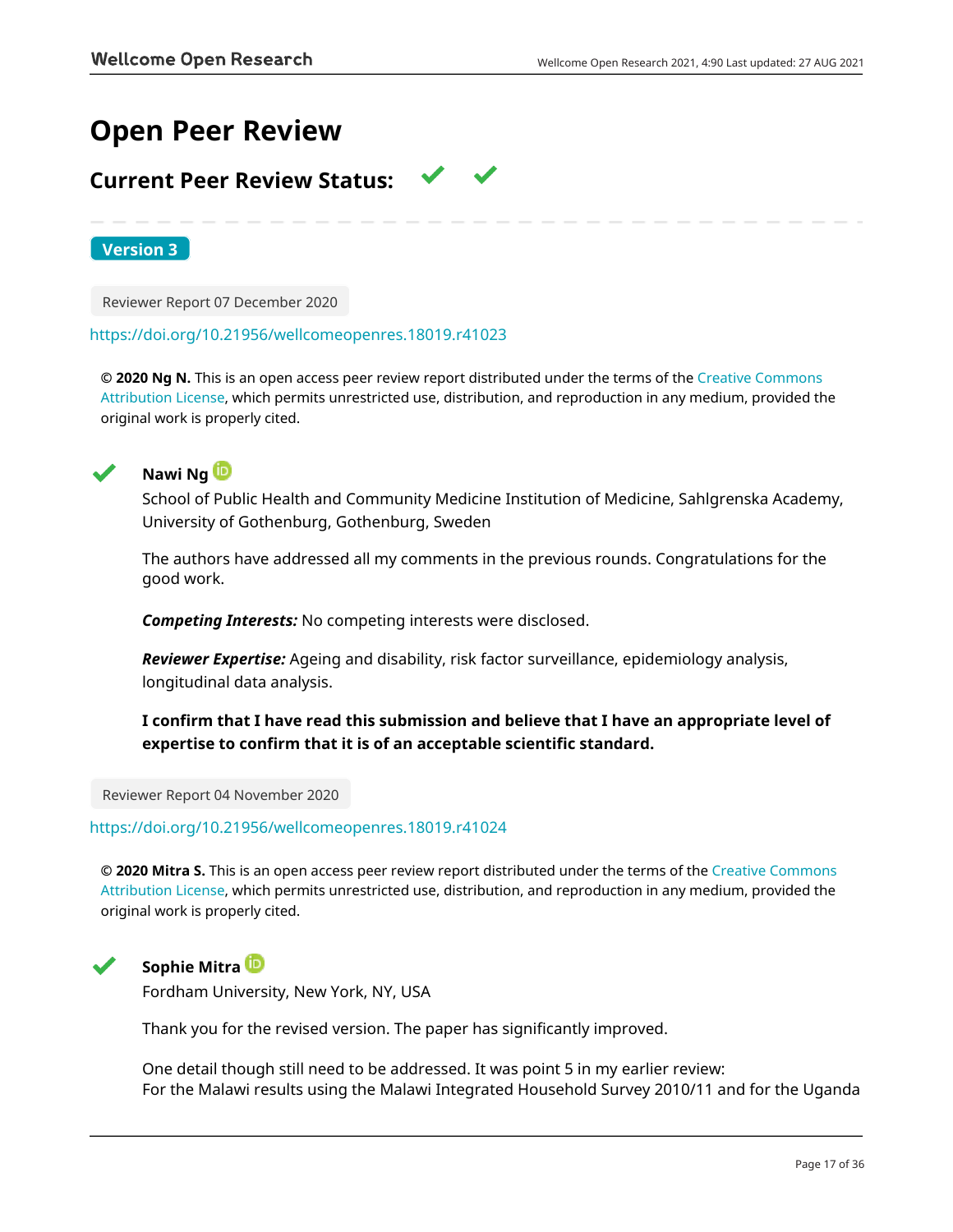and Ethiopia results on changes in disability status over time, the correct reference is Mitra S: Disability, Health and Human Development. Palgrave MacMillan: New York, *and not* the article in AJPH.

*Competing Interests:* No competing interests were disclosed.

*Reviewer Expertise:* Disability; economics; public health.

**I confirm that I have read this submission and believe that I have an appropriate level of expertise to confirm that it is of an acceptable scientific standard.**

## **Version 2**

Reviewer Report 12 December 2019

## <https://doi.org/10.21956/wellcomeopenres.17087.r37256>

**© 2019 Ng N.** This is an open access peer review report distributed under the terms of the [Creative Commons](https://creativecommons.org/licenses/by/4.0/) [Attribution License](https://creativecommons.org/licenses/by/4.0/), which permits unrestricted use, distribution, and reproduction in any medium, provided the original work is properly cited.



# **Nawi Ng**

School of Public Health and Community Medicine Institution of Medicine, Sahlgrenska Academy, University of Gothenburg, Gothenburg, Sweden

Thank you for the invitation to review this revised manuscript. I commend the authors' effort in revising and improving the quality of the paper. As much as I would like to support this research to be indexed, I still have significant concern about the quality of the paper.

**The validity of self-reported disability data:** I appreciate the authors' effort to assess the "consistency" of self-reported disability data collected in Round 1 and Round 2 of the disability survey (one year apart). By comparing response patterns in Round 1 and Round 2, the authors estimated the incidence of disability and resolution of disability. If the reporting of disability is valid and reliable, these estimates will give a picture of how disability changes over time. Table 4, in contrast, shows that the self-reported disability seems to be inconsistent over time. In my initial review, I raised the concern about 9.1% of respondents who could not walk at all in the baseline but reported no difficulty in the follow-up. The authors argued that these represent only 2 out of 22 individuals, hence is understandable. However, how could we interpret the data in Table 4 which show 78.6% of those with a lot of difficulty in seeing (the question asks, "Do you have difficulty seeing, **even if wearing glasses**?") had their seeing difficulty resolved within one year? The same pattern was observed in other domains of disability. These findings are unexpected in rural Malawi which, according to the authors, was a "very poor rural setting" where one does not expect interventions of any kinds to happen during the study period. By the way, the term "consistency" still appears in the objective (in Abstract and main text) and the title for Table 4.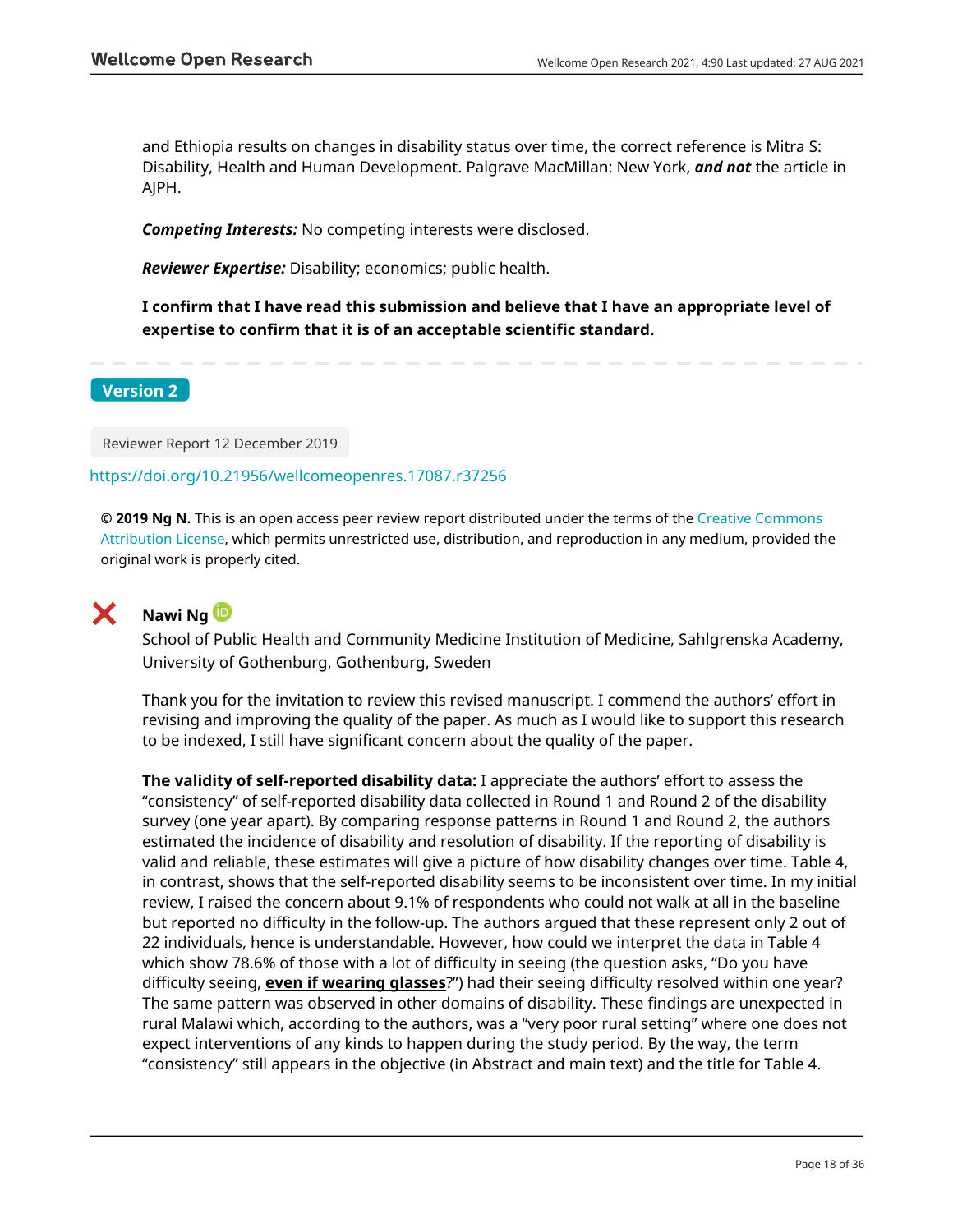Lack of clarity in the multivariate analyses (Table 3): There are two issues about Table 3 that I could not understand. **Firstly**, according to the authors, Model 2 is a multivariate model regressing disability on body mass index and controlling for hypertension, diabetes and age. Model 3 is a multivariate model regression disability on hypertension and diabetes and controlling for body mass index and age. Aren't these two models the same model? Why were they referred to as different models? **Secondly**, it is unclear how the authors could obtain the results for BMI, hypertension and diabetes separately for men and women in a single model (Model 2 or Model 3). The results in Table 3 could only be obtained by stratifying the analysis by sex (if so, the model should be referred to as Model 2A for men and Model 2B for women). Even if the authors had included an interaction term between sex and BMI (not declared in the paper), they would have only one reference category, not two as reported in Table 3 (BMI 18.5-24.9 for men and women). In brief, it is difficult to understand what Table 3 represents, and this puts doubt on the main findings and the conclusion of this study.

**Potential biases influencing the conclusions of the study:** I appreciate the effort of the authors to link data from multiple sources collected 1-3 years before the baseline survey of disability. In my earlier review, I raised the concern about missing data and selection bias due to missing not at random. It is insufficient to acknowledge these issues as a limitation of the study, especially when the potentially biased results could influence the conclusion of the study. How sure could the authors conclude that hypertension and HIV are not associated with disability, knowing that those with severe hypertension or late-stage HIV (measured a few years before the disability survey) might have died already before the disability survey started? Hence, those who participated in the survey had less severe hypertension or early stage of HIV, and hence experienced less severe disability (survival bias).

A minor issue on the data linkage – how did the researchers handle the data, for example, the body mass index, if the individual data on BMI was missing from the census survey data but existed in more than one other studies (it could happen). Which data value was considered in the current study?

*Competing Interests:* No competing interests were disclosed.

*Reviewer Expertise:* Ageing and disability, risk factor surveillance, epidemiology analysis, longitudinal data analysis.

**I confirm that I have read this submission and believe that I have an appropriate level of expertise to state that I do not consider it to be of an acceptable scientific standard, for reasons outlined above.**

Author Response 12 Oct 2020

**Josephine Prynn**, Malawi Epidemiology and Intervention Research Unit (MEIRU), Lilongwe, Malawi

Dear Professor Ng,

Many thanks for your thoughtful comments, and apologies for the delay in responding to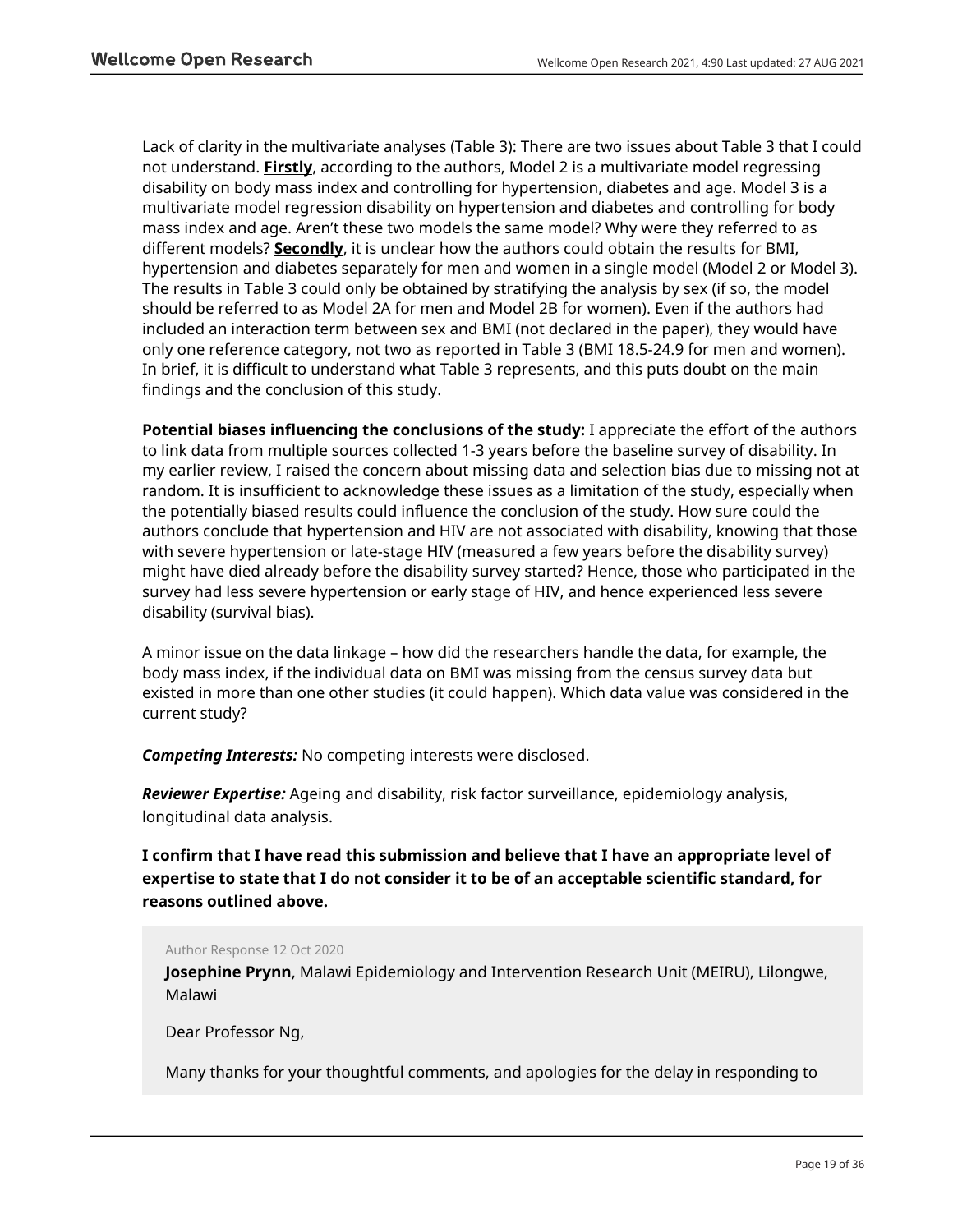them. We have submitted an updated manuscript that addresses your concerns and suggestions. In particular we have clarified our use of panel data in Table 4 to estimate incidence and resolution of disability over time, and have updated the discussion regarding these results. We have also amended Table 3 to clarify our use of bivariate and multivariate regression, I hope that this is now clearer. We have also updated our Discussion to explore the possible effect of survival bias.

We address each of your individual points below:

**The validity of self-reported disability data: I appreciate the authors' effort to assess the "consistency" of self-reported disability data collected in Round 1 and Round 2 of the disability survey (one year apart). By comparing response patterns in Round 1 and Round 2, the authors estimated the incidence of disability and resolution of disability. If the reporting of disability is valid and reliable, these estimates will give a picture of how disability changes over time. Table 4, in contrast, shows that the self-reported disability seems to be inconsistent over time. In my initial review, I raised the concern about 9.1% of respondents who could not walk at all in the baseline but reported no difficulty in the follow-up. The authors argued that these represent only 2 out of 22 individuals, hence is understandable. However, how could we interpret the data in Table 4 which show 78.6% of those with a lot of difficulty in seeing (the question asks, "Do you have difficulty seeing, even if wearing glasses?") had their seeing difficulty resolved within one year? The same pattern was observed in other domains of disability. These findings are unexpected in rural Malawi which, according to the authors, was a "very poor rural setting" where one does not expect interventions of any kinds to happen during the study period. By the way, the term "consistency" still appears in the objective (in Abstract and main text) and the title for Table 4.**

Many thanks for this observation. We have now changed the wording of the discussion to emphasise that most of the resolution was from "a lot" to "some" difficulty. We have also removed the word "consistency" from the abstract, main text and table in order to emphasise that the main aim of this analysis was to examine the incidence and resolution of disability over time. We acknowledge however, that some of this change will be due to differing descriptions of the same disability over time rather than change in function, and have kept that explanation in the Discussion. We have removed the statement that interventions might explain some of the resolution as pointed out this is unlikely to be a major contributory factor.

**Lack of clarity in the multivariate analyses (Table 3): There are two issues about Table 3 that I could not understand. Firstly, according to the authors, Model 2 is a multivariate model regressing disability on body mass index and controlling for hypertension, diabetes and age. Model 3 is a multivariate model regression disability on hypertension and diabetes and controlling for body mass index and age. Aren't these two models the same model? Why were they referred to as different models? Secondly, it is unclear how the authors could obtain the results for BMI, hypertension and diabetes separately for men and women in a single model (Model 2 or Model 3). The results in Table 3 could only be obtained by stratifying the analysis by sex (if so, the model should be referred to as Model 2A for men and Model 2B for women). Even if**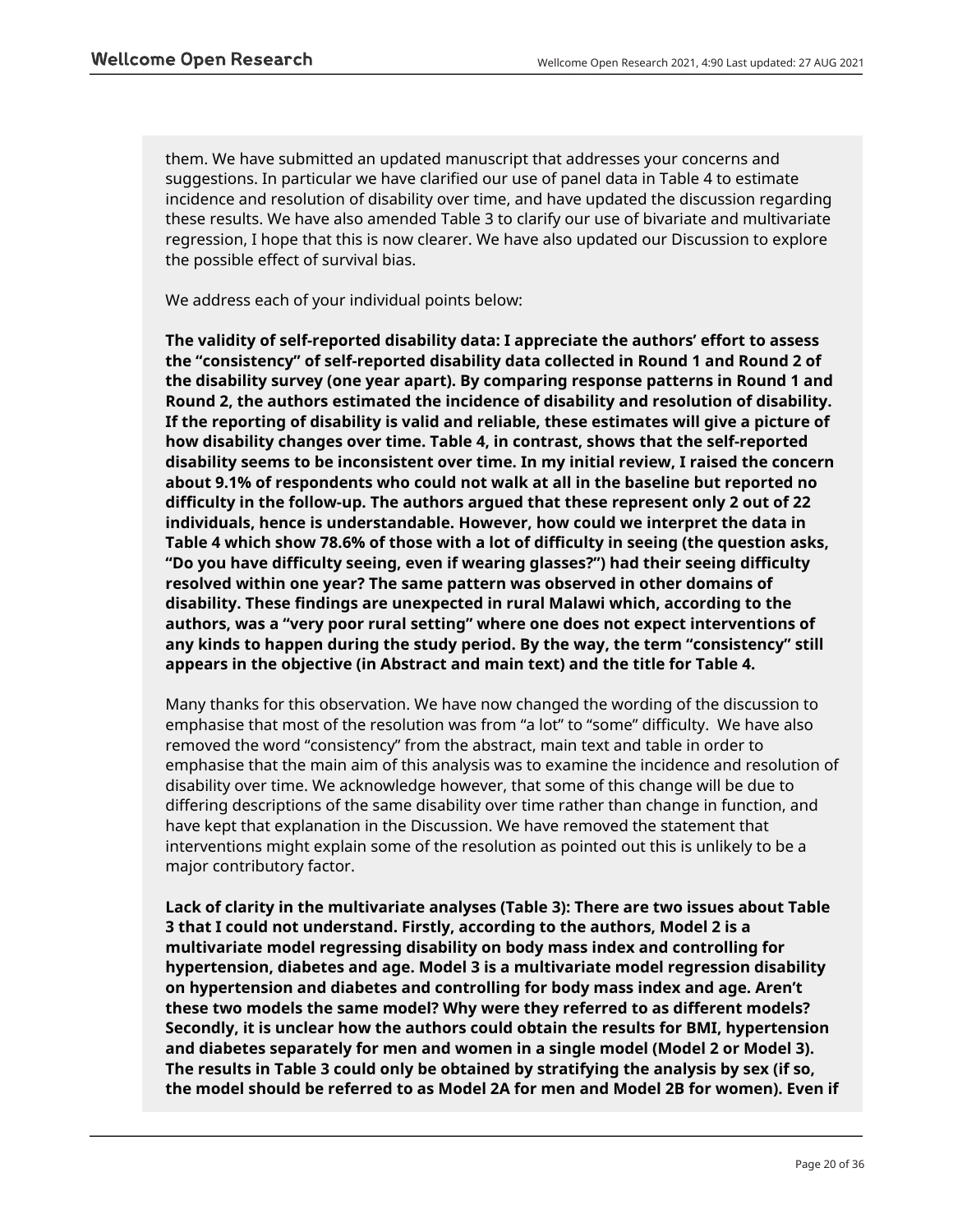**the authors had included an interaction term between sex and BMI (not declared in the paper), they would have only one reference category, not two as reported in Table 3 (BMI 18.5-24.9 for men and women). In brief, it is difficult to understand what Table 3 represents, and this puts doubt on the main findings and the conclusion of this study.** 

Apologies that the way we had labelled the Models was not clear. We hope that our analysis is clearer now: as the analysis was stratified by sex, we have clarified that the models for women and men were different by calling them Models A and B. We have also added a separate column for Model 4 (regressing disability on hypertension controlling for BMI) to separate it from Model 3 (regressing disability on diabetes controlling for BMI). We have updated text in the Methods section to explain that Models 3 and 4 were actually different.

**Potential biases influencing the conclusions of the study: I appreciate the effort of the authors to link data from multiple sources collected 1-3 years before the baseline survey of disability. In my earlier review, I raised the concern about missing data and selection bias due to missing not at random. It is insufficient to acknowledge these issues as a limitation of the study, especially when the potentially biased results could influence the conclusion of the study. How sure could the authors conclude that hypertension and HIV are not associated with disability, knowing that those with severe hypertension or late-stage HIV (measured a few years before the disability survey) might have died already before the disability survey started? Hence, those who participated in the survey had less severe hypertension or early stage of HIV, and hence experienced less severe disability (survival bias).**

We recognise that this was an issue, and we have updated the Discussion to reflect this and add further detail to the effect it may have had on the results.

**A minor issue on the data linkage – how did the researchers handle the data, for example, the body mass index, if the individual data on BMI was missing from the census survey data but existed in more than one other studies (it could happen). Which data value was considered in the current study?**

The data collected closest to the date of the survey was used. We have clarified this in the text.

Many thanks again, Josephine Prynn

*Competing Interests:* No competing interests were disclosed.

Reviewer Report 09 December 2019

## <https://doi.org/10.21956/wellcomeopenres.17087.r37255>

**© 2019 Mitra S.** This is an open access peer review report distributed under the terms of the [Creative Commons](https://creativecommons.org/licenses/by/4.0/) [Attribution License](https://creativecommons.org/licenses/by/4.0/), which permits unrestricted use, distribution, and reproduction in any medium, provided the original work is properly cited.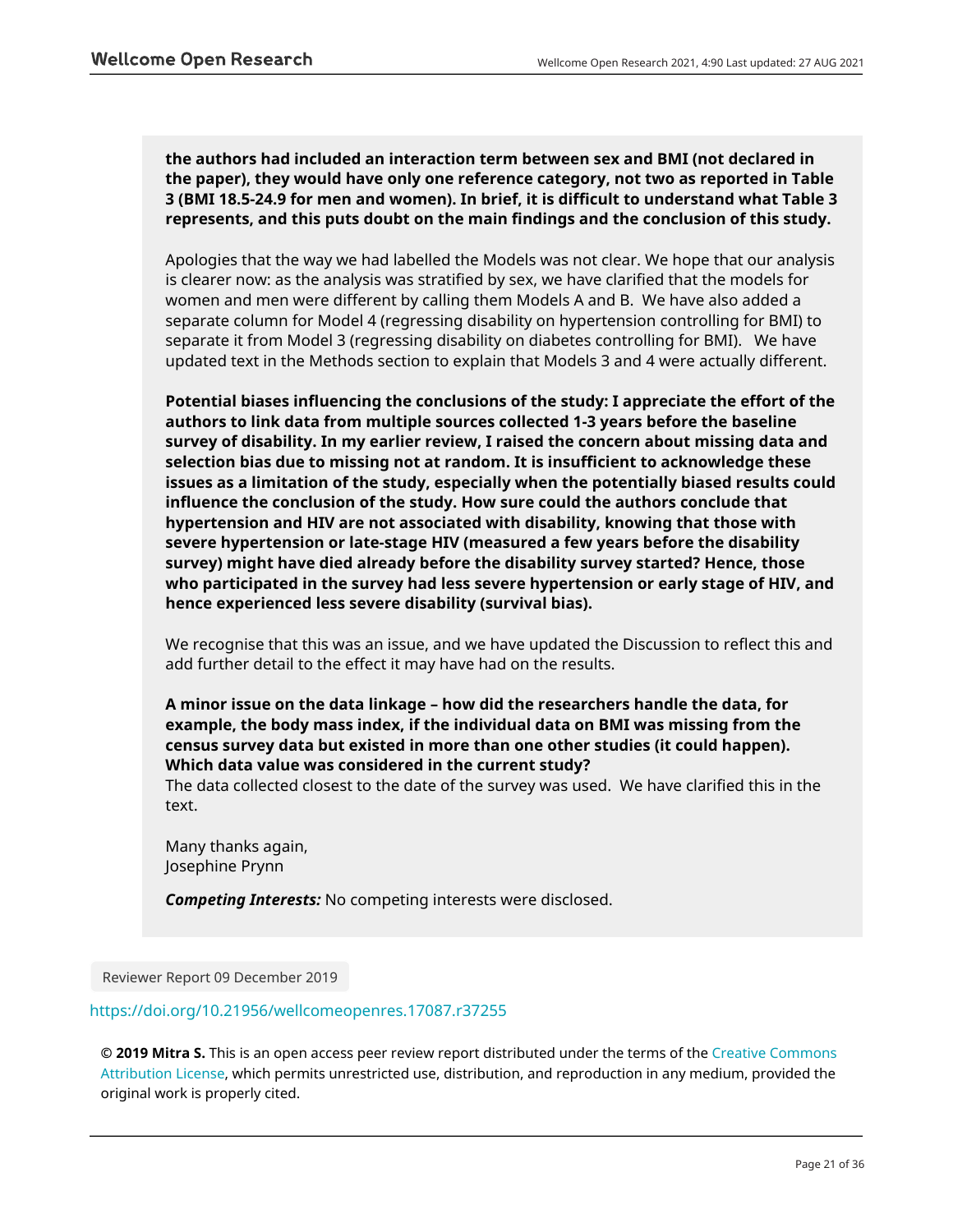#### ? **Sophie Mitra**

Fordham University, New York, NY, USA

The paper has very much improved. It is more focused and clearly written and makes a significant contribution to the literature.

There are a few things that need to be revised.

- 1. The introductory background is very useful. A few sentences and references on the prevalence of chronic conditions in Malawi, for instance on the recent rise in obesity would add to the useful background.
- 2. The results are presented as applying to all of Malawi. This is for instance the case in the abstract and in the conclusion starts with "Self-reported disability prevalence in rural Malawi is around 10% in adults". Yet, the data under use is not nationally representative. The authors need to carefully edit so that the results are presented as for this study, based within the rural Karonga Health and Demographic Surveillance Site.
- 3. I recommend that Table 1 includes descriptive statistics for all variables used in the study, including obesity.
- The authors do not give results on the association between disability and socioeconomic 4. status, which as they note, has been an important issue in the literature. At least, a mention of their results on this, would be useful. This is particular in light of the association found between obesity and disability for women.
- For the Malawi results using the Malawi Integrated Household Survey 2010/11 and for 5. the Uganda and Ethiopia results on changes in disability status over time, the correct reference is Mitra S: Disability, Health and Human Development. Palgrave MacMillan: New York, and not the article in AJPA.
- 6. Regarding the Malawi results using the Malawi Integrated Household Survey 2010/11, the authors of this paper mention the potentially different age structures of the population in the national survey compared to their survey. They should actually check on that given the results in the book above (Table 4.4).
- 7. The wording of the abstract needs to be carefully edited for accuracy. For instance, the association of obesity and disability is found only for women, but is presented as a general result in the abstract.
- 8. The authors note that "the WG questions do not capture a complete picture of disability, as they do not include pain or low mood and focus more on functional limitations than participation. Our use of this tool therefore meant that we were not able to assess participation restriction, which is a fundamental component of the ICF model of disability. However, the brevity of the WG questions does allow the questions to be easily added to existing surveys, and we did also report on employment inclusion and marital status as proxies for participation". The WG questions combined with other questions for instance on employment can be used to assess participation restrictions. Hence, this text is unnecessary. It was not within the scope of the paper to assess participation restriction,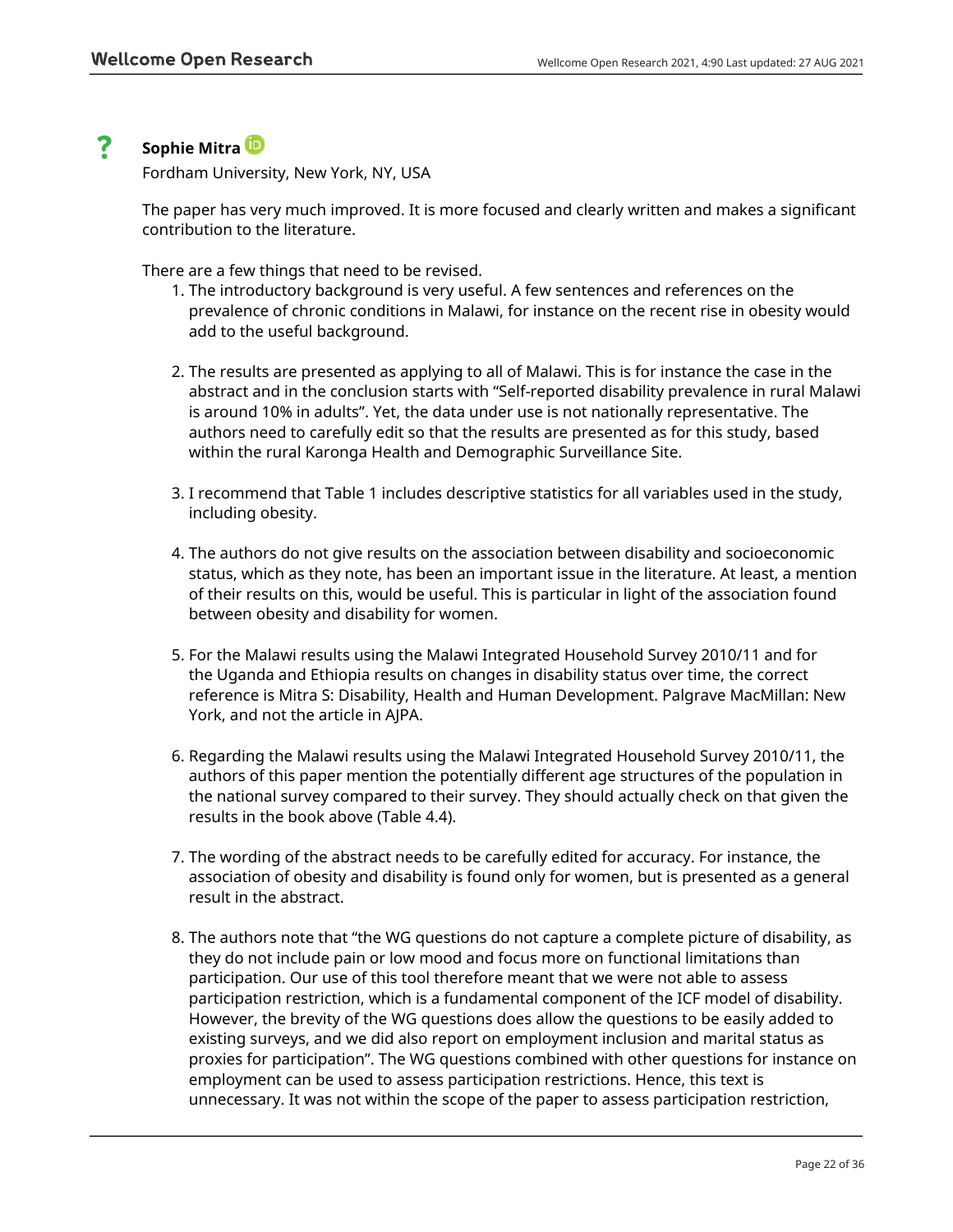which is okay.

9. Sometimes in the text, LMIC need to be switched to plural.

*Competing Interests:* No competing interests were disclosed.

*Reviewer Expertise:* Disability; economics; public health.

**I confirm that I have read this submission and believe that I have an appropriate level of expertise to confirm that it is of an acceptable scientific standard, however I have significant reservations, as outlined above.**

Author Response 12 Oct 2020

**Josephine Prynn**, Malawi Epidemiology and Intervention Research Unit (MEIRU), Lilongwe, Malawi

Dear Professor Mitra,

Many thanks for your helpful and thoughtful comments. We have re-submitted an updated manuscript which addresses your suggestions and concerns. In particular we have updated the abstract and conclusion to clarify that our findings are from one DHS and not necessarily applicable to the whole country; we have added some more information on the prevalence of chronic conditions in Malawi; and have clarified our findings on the relationship between disability and socio-economic status.

I have responded to each of your points in turn below.

**The introductory background is very useful. A few sentences and references on the prevalence of chronic conditions in Malawi, for instance on the recent rise in obesity would add to the useful background.**

Thank you for this suggestion. This has now been added to the introduction.

**The results are presented as applying to all of Malawi. This is for instance the case in the abstract and in the conclusion starts with "Self-reported disability prevalence in rural Malawi is around 10% in adults". Yet, the data under use is not nationally representative. The authors need to carefully edit so that the results are presented as for this study, based within the rural Karonga Health and Demographic Surveillance Site.**

We have updated the Abstract and Conclusion to clarify that this data does not represent the whole of Malawi.

**I recommend that Table 1 includes descriptive statistics for all variables used in the study, including obesity.**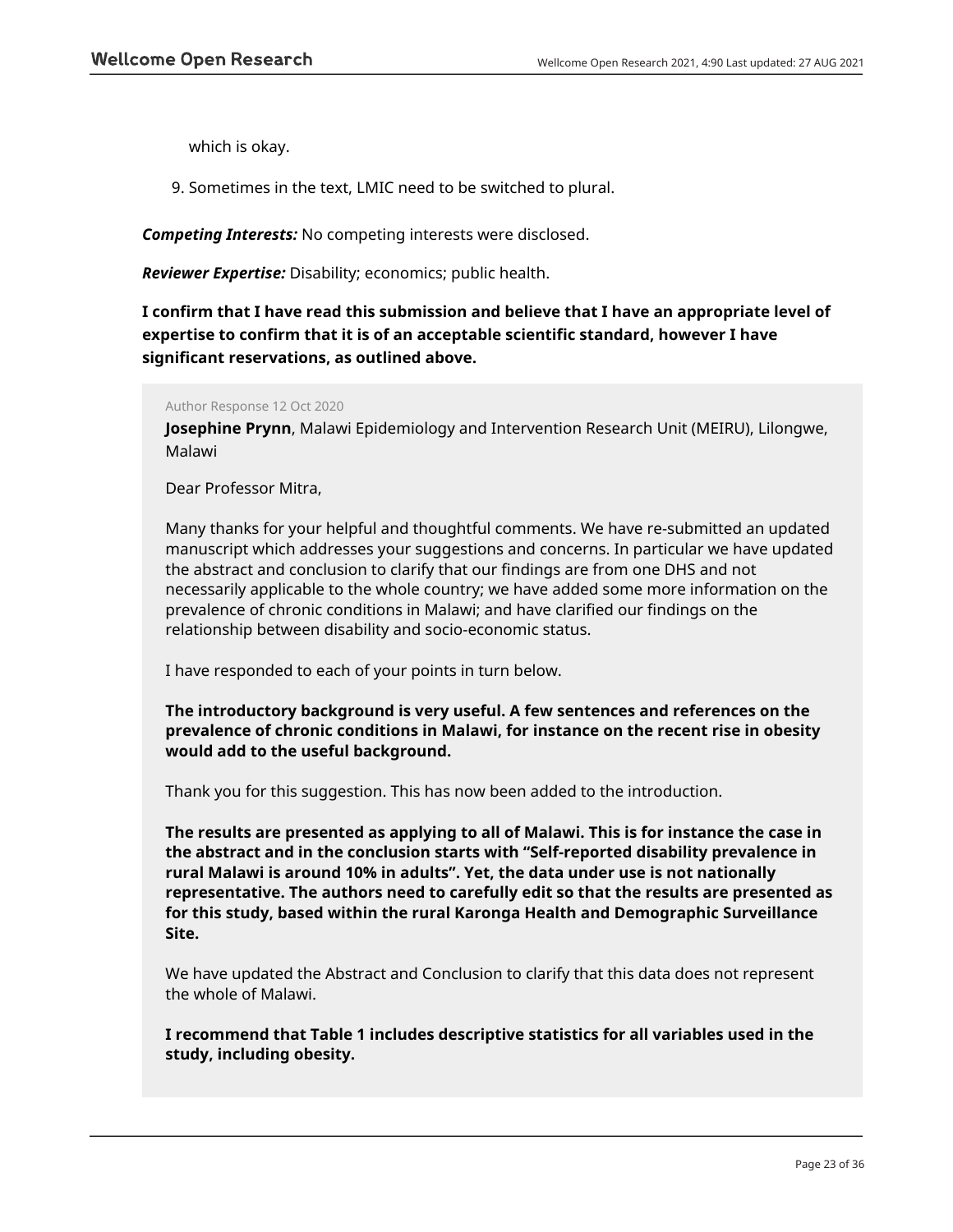Table 1 includes the variable of BMI, including the category of obesity. We chose to include all BMI categories to show the proportion of people who were underweight as well as overweight and obese.

**The authors do not give results on the association between disability and socioeconomic status, which as they note, has been an important issue in the literature. At least, a mention of their results on this, would be useful. This is particular in light of the association found between obesity and disability for women.**

Many thanks for this suggestion. We have now added these results to the paper. "Prevalence of disability was higher among those with no education compared to those with education; those not working compared to those in any working category; those not in a union compared with those in a union; and similar among different household possession score groups. These relationships remain when controlling for age and sex". We have also added the variable "Household Possession Score" to Tables 1 and 2.

**For the Malawi results using the Malawi Integrated Household Survey 2010/11 and for the Uganda and Ethiopia results on changes in disability status over time, the correct reference is Mitra S: Disability, Health and Human Development. Palgrave MacMillan: New York, and not the article in AJPA.**

Thank you for highlighting this, it has been corrected.

**Regarding the Malawi results using the Malawi Integrated Household Survey 2010/11, the authors of this paper mention the potentially different age structures of the population in the national survey compared to their survey. They should actually check on that given the results in the book above (Table 4.4).**

Thank you. Having revisited the national survey results and compared the age-specific prevalence, we recognise that the age structure of the two populations samples will not explain the difference, so we have removed that statement from our manuscript.

**The wording of the abstract needs to be carefully edited for accuracy. For instance, the association of obesity and disability is found only for women, but is presented as a general result in the abstract.**

We have updated this wording in the Abstract and also the Conclusion.

**The authors note that "the WG questions do not capture a complete picture of disability, as they do not include pain or low mood and focus more on functional limitations than participation. Our use of this tool therefore meant that we were not able to assess participation restriction, which is a fundamental component of the ICF model of disability. However, the brevity of the WG questions does allow the questions to be easily added to existing surveys, and we did also report on employment inclusion and marital status as proxies for participation". The WG questions combined with other questions for instance on employment can be used to assess participation restrictions. Hence, this text is unnecessary. It was not within the scope of the paper**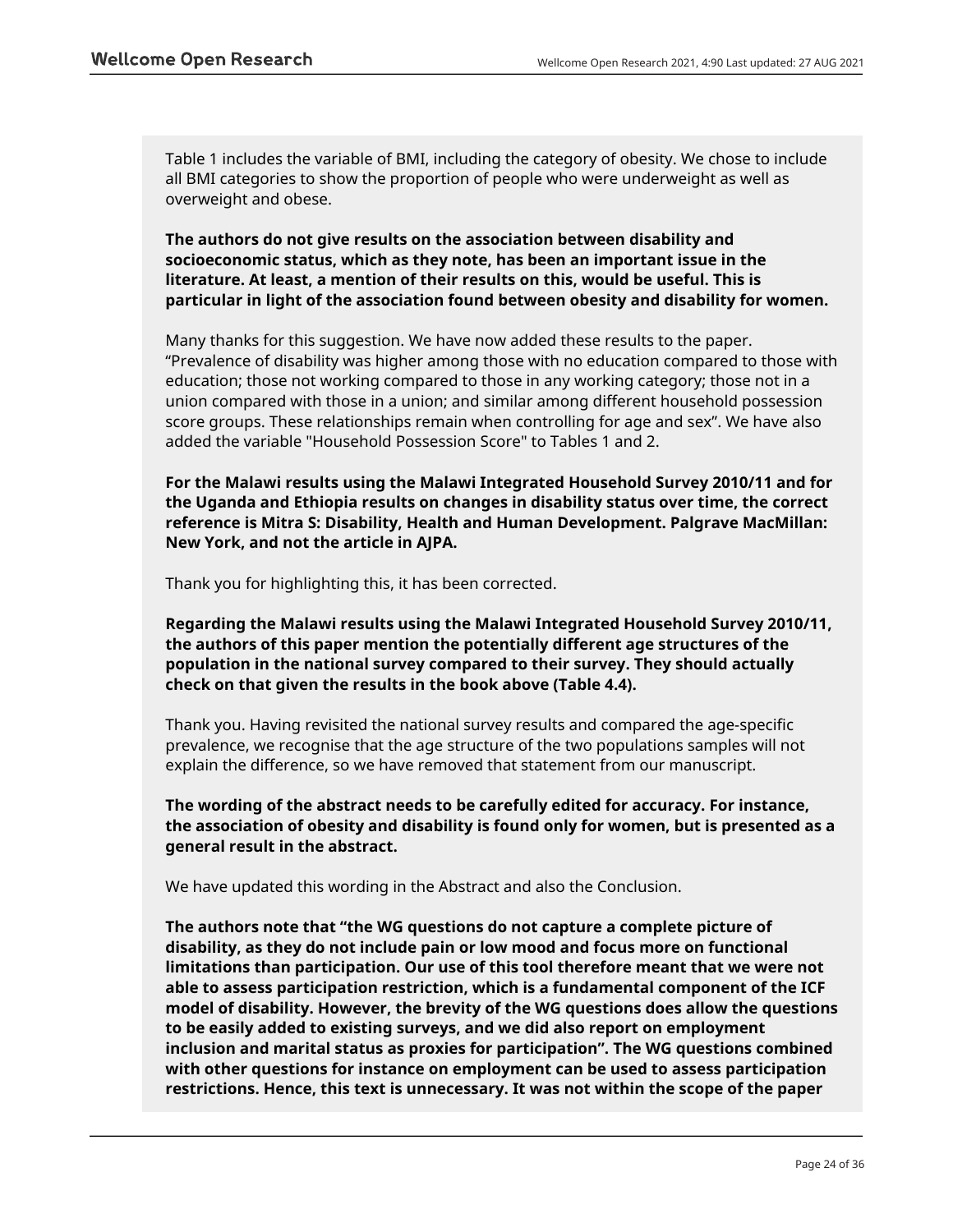#### **to assess participation restriction, which is okay.**

We have amended the wording here and removed some of this explanation.

#### **Sometimes in the text, LMIC need to be switched to plural.**

We have corrected this, thank you.

Yours sincerely, Josephine Prynn

*Competing Interests:* No competing interests were disclosed.

## **Version 1**

Reviewer Report 08 August 2019

#### <https://doi.org/10.21956/wellcomeopenres.16579.r36026>

**© 2019 Ng N.** This is an open access peer review report distributed under the terms of the [Creative Commons](https://creativecommons.org/licenses/by/4.0/) [Attribution License](https://creativecommons.org/licenses/by/4.0/), which permits unrestricted use, distribution, and reproduction in any medium, provided the original work is properly cited.



# **Nawi Ng**

School of Public Health and Community Medicine Institution of Medicine, Sahlgrenska Academy, University of Gothenburg, Gothenburg, Sweden

Thank you for the opportunity to review this manuscript. I have read the paper with high interest and have comments for the authors to consider in revising their manuscript.

The work is not clearly and accurately presented. It is not easy to understand what messages the authors want to deliver. There are quite a lot of analysis results presented in the paper, without relevant rationale. The thread between different parts of the paper is missing. The objectives are not well-phrased, and different concepts seem to be misused.

- $\,\circ\,\,$  Did the authors want to measure the prevalence or incidence of disability? Or both? The term "incidence" only appears in the title and objective of the paper, but nowhere else. With the follow-up data in the HDSS setting, the authors should be able to estimate the incidence of disability among the study population. The use of panel data would strengthen the quality of the paper.
- $\,\circ\,$  What is the rationale of assessing "consistency" disability reported in two rounds of population census? In research, the term "consistency" is closely related to "reliability". A measure is considered to be reliable if it yields similar results under similar/consistent conditions. The physical, mental and social conditions at different time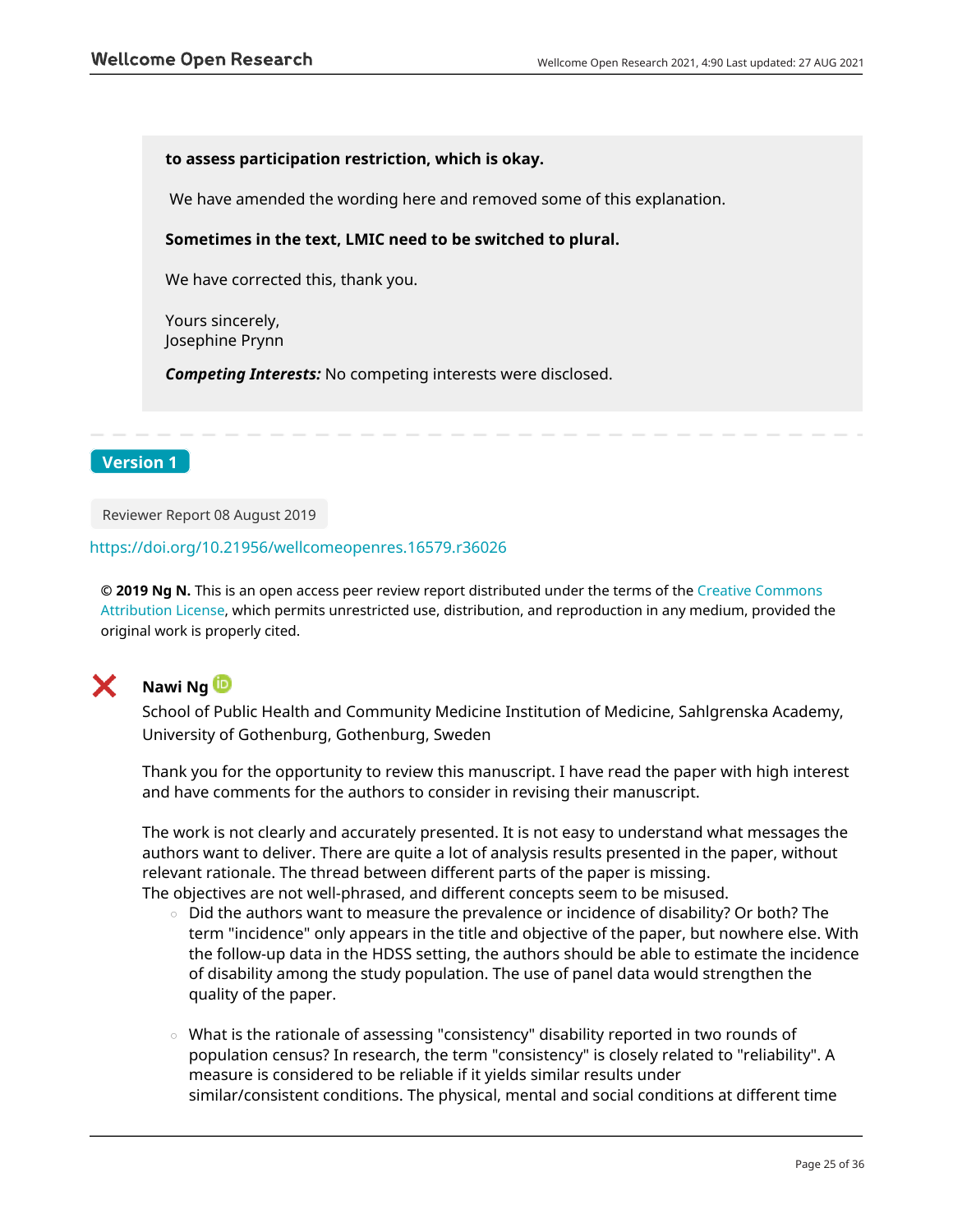points can influence the self-reported disability measured 1-2 years apart. Therefore, the two measurements were not done under consistent conditions. Any changes observed in the self-reported disability measured 1-2 years apart could, therefore, reflect real changes in the health conditions, not merely consistency in reporting the disability.

- What is the rationale of including "overweight and obesity" as a chronic disease?
- $\, \circ \,$  Though the authors had access to two rounds of panel data on disability (round 1 in 2014-2015 and round 2 in 2015-2016), this study was designed as a cross-sectional study. The study combined population-based data (NCD survey in 2013-2015, HIV serosurvey in 2011) or hospital data (HIV data from ART clinics) collected on different occasions. There is a serious threat of selection bias due to non-participation in surveys and possibly data missing not in random, which could yield invalid estimates reported in this paper.
- How could the authors ensure that data from different studies were collected using the same protocols? In other word, are the data comparable and is there no threat of misclassification bias? For example, the authors wrote, "Body mass index (BMI) was also taken from the NCD survey unless data on height and weight was available from other studies in the same population obtained closer to the date of the Round 1 census". The authors should be transparent and declare what those other studies are.
- Though the authors did not attempt to ascertain causality, it is still important to ensure that all the exposure variables were measured before the measurement of disability. Some of the exposure data might be collected after the measurement of disability. ○
- As not all the study sample who had disability data in Round 1 (n=10863) participated in the other surveys, information about their BMI, hypertension, diabetes, and HIV status (as shown in Table 1) were therefore missing. Only individuals who had complete information on the exposures and outcome (disability) will be included in the regression analysis when all these variables are included in the model (as shown in Model 1 in Table 3). It is unclear how many these individuals were, as Model 1 might not be valid if it might be based on a small number of individuals. ○
- As there are significant amounts of missing data in the dataset, the authors should consider doing multiple imputation. But before coming to this decision, please consider the appropriateness to link data from different sources as discussed above.
- $\,\circ\,$  I do not see the reason to estimate the simulated prevalence of self-reported disability by direct standardisation of the age- and sex-specific disability prevalence in 2014 to the population structure the previous ten years. By doing this, the authors assume that all other factors affecting disability were constant over time. This assumption is invalid. Our previous study on disability in low-and-middle-income countries shows the different factors affecting disability in different countries<sup>[1](jar:file:/work/f1000research/webapps/ROOT/WEB-INF/lib/service-1.0-SNAPSHOT.jar!/com/f1000research/service/export/pdf/#rep-ref-36026-1)</sup>.
- As the age and sex of the respondents who were successfully recruited into Round 1 differ significantly (see 1st paragraph in the Results section), it is important for the authors to weigh all the analyses to get a valid estimate of disability in the population. Otherwise, I suspect that the prevalence of self-reported disability in this study is over-estimated. This is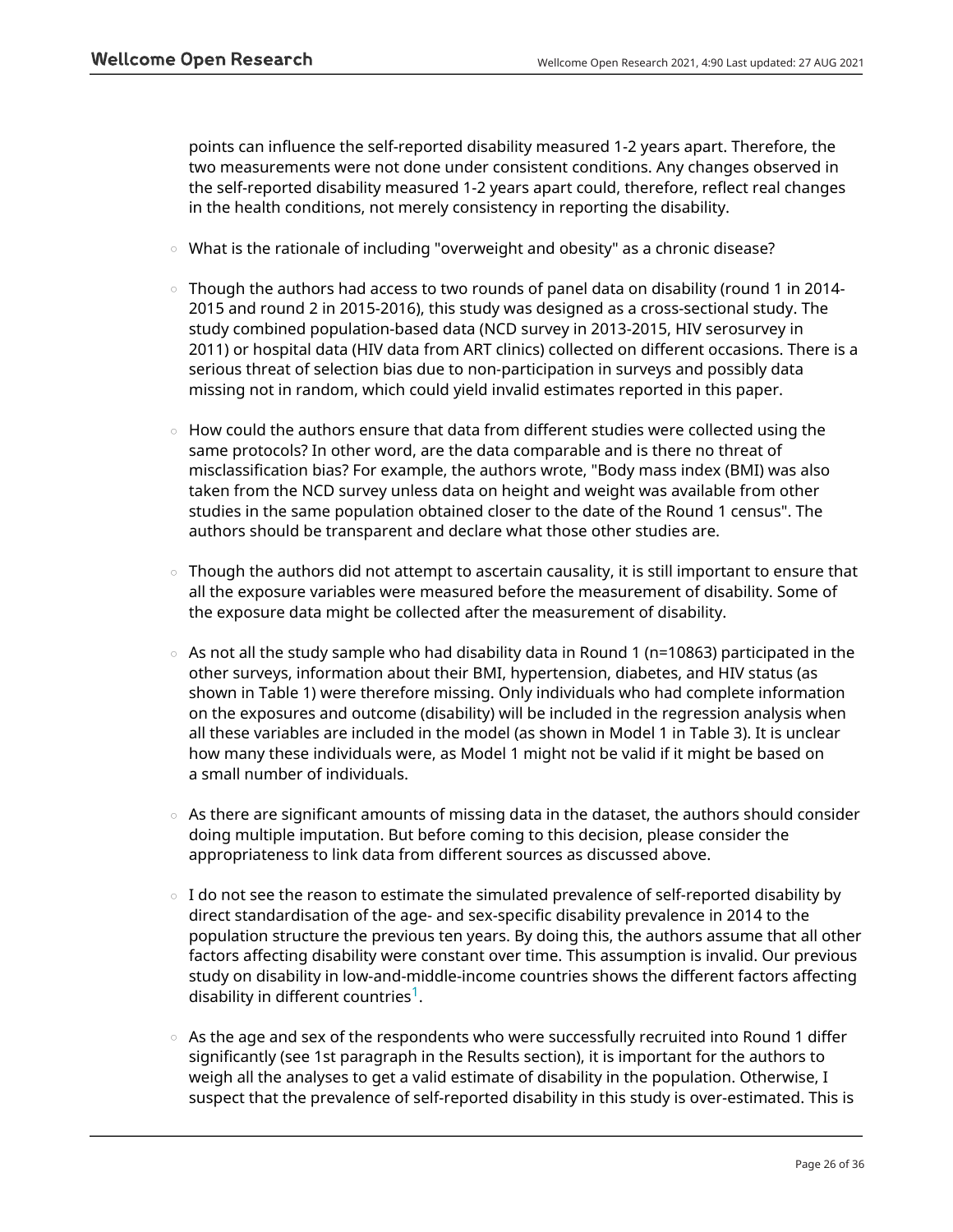mainly due to the larger number of older population and women who participated in the study.

The following are additional issues that the author should address to improve the clarity of the text.

- $\circ$   $\,$  The authors need to give more details on how the composite score of socioeconomic status was calculated. What statistical method was used to do the analysis?
- $\,\circ\,$  It is surprising to see that there are significant missing data in the socioeconomic variables collected in an HDSS setting. One would expect to see reasonably good quality householdlevel data from a well-functioning HDSS.
- Table 1 and 2: The total columns are not needed. As there are many differences between sexes, it is more appropriate to present sex-stratified analyses.
- $\circ$   $\,$  Table 3 needs to be revised to make it more comprehensible. Please indicate if Model 1 is a multivariable model, and not bivariate models of all the variables. If hypertension and diabetes were included in the analysis in Model 2, why weren't their results presented in the table? Same question for BMI in Model 3.
- $\,\circ\,$  Table 4. 9.1% respondents could not walk at all in the baseline and reported no difficulty in the follow-up. How could this be explained considering the research setting?

In brief, I would suggest the authors reformulate the objectives of this study, assess what data sources could be used to address the research questions (considering the limitation of linking the different datasets), weight all the analyses and conduct multiple imputation in order to get valid estimates to be reported in this study.

I hope my comments are not too harsh. I wish the authors all the best in revising the work.

## **References**

1. Lestari S, Ng N, Kowal P, Santosa A: Diversity in the Factors Associated with ADL-Related Disability among Older People in Six Middle-Income Countries: A Cross-Country Comparison. *International Journal of Environmental Research and Public Health*. 2019; **16** (8). [Publisher Full Text](https://doi.org/10.3390/ijerph16081341)

# **Is the work clearly and accurately presented and does it cite the current literature?** Partly

## **Is the study design appropriate and is the work technically sound?**

Partly

**Are sufficient details of methods and analysis provided to allow replication by others?** No

**If applicable, is the statistical analysis and its interpretation appropriate?** No

**Are all the source data underlying the results available to ensure full reproducibility?** No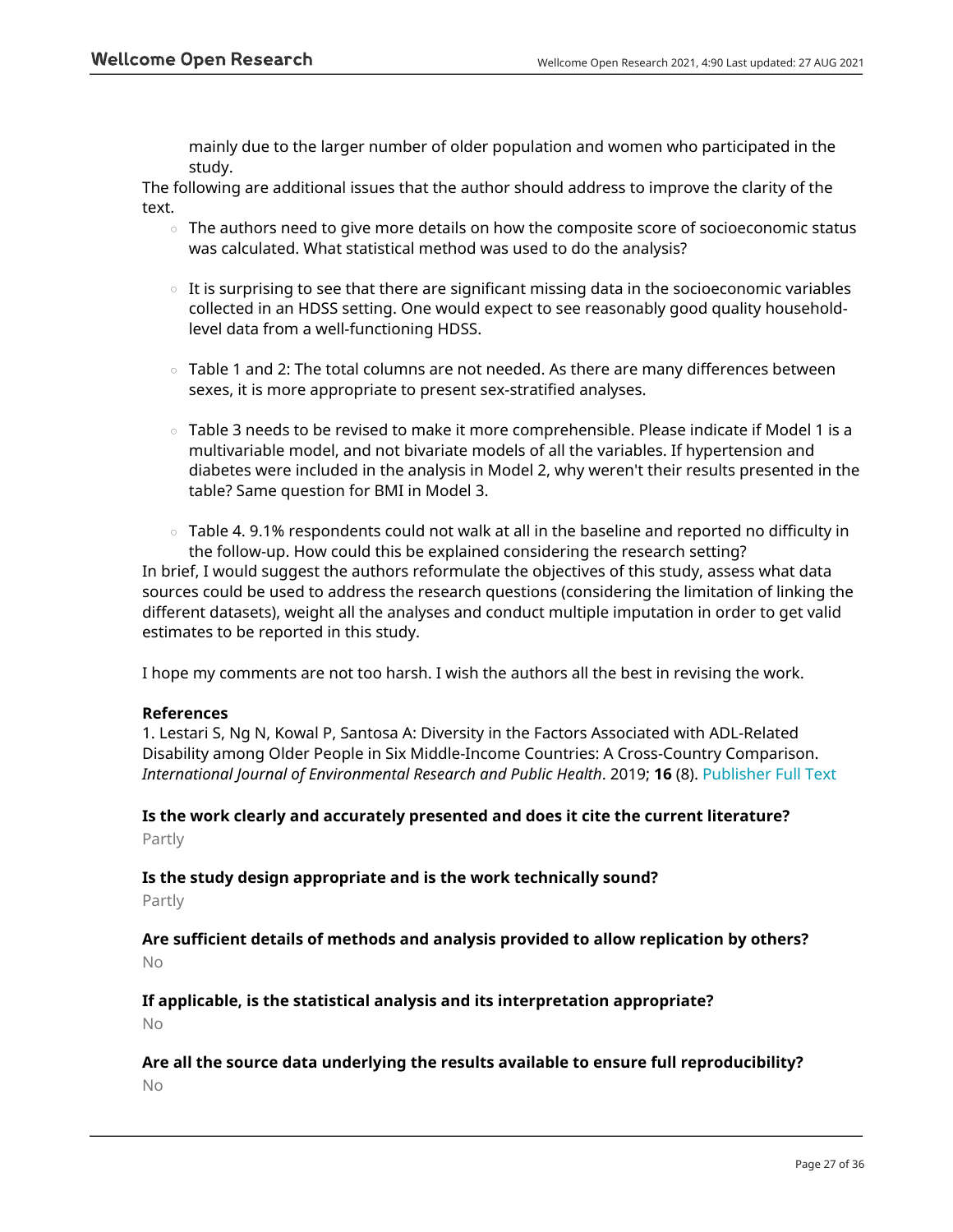## **Are the conclusions drawn adequately supported by the results?**

Partly

*Competing Interests:* No competing interests were disclosed.

*Reviewer Expertise:* Ageing and disability, risk factor surveillance, epidemiology analysis, longitudinal data analysis.

**I confirm that I have read this submission and believe that I have an appropriate level of expertise to state that I do not consider it to be of an acceptable scientific standard, for reasons outlined above.**

#### Author Response 18 Nov 2019

**Josephine Prynn**, Malawi Epidemiology and Intervention Research Unit (MEIRU), Lilongwe, Malawi

## Dear Professor Ng,

Many thanks for your considered comments. We have made some major changes to the submission based on these and believe we have improved its quality. We have clarified our findings on incidence of disability, dropped the simulation of disability prevalence over time, and reviewed the way we were considering the panel data and changes in responses between the two rounds. We hope that you will find that this updated version meets your approval.

## Detailed responses to your comments below:

Did the authors want to measure the prevalence or incidence of disability? Or both? The term "incidence" only appears in the title and objective of the paper, but nowhere else. With the follow-up data in the HDSS setting, the authors should be able to estimate the incidence of disability among the study population. The use of panel data would strengthen the quality of the paper.

## **Response: We have updated Table 4 to include disability incidence over the year between the two rounds.**

What is the rationale of assessing "consistency" disability reported in two rounds of population census? In research, the term "consistency" is closely related to "reliability". A measure is considered to be reliable if it yields similar results under similar/consistent conditions. The physical, mental and social conditions at different time points can influence the self-reported disability measured 1-2 years apart. Therefore, the two measurements were not done under consistent conditions. Any changes observed in the self-reported disability measured 1-2 years apart could, therefore, reflect real changes in the health conditions, not merely consistency in reporting the disability.

**Response: Thank you for this point. We have changed the wording from consistency to simply describing changes between the two rounds. We discuss how these changes may represent real changes in health conditions, or differences in reporting over time.**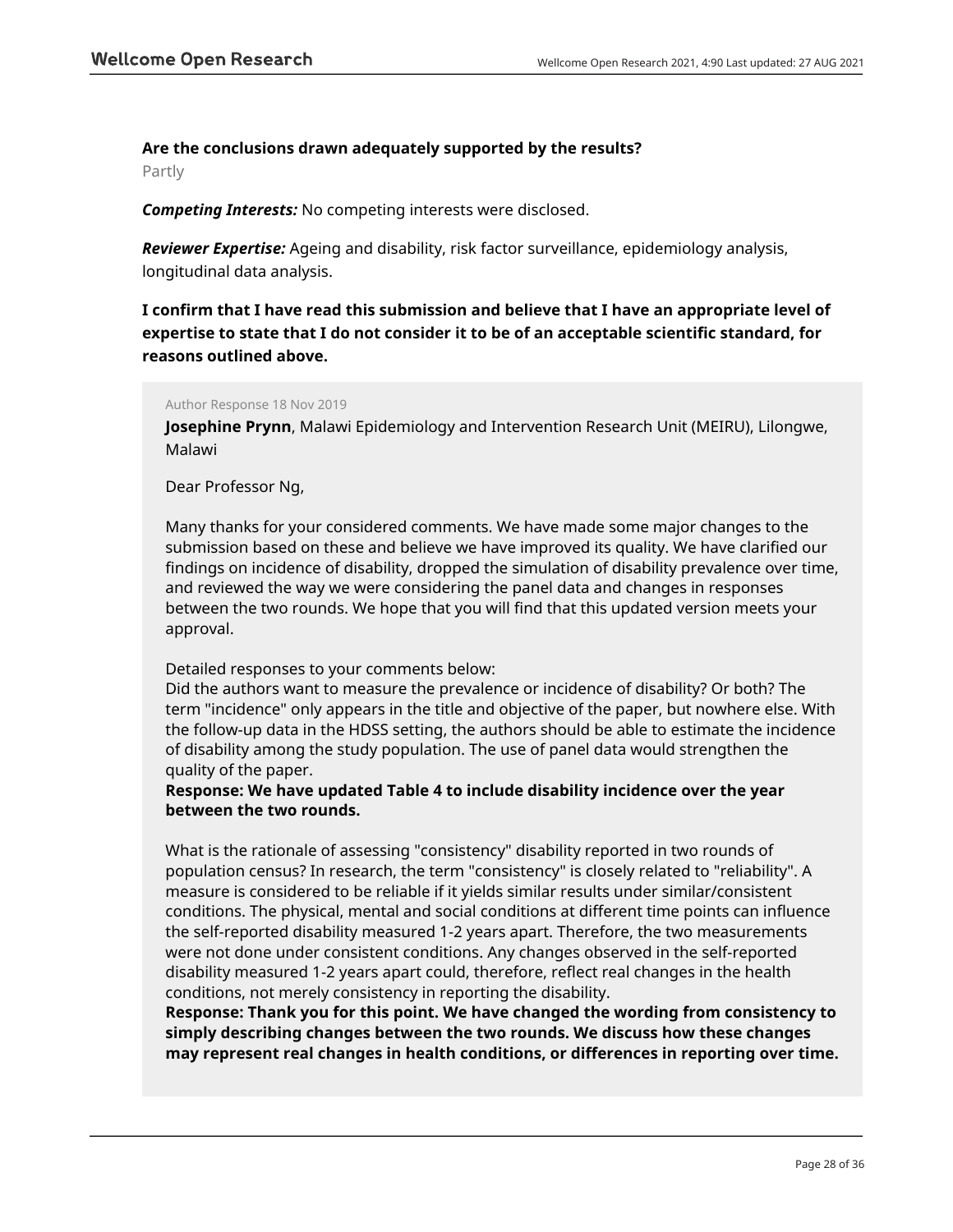What is the rationale of including "overweight and obesity" as a chronic disease? **Response: Obesity and overweight are well-recognised risk factors for multiple health conditions and as such was of interest to us. We have changed the wording from chronic diseases to chronic conditions however, as we recognise that obesity itself may not be considered a disease.** 

Though the authors had access to two rounds of panel data on disability (round 1 in 2014- 2015 and round 2 in 2015-2016), this study was designed as a cross-sectional study. The study combined population-based data (NCD survey in 2013-2015, HIV serosurvey in 2011) or hospital data (HIV data from ART clinics) collected on different occasions. There is a serious threat of selection bias due to non-participation in surveys and possibly data missing not in random, which could yield invalid estimates reported in this paper. **Response: Use of all available data sources on HIV was important to minimise the amount of missing HIV data. We have acknowledged the risk of bias from missing data on the different health states and have now added a description of the pattern of missing data into the results to further inform the reader.** 

How could the authors ensure that data from different studies were collected using the same protocols? In other word, are the data comparable and is there no threat of misclassification bias? For example, the authors wrote, "Body mass index (BMI) was also taken from the NCD survey unless data on height and weight was available from other studies in the same population obtained closer to the date of the Round 1 census". The authors should be transparent and declare what those other studies are. **Response: We have clarified that only 0.8% of BMI data came from studies other than the NCD survey or the census. The NCD survey, the census, and all of the other 9 studies were performed by the Malawi Epidemiology and Intervention Research Unit using an identical protocol, and in many cases the same members of staff were performing the measurements.** 

Though the authors did not attempt to ascertain causality, it is still important to ensure that all the exposure variables were measured before the measurement of disability. Some of the exposure data might be collected after the measurement of disability. Some of the BMI data was collected after the measurement of disability.

# **Response: A sensitivity analysis has been added excluding any BMI data collected after the measurement of disability.**

As not all the study sample who had disability data in Round 1 (n=10863) participated in the other surveys, information about their BMI, hypertension, diabetes, and HIV status (as shown in Table 1) were therefore missing. Only individuals who had complete information on the exposures and outcome (disability) will be included in the regression analysis when all these variables are included in the model (as shown in Model 1 in Table 3). It is unclear how many these individuals were, as Model 1 might not be valid if it might be based on a small number of individuals. As there are significant amounts of missing data in the dataset, the authors should consider doing multiple imputation. But before coming to this decision, please consider the appropriateness to link data from different sources as discussed above.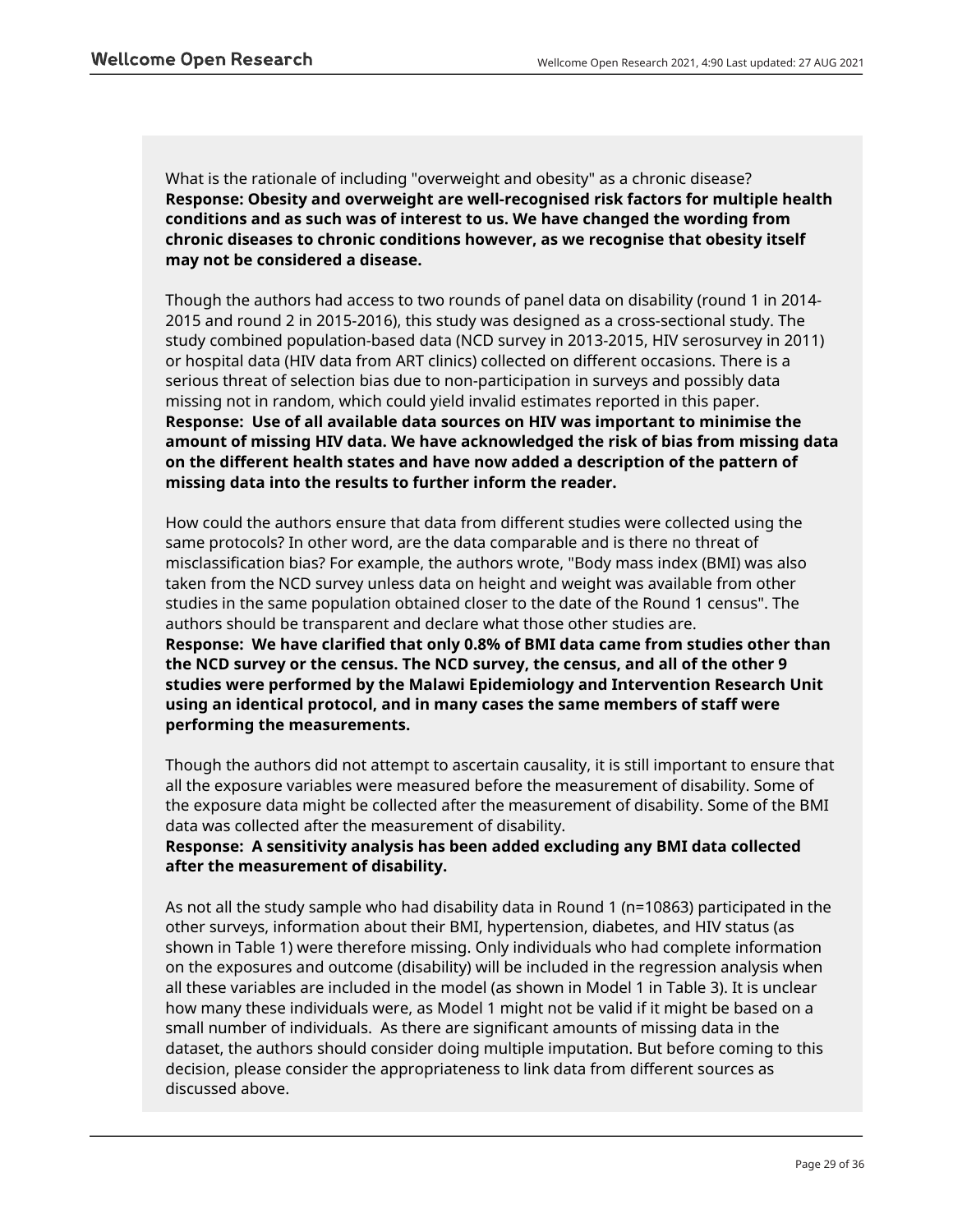# **Response: To reduce the amount of data excluded from the regression models, we have now included an "unknown" category when the variable is a covariate rather than the exposure of interest.**

I do not see the reason to estimate the simulated prevalence of self-reported disability by direct standardisation of the age- and sex-specific disability prevalence in 2014 to the population structure the previous ten years. By doing this, the authors assume that all other factors affecting disability were constant over time. This assumption is invalid. Our previous study on disability in low-and-middle-income countries shows the different factors affecting disability in different countries1.

**Response: We have removed this analysis from the paper.** 

As the age and sex of the respondents who were successfully recruited into Round 1 differ significantly (see 1st paragraph in the Results section), it is important for the authors to weigh all the analyses to get a valid estimate of disability in the population. Otherwise, I suspect that the prevalence of self-reported disability in this study is over-estimated. This is mainly due to the larger number of older population and women who participated in the study.

**Response: We now also include age-specific prevalence weighted to the agepopulation of the underlying census population.**

The following are additional issues that the author should address to improve the clarity of the text.

The authors need to give more details on how the composite score of socioeconomic status was calculated. What statistical method was used to do the analysis?

**Response: Thank you for this comment and apologies for the lack of clarity. In fact, we didn't use a composite score of socio-economic status – we have updated the text in the Methods section to clarify that. A household possession score was used in the analysis and considered as a potential confounder, but not included in any of the tables nor the final analysis, so we do not currently provide detailed information on how it was calculated. The variables occupation and education can be considered as proxies for SES.** 

It is surprising to see that there are significant missing data in the socioeconomic variables collected in an HDSS setting. One would expect to see reasonably good quality householdlevel data from a well-functioning HDSS.

**Response: Household possession score data was gathered from the NCD survey rather than the HDSS census and had some missing data. The other proxies we considered for socio-economic status were "mobile phone use" and "education", neither of which had considerable missing data. We have changed the text in the Methods section to clarify that.**

Table 1 and 2: The total columns are not needed. As there are many differences between sexes, it is more appropriate to present sex-stratified analyses.

**Response: We have updated the tables to remove the totals columns and present sexstratified columns.**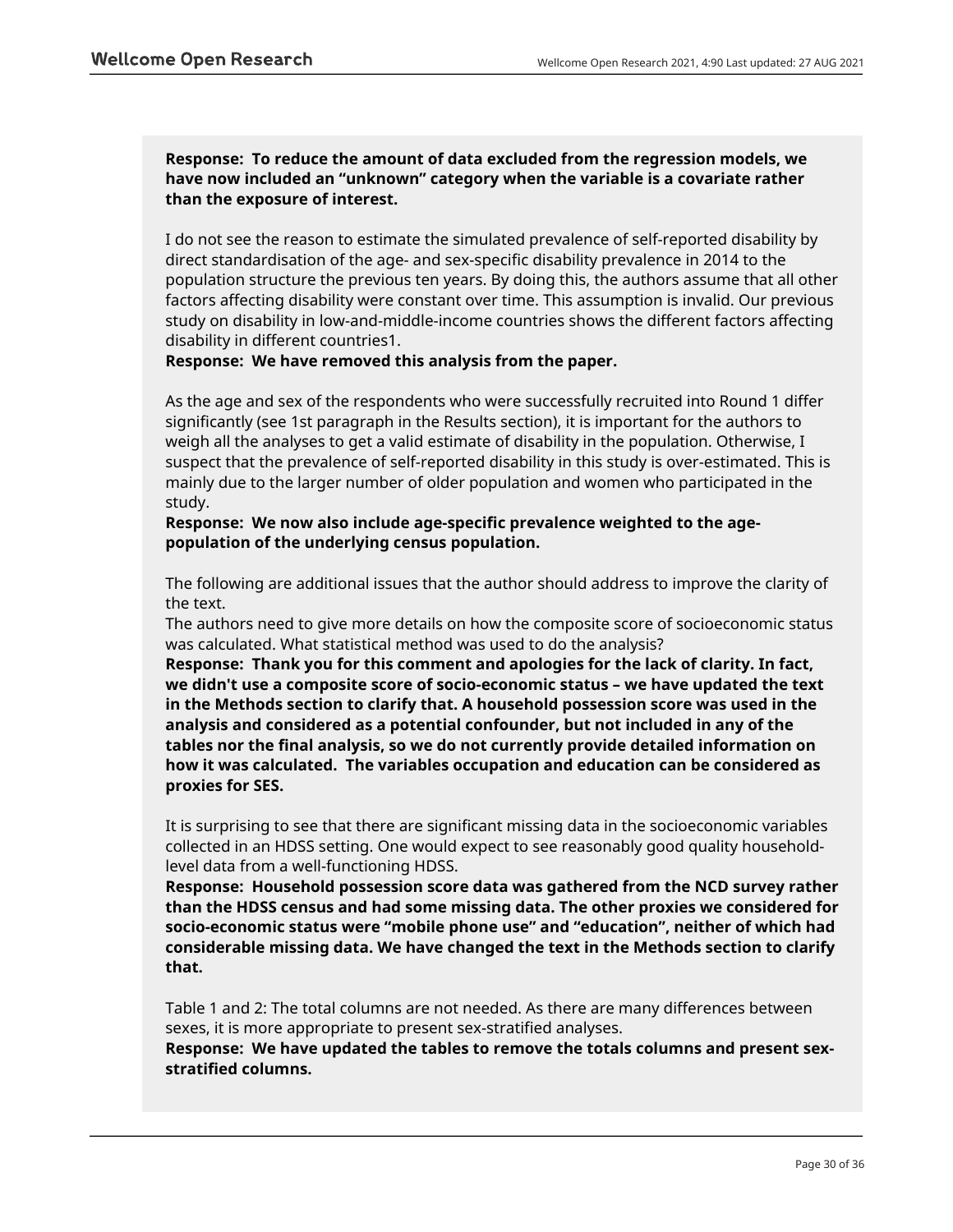Table 3 needs to be revised to make it more comprehensible. Please indicate if Model 1 is a multivariable model, and not bivariate models of all the variables. If hypertension and diabetes were included in the analysis in Model 2, why weren't their results presented in the table? Same question for BMI in Model 3**.** 

**Response: The text of the Statistical Analysis section of the Methods and the headings and footnotes of the tables have been updated to clarify this. Model 1 is a bivariate model; hypertension and diabetes were included in Model 2, but the exposure of interest in that model is BMI**.

Table 4. 9.1% respondents could not walk at all in the baseline and reported no difficulty in the follow-up. How could this be explained considering the research setting? **Response: The percentage of 9.1% you mention represents small numbers (2/22) and has wide confidence intervals. It may represent participants with acute illness that had resolved in the intervening time, or impairments that were successfully treated. This has been added to the Discussion section.**

In brief, I would suggest the authors reformulate the objectives of this study, assess what data sources could be used to address the research questions (considering the limitation of linking the different datasets), weight all the analyses and conduct multiple imputation in order to get valid estimates to be reported in this study.

**Response: Many thanks for these comments, which have undoubtedly led to an improved quality of this submission. As outlined above, we have changed the objectives of the study to remove the simulation of disability prevalence over time, and better address the question of incidence of disability. We have updated the interpretation of the panel data as you suggested, weighted our prevalence estimates to the underlying census population, and added more detail and sensitivity analyses to address the issue of missing data.** 

Many thanks again for your time and your valuable comments.

*Competing Interests:* None

Reviewer Report 22 July 2019

## <https://doi.org/10.21956/wellcomeopenres.16579.r35881>

**© 2019 Mitra S.** This is an open access peer review report distributed under the terms of the [Creative Commons](https://creativecommons.org/licenses/by/4.0/) [Attribution License](https://creativecommons.org/licenses/by/4.0/), which permits unrestricted use, distribution, and reproduction in any medium, provided the original work is properly cited.

#### 7 **Sophie Mitra**

Fordham University, New York, NY, USA

The paper deals with a very important and yet neglected topic: disability prevalence and its correlates in a resource poor setting. It is very well written and the analysis is carefully executed. I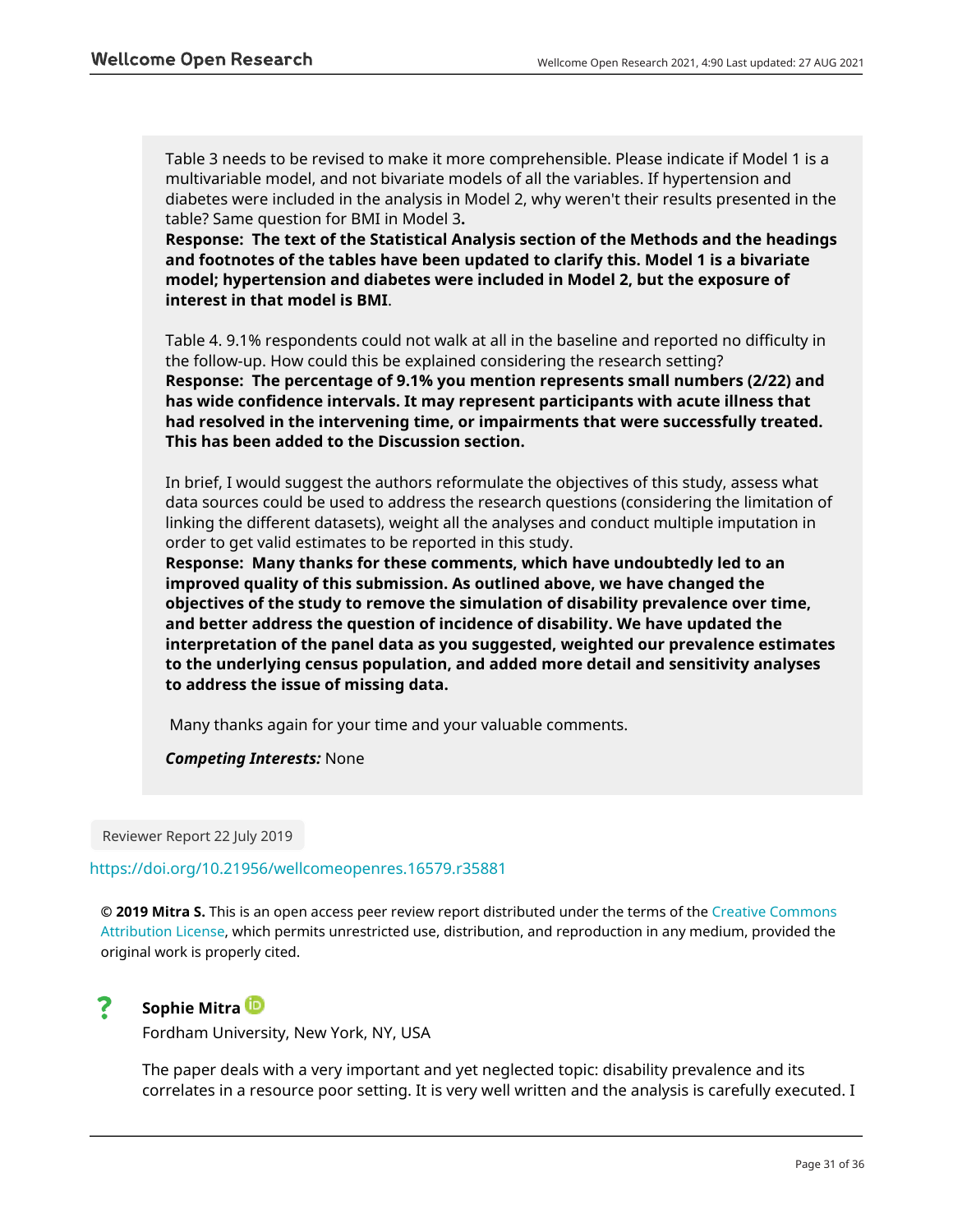think the biggest contribution of this paper is to study the prevalence of functional limitations and the health conditions associated with functional limitations in a low-income setting. I have several major comments that need to be addressed for the paper to become indexed.

#### **1. Methods**

- $\circ$   $\,$  Definition of the category of disability should be expanded to include 'some difficulty' at least in a sensitivity analysis.
- $\circ~$  The authors strictly follow the recommendations of the WG that focus on only two categories (a lot of difficulty and unable to do) but there is work to figure out how disability analyses change as this definition is expanded to include 'some difficulty'.
- In addition, the authors find that "most people who reported 'some difficulty' or 'a lot of difficulty' changed category, usually with an improvement in functional". This is a very important result. In addition, in the discussion, the authors note: "over time between "some difficulty" (categorised as no disability) and "a lot of difficulty" (categorized as having disability), using this cut-off may lead to measurement error and imprecision in estimates of associations and trends."
- Recently, one study (Mitra 20[1](jar:file:/work/f1000research/webapps/ROOT/WEB-INF/lib/service-1.0-SNAPSHOT.jar!/com/f1000research/service/export/pdf/#rep-ref-35881-1)8<sup>1</sup>) also studied people reporting some difficulty under disability, although this is not strictly in line with the recommendations of the WG that focus on only two categories (a lot of difficulty and unabe to do) as done in this study. Given the results above and given similar results in Mitra (20[1](jar:file:/work/f1000research/webapps/ROOT/WEB-INF/lib/service-1.0-SNAPSHOT.jar!/com/f1000research/service/export/pdf/#rep-ref-35881-1)8)<sup>1</sup> using panel data on disability for Ethiopia and Uganda using two waves of data, we recommend that the authors include the additional category 'some difficulty' in their analysis (or at least in a sensitivity analysis) and mention results of disability prevalence and correlates when the group with some difficulty is included. This affects results in Tables 2 and 3 and Fig 4.  $\circ$
- $\,\circ\,$  Figure 3: I do not understand the point of doing the simulation. This should be dropped (or at the very least motivated convincingly).

## **2. Motivation, Contribution of the study and review of the literature.**

- $\,\circ\,$  The authors should motivate the analysis in light of recent related calls for research on disability and development (UN [2](jar:file:/work/f1000research/webapps/ROOT/WEB-INF/lib/service-1.0-SNAPSHOT.jar!/com/f1000research/service/export/pdf/#rep-ref-35881-2)018<sup>2</sup>, Groce and Mont 2018<sup>[3](jar:file:/work/f1000research/webapps/ROOT/WEB-INF/lib/service-1.0-SNAPSHOT.jar!/com/f1000research/service/export/pdf/#rep-ref-35881-3)</sup>, Mitra 2018b<sup>[4](jar:file:/work/f1000research/webapps/ROOT/WEB-INF/lib/service-1.0-SNAPSHOT.jar!/com/f1000research/service/export/pdf/#rep-ref-35881-4)</sup>).
- $\,\circ\,$  The authors need to think more carefully about the contribution of their study in light of a thorough review of the literature on disability in low-income settings. I think that the main contribution of this paper is to study the prevalence of functional limitations and the health conditions associated with functional limitations in a low income setting. To my knowledge, the association with health conditions using biomarkers as done in this study (except for HIV) has not been done before.
- $\,\circ\,$  In contrast, the exploitation of longitudinal data on functional limitations has been done before. Under Discussion, the authors write "No studies from LMICs have previously reported on consistency in disability categorisation over time." Please note that Mitra  $(2018a)^1$  $(2018a)^1$  $(2018a)^1$  does that for two countries in Africa, so the statement should be qualified. To my knowledge, this is true for Malawi.
- $\,\circ\,$  The authors should also compare their results with those on Malawi in Mitra (20[1](jar:file:/work/f1000research/webapps/ROOT/WEB-INF/lib/service-1.0-SNAPSHOT.jar!/com/f1000research/service/export/pdf/#rep-ref-35881-1)8a) $^1$ .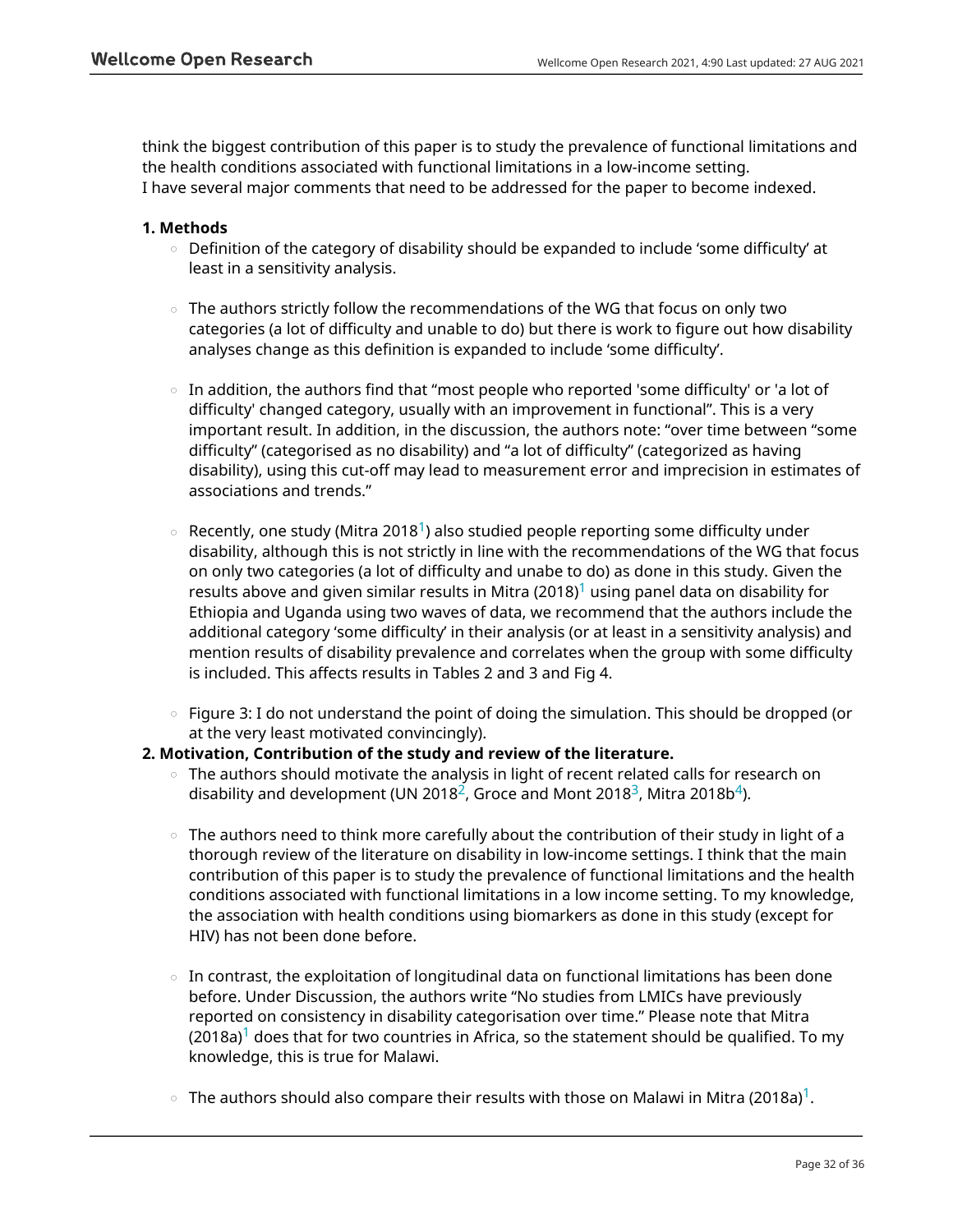## **3. A number of edits are required throughout the paper to improve clarity. Some are noted below.**

- $\circ$   $\,$  Abstract/conclusion: "Further research into the needs of this population is crucial": I suggest replacing "needs" with "situation".
- $\circ$   $\,$  Introduction: "The prevailing framework for conceptualising disability is using the World Health Organization (WHO) International Classification of Functioning and Disease<sup>1</sup>." Instead of "prevailing" I recommend, "commonly used". Instead of "or more holistically on participation and disability", I recommend "or more holistically on participation and activities".

Also, the authors should note if they use 'disability' as an umbrella term for impairments, activity limitations and participation restrictions as in the ICF. It sounds like they do in the introduction. However, later, they use the term as per the Washington Group measure referring to a lot of difficulty or unable to do difficulty in at least one of six domains. If they use it as an umbrella term (which is consistent with the ICF, their conceptual framework), then it would be more precise to simply refer to functional/activity limitations for their empirical results using the WG questions on functional/activity limitations.

- $\circ$   $\,$  Methods: Please indicate if the six questions of the Washington Group were preceded by an introduction sentence clarifying that the questions are about difficulties related to health. The term "self reported difficulty' is used several times. I think this is unnecessary. It is enough to indicate once under Methods that functional difficulties are self-reported.
- Discussion: The term 'objective' to discuss disability measurement may not be clear to all readers: please use something else or clarify. You may want to use 'clinical assessment". The term 'incidence' is mentioned in the title only. Consider removing or use it (after defining it) in the analysis. ○

# **References**

1. Mitra S: Disability, Health and Human Development. *SSRN Electronic Journal*. 2018. [Publisher Full](https://doi.org/10.2139/ssrn.3097355) [Text](https://doi.org/10.2139/ssrn.3097355)

2. United Nations: UN Flagship Report on Disability and Development 2018. *[Accessed 22nd July 2019]*. 2018. [Reference Source](https://www.un.org/development/desa/disabilities/wp-content/uploads/sites/15/2018/12/UN-Flagship-Report-Disability.pdf)

3. Groce N, Mont D: Counting disability: emerging consensus on the Washington Group questionnaire. *The Lancet Global Health*. 2017; **5** (7): e649-e650 [Publisher Full Text](https://doi.org/10.1016/S2214-109X(17)30207-3) 4. Mitra S: From Disability in Resource-Poor Settings to Policy and Research Opportunities in Global Health.*Am J Public Health*. 2018; **108** (9): 1163-1165 [PubMed Abstract](http://www.ncbi.nlm.nih.gov/pubmed/30089002) | [Publisher Full Text](https://doi.org/10.2105/AJPH.2018.304597)

# **Is the work clearly and accurately presented and does it cite the current literature?**

Yes

## **Is the study design appropriate and is the work technically sound?**

Partly

## **Are sufficient details of methods and analysis provided to allow replication by others?**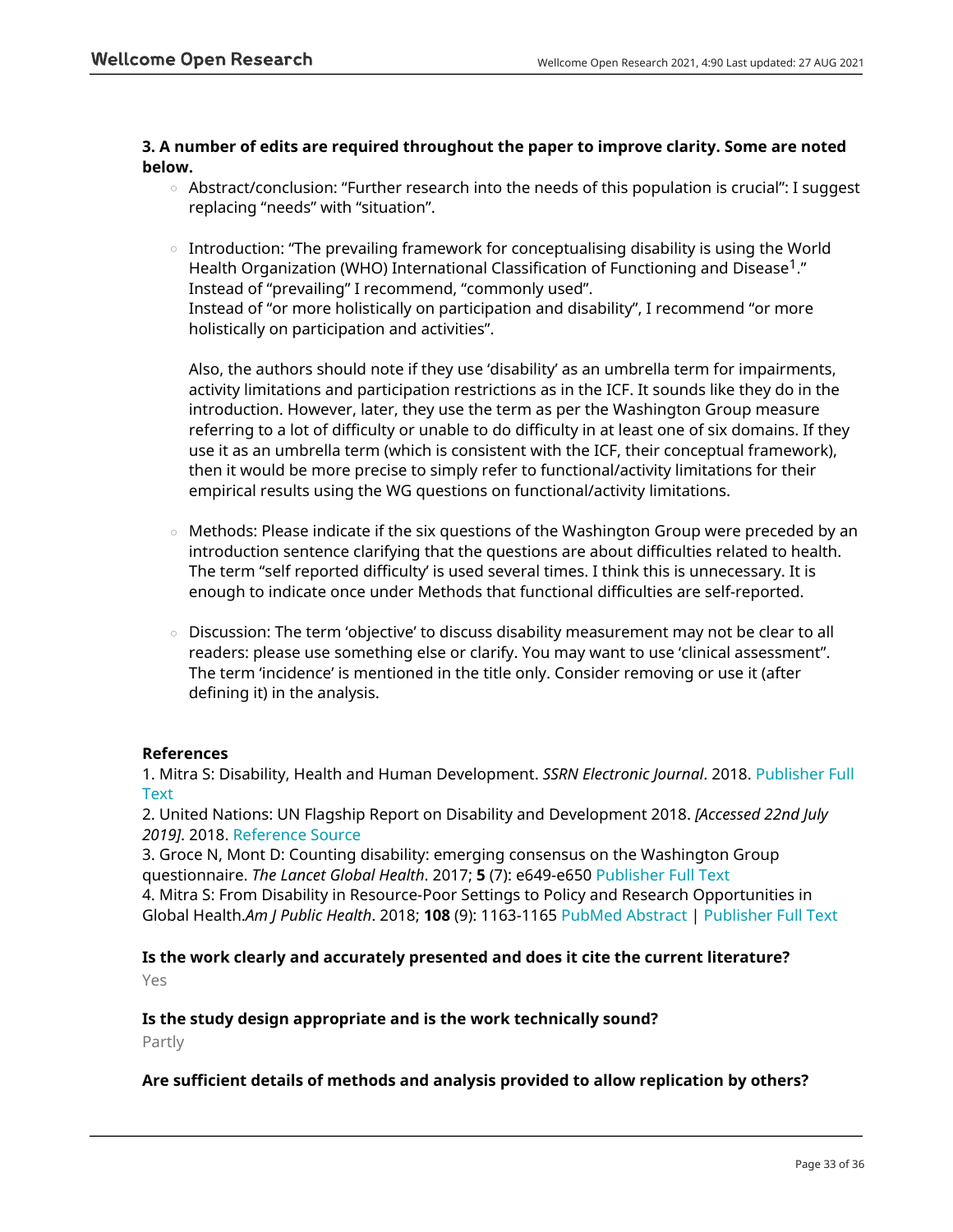#### Partly

**If applicable, is the statistical analysis and its interpretation appropriate?** Yes

**Are all the source data underlying the results available to ensure full reproducibility?** Yes

**Are the conclusions drawn adequately supported by the results?** Partly

*Competing Interests:* No competing interests were disclosed.

*Reviewer Expertise:* Disability; economics; public health

**I confirm that I have read this submission and believe that I have an appropriate level of expertise to confirm that it is of an acceptable scientific standard, however I have significant reservations, as outlined above.**

#### Author Response 18 Nov 2019

**Josephine Prynn**, Malawi Epidemiology and Intervention Research Unit (MEIRU), Lilongwe, Malawi

Dear Professor Mitra,

Many thanks for your thoughtful comments on our paper. We appreciate the importance of thinking about "some difficulty" as well as "a lot of difficulty" when considering disability as defined by the Washington Group questions, and have updated our analyses accordingly. We have dropped the simulation of disability prevalence over time as you suggested, and we have been able to compare our results to those found using the other published literature that you brought to our attention.

Please find a detailed response to each of the issues raised below.

#### 1. Methods

 $\circ$   $\,$  Definition of the category of disability should be expanded to include 'some difficulty' at least in a sensitivity analysis.

## **Response: We have now included the prevalence of at least "some difficulty" into Table 2, and described the findings in the text.**

 $\circ~$  The authors strictly follow the recommendations of the WG that focus on only two categories (a lot of difficulty and unable to do) but there is work to figure out how disability analyses change as this definition is expanded to include 'some difficulty'. In addition, the authors find that "most people who reported 'some difficulty' or 'a lot of difficulty' changed category, usually with an improvement in functional". This is a very important result. In addition, in the discussion, the authors note: "over time between "some difficulty" (categorised as no disability) and "a lot of difficulty" (categorized as having disability), using this cut-off may lead to measurement error and imprecision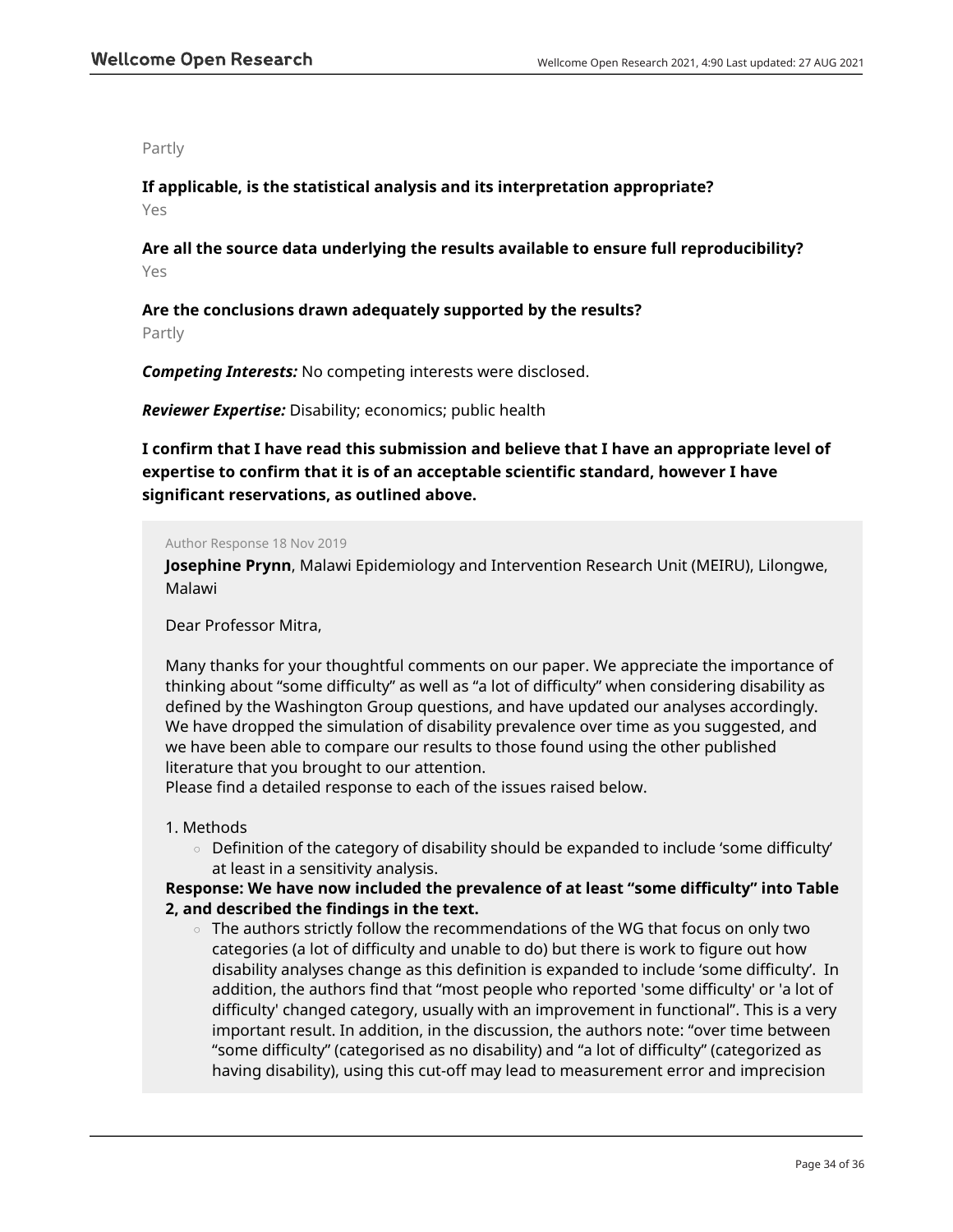in estimates of associations and trends." Recently, one study (Mitra 20181) also studied people reporting some difficulty under disability, although this is not strictly in line with the recommendations of the WG that focus on only two categories (a lot of difficulty and unabe to do) as done in this study. Given the results above and given similar results in Mitra (2018)1 using panel data on disability for Ethiopia and Uganda using two waves of data, we recommend that the authors include the additional category 'some difficulty' in their analysis (or at least in a sensitivity analysis) and mention results of disability prevalence and correlates when the group with some difficulty is included. This affects results in Tables 2 and 3 and Fig 4.

# **Response**: **We have added a sensitivity analysis using at least "some difficulty" as an outcome, available in the Extended Data.**

 $\,\circ\,\,$  Figure 3: I do not understand the point of doing the simulation. This should be dropped (or at the very least motivated convincingly).

## **Response: We have dropped this.**

- 2. Motivation, Contribution of the study and review of the literature.
	- $\circ$   $\,$  The authors should motivate the analysis in light of recent related calls for research on disability and development (UN 20182, Groce and Mont 20183, Mitra 2018b4).

## **Response: We have strengthened our motivation in the Introduction.**

 $\circ~$  The authors need to think more carefully about the contribution of their study in light of a thorough review of the literature on disability in low-income settings. I think that the main contribution of this paper is to study the prevalence of functional limitations and the health conditions associated with functional limitations in a low income setting. To my knowledge, the association with health conditions using biomarkers as done in this study (except for HIV) has not been done before.

# **Response**: **We have changed the wording in the Discussion and Conclusion to highlight this.**

 $\circ$   $\,$  In contrast, the exploitation of longitudinal data on functional limitations has been done before. Under Discussion, the authors write "No studies from LMICs have previously reported on consistency in disability categorisation over time." Please note that Mitra (2018a)1 does that for two countries in Africa, so the statement should be qualified. To my knowledge, this is true for Malawi.

# **Response**: **We have changed wording and now also compare results to those in Mitra 2018 for Ethiopia and Uganda.**

 $\circ$  The authors should also compare their results with those on Malawi in Mitra (2018a)1.

## **Response**: **This comparison is now included.**

3. A number of edits are required throughout the paper to improve clarity. Some are noted below.

 $\circ$   $\,$  Abstract/conclusion: "Further research into the needs of this population is crucial": I suggest replacing "needs" with "situation".

## **Response**: **Done.**

 $\,\circ\,$  Introduction: "The prevailing framework for conceptualising disability is using the World Health Organization (WHO) International Classification of Functioning and Disease1." Instead of "prevailing" I recommend, "commonly used".

#### **Response**: **Done.**